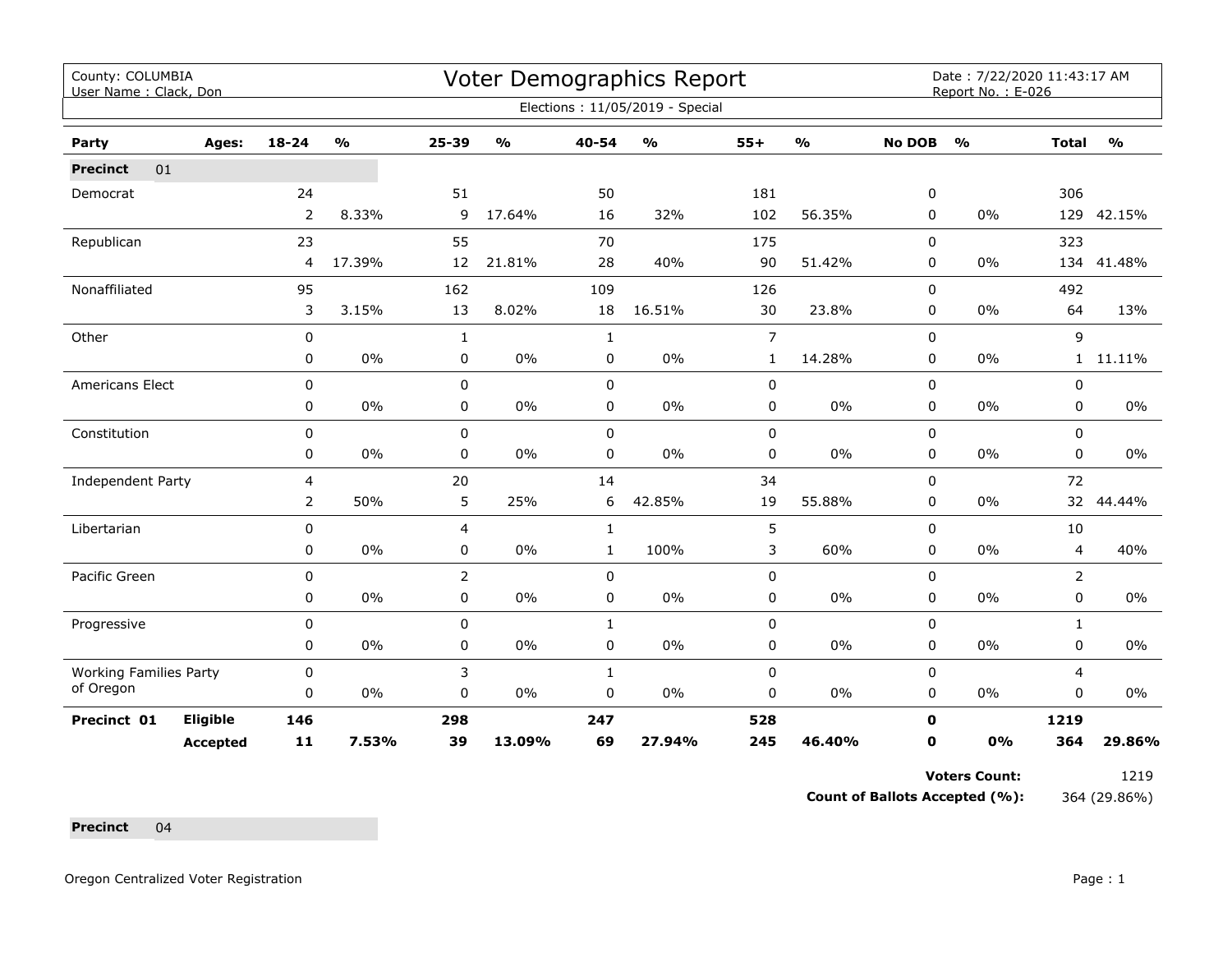| County: COLUMBIA<br>User Name: Clack, Don  |                 |                |                         |                        |                         |                | Voter Demographics Report<br>Elections: 11/05/2019 - Special |                |                         |                            | Date: 7/22/2020 11:43:17 AM<br>Report No.: E-026 |                |                         |
|--------------------------------------------|-----------------|----------------|-------------------------|------------------------|-------------------------|----------------|--------------------------------------------------------------|----------------|-------------------------|----------------------------|--------------------------------------------------|----------------|-------------------------|
|                                            |                 |                |                         |                        |                         |                |                                                              |                |                         |                            |                                                  |                |                         |
| Party                                      | Ages:           | $18 - 24$      | $\mathbf{0}/\mathbf{0}$ | 25-39                  | $\mathbf{0}/\mathbf{0}$ | 40-54          | $\mathbf{O}/\mathbf{o}$                                      | $55+$          | $\mathbf{0}/\mathbf{0}$ | <b>No DOB</b>              | $\mathbf{O}/\mathbf{O}$                          | <b>Total</b>   | $\mathbf{O}/\mathbf{O}$ |
| Democrat                                   |                 | 8              |                         | 25                     |                         | 44             |                                                              | 152            |                         | $\pmb{0}$                  |                                                  | 229            |                         |
|                                            |                 | $\overline{2}$ | 25%                     | 3                      | 12%                     | 15             | 34.09%                                                       | 84             | 55.26%                  | 0                          | 0%                                               |                | 104 45.41%              |
| Republican                                 |                 | 6              |                         | 35                     |                         | 45             |                                                              | 128            |                         | $\mathbf 0$<br>$\mathbf 0$ | 0%                                               | 214            |                         |
|                                            |                 | $\mathbf{1}$   | 16.66%                  | 8                      | 22.85%                  | 17             | 37.77%                                                       | 78             | 60.93%                  |                            |                                                  | 104            | 48.59%                  |
| Nonaffiliated                              |                 | 43             |                         | 86                     |                         | 63             |                                                              | 106            |                         | 0                          |                                                  | 298            |                         |
|                                            |                 | $\pmb{0}$      | 0%                      | 6                      | 6.97%                   | 10             | 15.87%                                                       | 24             | 22.64%                  | 0                          | 0%                                               |                | 40 13.42%               |
| Other                                      |                 | $\pmb{0}$      |                         | $\overline{2}$         |                         | $\overline{4}$ |                                                              | $\overline{2}$ |                         | $\mathsf 0$                |                                                  | 8              |                         |
|                                            |                 | 0              | 0%                      | $\mathsf 0$            | 0%                      | 0              | 0%                                                           | $\mathbf{1}$   | 50%                     | $\mathsf 0$                | 0%                                               | $\mathbf{1}$   | 12.5%                   |
| <b>Americans Elect</b>                     |                 | $\mathsf 0$    | 0%                      | $\pmb{0}$<br>$\pmb{0}$ |                         | $\mathbf 0$    |                                                              | 0              | 0%                      | 0                          | $0\%$                                            | 0              |                         |
|                                            |                 | $\pmb{0}$      |                         |                        | $0\%$                   | $\pmb{0}$      | 0%                                                           | 0              |                         | $\pmb{0}$                  |                                                  | $\mathbf 0$    | 0%                      |
| Constitution                               |                 | $\pmb{0}$      |                         | $\mathbf 1$            |                         | $1\,$          |                                                              | 3              |                         | $\pmb{0}$                  |                                                  | 5              |                         |
|                                            |                 | 0              | 0%                      | $\pmb{0}$              | 0%                      | $\pmb{0}$      | 0%                                                           | $\mathbf 1$    | 33.33%                  | 0                          | 0%                                               | $\mathbf{1}$   | 20%                     |
| <b>Independent Party</b>                   |                 | $\overline{2}$ |                         | 6                      |                         | $\overline{7}$ |                                                              | 11             |                         | $\mathbf 0$                |                                                  | 26             |                         |
|                                            |                 | 0              | 0%                      | $\mathbf{1}$           | 16.66%                  | $\pmb{0}$      | 0%                                                           | 6              | 54.54%                  | $\pmb{0}$                  | 0%                                               | $\overline{7}$ | 26.92%                  |
| Libertarian                                |                 | $\mathbf{1}$   |                         | $\mathbf{1}$           |                         | $\pmb{0}$      |                                                              | $\overline{2}$ |                         | $\pmb{0}$                  |                                                  | 4              |                         |
|                                            |                 | $\pmb{0}$      | 0%                      | 0                      | 0%                      | $\pmb{0}$      | 0%                                                           | $\mathbf 1$    | 50%                     | 0                          | 0%                                               | $\mathbf{1}$   | 25%                     |
| Pacific Green                              |                 | $\mathbf 0$    |                         | $\mathbf 0$            |                         | $\mathbf 0$    |                                                              | $\overline{2}$ |                         | $\mathbf 0$                |                                                  | $\overline{2}$ |                         |
|                                            |                 | 0              | 0%                      | $\mathbf 0$            | 0%                      | $\mathbf 0$    | 0%                                                           | 0              | 0%                      | $\mathbf 0$                | 0%                                               | 0              | $0\%$                   |
| Progressive                                |                 | $\pmb{0}$      |                         | $\pmb{0}$              |                         | $\pmb{0}$      |                                                              | 0              |                         | $\pmb{0}$                  |                                                  | 0              |                         |
|                                            |                 | 0              | 0%                      | $\mathbf 0$            | 0%                      | 0              | 0%                                                           | 0              | $0\%$                   | $\mathbf 0$                | 0%                                               | 0              | 0%                      |
| <b>Working Families Party</b><br>of Oregon |                 | $\mathbf{1}$   |                         | $\pmb{0}$              |                         | $\mathbf{1}$   |                                                              | $\pmb{0}$      |                         | $\mathsf 0$                |                                                  | $\overline{2}$ |                         |
|                                            |                 | $\pmb{0}$      | 0%                      | $\pmb{0}$              | 0%                      | $\mathbf{1}$   | 100%                                                         | 0              | 0%                      | 0                          | 0%                                               | $\mathbf{1}$   | 50%                     |
| Precinct 04                                | Eligible        | 61             |                         | 156                    |                         | 165            |                                                              | 406            |                         | $\mathbf 0$                |                                                  | 788            |                         |
|                                            | <b>Accepted</b> | 3              | 4.92%                   | 18                     | 11.54%                  | 43             | 26.06%                                                       | 195            | 48.03%                  | $\mathbf 0$                | 0%                                               | 259            | 32.87%                  |
|                                            |                 |                |                         |                        |                         |                |                                                              |                |                         |                            | <b>Voters Count:</b>                             |                | 788                     |
|                                            |                 |                |                         |                        |                         |                |                                                              |                |                         |                            | Count of Ballots Accepted (%):                   |                | 259 (32.87%)            |
| 05<br><b>Precinct</b>                      |                 |                |                         |                        |                         |                |                                                              |                |                         |                            |                                                  |                |                         |
| Democrat                                   |                 | 4              |                         | 17                     |                         | 45             |                                                              | 131            |                         | 0                          |                                                  | 197            |                         |
|                                            |                 | $\mathbf{1}$   | 25%                     |                        | 4 23.52%                |                | 11 24.44%                                                    | 67             | 51.14%                  | 0                          | 0%                                               |                | 83 42.13%               |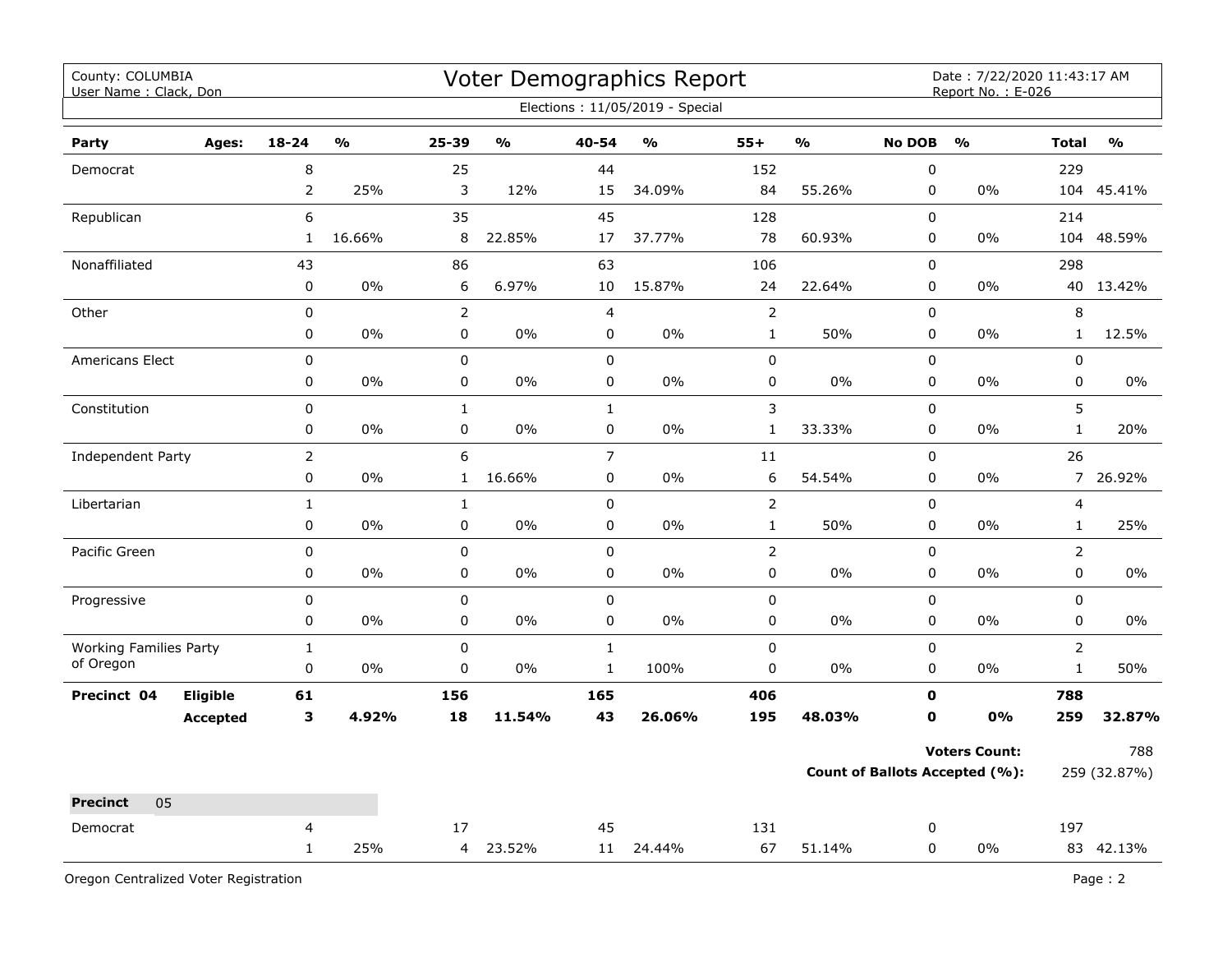| County: COLUMBIA<br>User Name: Clack, Don  |                 |              |                         |                |                                   |                | <b>Voter Demographics Report</b>  |                |                         |               | Date: 7/22/2020 11:43:17 AM<br>Report No.: E-026 |                |                                   |
|--------------------------------------------|-----------------|--------------|-------------------------|----------------|-----------------------------------|----------------|-----------------------------------|----------------|-------------------------|---------------|--------------------------------------------------|----------------|-----------------------------------|
|                                            |                 |              |                         |                |                                   |                | Elections: 11/05/2019 - Special   |                |                         |               |                                                  |                |                                   |
| Party                                      | Ages:           | $18 - 24$    | $\mathbf{O}/\mathbf{O}$ | 25-39          | $\mathsf{o}\mathsf{v}_\mathsf{o}$ | 40-54          | $\mathsf{o}\mathsf{v}_\mathsf{o}$ | $55+$          | $\mathbf{O}/\mathbf{o}$ | <b>No DOB</b> | $\mathbf{O}/\mathbf{o}$                          | <b>Total</b>   | $\mathsf{o}\mathsf{v}_\mathsf{o}$ |
| Republican                                 |                 | 14           |                         | 29             |                                   | 38             |                                   | 109            |                         | 0             |                                                  | 190            |                                   |
|                                            |                 | 4            | 28.57%                  | 13             | 44.82%                            | 15             | 39.47%                            | 56             | 51.37%                  | 0             | $0\%$                                            |                | 88 46.31%                         |
| Nonaffiliated                              |                 | 48           |                         | 65             |                                   | 78             |                                   | 85             |                         | $\Omega$      |                                                  | 276            |                                   |
|                                            |                 | 6            | 12.5%                   | 5              | 7.69%                             | 17             | 21.79%                            | 24             | 28.23%                  | 0             | $0\%$                                            |                | 52 18.84%                         |
| Other                                      |                 | $\pmb{0}$    |                         | 0              |                                   | $\overline{2}$ |                                   | $\overline{2}$ |                         | $\mathsf 0$   |                                                  | $\overline{4}$ |                                   |
|                                            |                 | $\pmb{0}$    | $0\%$                   | 0              | $0\%$                             | $\pmb{0}$      | $0\%$                             | $\mathbf{1}$   | 50%                     | $\pmb{0}$     | $0\%$                                            | $\mathbf{1}$   | 25%                               |
| Americans Elect                            |                 | 0            |                         | 0              |                                   | $\pmb{0}$      |                                   | 0              |                         | $\pmb{0}$     |                                                  | 0              |                                   |
|                                            |                 | $\mathbf 0$  | 0%                      | $\mathbf 0$    | 0%                                | $\mathbf 0$    | $0\%$                             | 0              | $0\%$                   | $\mathbf 0$   | $0\%$                                            | $\mathbf 0$    | $0\%$                             |
| Constitution                               |                 | $\pmb{0}$    |                         | $\overline{2}$ |                                   | $\mathbf{1}$   |                                   | $\mathbf{1}$   |                         | $\mathsf 0$   |                                                  | $\overline{4}$ |                                   |
|                                            |                 | 0            | 0%                      | $\pmb{0}$      | $0\%$                             | $\mathbf{1}$   | 100%                              | 0              | $0\%$                   | $\pmb{0}$     | $0\%$                                            | 1              | 25%                               |
| Independent Party                          |                 | 0            |                         | 6              |                                   | 10             |                                   | 16             |                         | $\pmb{0}$     |                                                  | 32             |                                   |
|                                            |                 | 0            | 0%                      | $\pmb{0}$      | $0\%$                             | 5              | 50%                               | 8              | 50%                     | $\pmb{0}$     | $0\%$                                            |                | 13 40.62%                         |
| Libertarian                                |                 | $\mathbf{1}$ |                         | $\mathbf{1}$   |                                   | $\mathbf 0$    |                                   | 5              |                         | $\mathbf 0$   |                                                  | $\overline{7}$ |                                   |
|                                            |                 | 0            | 0%                      | 0              | $0\%$                             | 0              | 0%                                | $\mathbf{1}$   | 20%                     | $\mathbf 0$   | $0\%$                                            |                | 1 14.28%                          |
| Pacific Green                              |                 | $\pmb{0}$    |                         | $\mathbf{1}$   |                                   | $\overline{2}$ |                                   | $\pmb{0}$      |                         | $\pmb{0}$     |                                                  | 3              |                                   |
|                                            |                 | 0            | 0%                      | 0              | $0\%$                             | $\mathbf{1}$   | 50%                               | 0              | $0\%$                   | 0             | $0\%$                                            | 1              | 33.33%                            |
| Progressive                                |                 | $\pmb{0}$    |                         | 0              |                                   | $\mathbf 0$    |                                   | 0              |                         | $\mathbf 0$   |                                                  | 0              |                                   |
|                                            |                 | 0            | 0%                      | 0              | 0%                                | 0              | 0%                                | 0              | 0%                      | 0             | $0\%$                                            | 0              | 0%                                |
| <b>Working Families Party</b><br>of Oregon |                 | $\pmb{0}$    |                         | 0              |                                   | $\mathbf 0$    |                                   | $\pmb{0}$      |                         | $\mathbf 0$   |                                                  | $\mathbf 0$    |                                   |
|                                            |                 | $\pmb{0}$    | 0%                      | $\pmb{0}$      | $0\%$                             | $\mathbf 0$    | $0\%$                             | $\pmb{0}$      | $0\%$                   | $\mathbf 0$   | $0\%$                                            | 0              | 0%                                |
| Precinct 05                                | <b>Eligible</b> | 67           |                         | 121            |                                   | 176            |                                   | 349            |                         | 0             |                                                  | 713            |                                   |
|                                            | <b>Accepted</b> | 11           | 16.42%                  | 22             | 18.18%                            | 50             | 28.41%                            | 157            | 44.99%                  | 0             | 0%                                               | 240            | 33.66%                            |
|                                            |                 |              |                         |                |                                   |                |                                   |                |                         |               | <b>Voters Count:</b>                             |                | 713                               |
|                                            |                 |              |                         |                |                                   |                |                                   |                |                         |               | <b>Count of Ballots Accepted (%):</b>            |                | 240 (33.66%)                      |
| 06<br><b>Precinct</b>                      |                 |              |                         |                |                                   |                |                                   |                |                         |               |                                                  |                |                                   |
| Democrat                                   |                 | 14           |                         | 53             |                                   | 81             |                                   | 327            |                         | 0             |                                                  | 475            |                                   |
|                                            |                 | 3            | 21.42%                  | 16             | 30.18%                            |                | 14 17.28%                         | 181            | 55.35%                  | 0             | $0\%$                                            |                | 214 45.05%                        |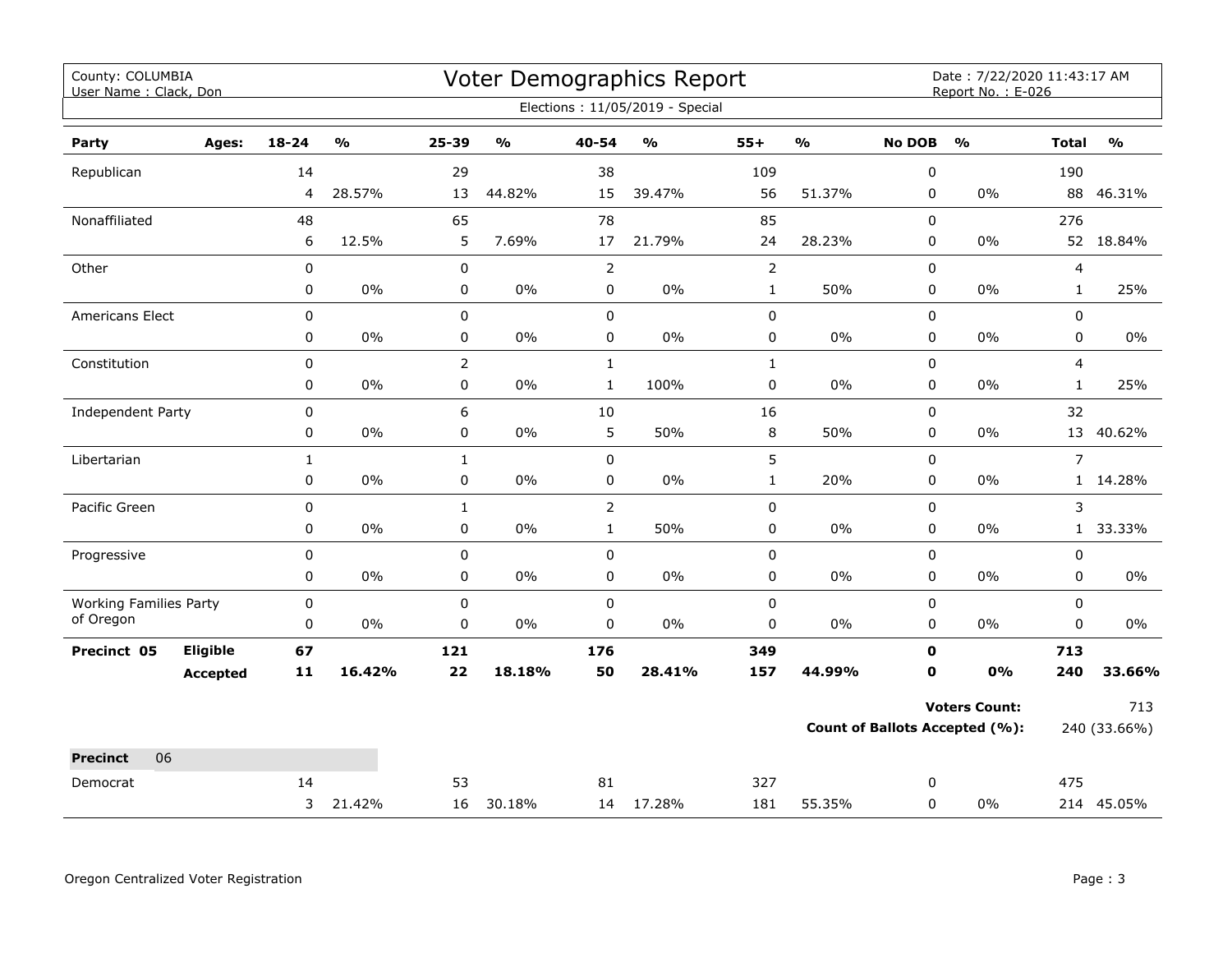| County: COLUMBIA<br>User Name: Clack, Don |                 |              |        |                  |               |                | Voter Demographics Report<br>Elections: 11/05/2019 - Special |                |                         |               | Date: 7/22/2020 11:43:17 AM<br>Report No.: E-026 |                |                         |
|-------------------------------------------|-----------------|--------------|--------|------------------|---------------|----------------|--------------------------------------------------------------|----------------|-------------------------|---------------|--------------------------------------------------|----------------|-------------------------|
| Party                                     | Ages:           | $18 - 24$    | %      | 25-39            | $\frac{1}{2}$ | 40-54          | $\mathsf{o}\mathsf{v}_\mathsf{o}$                            | $55+$          | $\mathbf{0}/\mathbf{0}$ | <b>No DOB</b> | $\frac{0}{0}$                                    | <b>Total</b>   | $\mathbf{O}/\mathbf{O}$ |
| Republican                                |                 | 14           |        | 50               |               | 77             |                                                              | 211            |                         | $\pmb{0}$     |                                                  | 352            |                         |
|                                           |                 | $\mathbf{1}$ | 7.14%  | 12               | 24%           | 31             | 40.25%                                                       | 130            | 61.61%                  | $\pmb{0}$     | 0%                                               | 174            | 49.43%                  |
| Nonaffiliated                             |                 | 78           |        | 141              |               | 151            |                                                              | 169            |                         | $\mathbf 0$   |                                                  | 539            |                         |
|                                           |                 | 11           | 14.1%  | 14               | 9.92%         | 24             | 15.89%                                                       | 54             | 31.95%                  | $\pmb{0}$     | 0%                                               | 103            | 19.1%                   |
| Other                                     |                 | $\pmb{0}$    |        | $\overline{2}$   |               | 4              |                                                              | $\mathsf 3$    |                         | $\pmb{0}$     |                                                  | 9              |                         |
|                                           |                 | 0            | 0%     | $\pmb{0}$        | $0\%$         | 0              | 0%                                                           | $\mathbf{1}$   | 33.33%                  | 0             | 0%                                               |                | 1 11.11%                |
| Americans Elect                           |                 | 0            |        | $\mathbf 0$      |               | $\mathbf 0$    |                                                              | $\pmb{0}$      |                         | 0             |                                                  | 0              |                         |
|                                           |                 | 0            | 0%     | 0                | 0%            | 0              | 0%                                                           | $\mathsf 0$    | 0%                      | 0             | 0%                                               | 0              | 0%                      |
| Constitution                              |                 | 0            |        | $\mathbf 1$      |               | $\mathsf 3$    |                                                              | $\mathsf{2}$   |                         | $\pmb{0}$     |                                                  | 6              |                         |
|                                           |                 | 0            | 0%     | $\boldsymbol{0}$ | 0%            | 3              | 100%                                                         | $\overline{2}$ | 100%                    | 0             | 0%                                               | 5              | 83.33%                  |
| <b>Independent Party</b>                  |                 | 3            |        | 16               |               | 10             |                                                              | 29             |                         | $\pmb{0}$     |                                                  | 58             |                         |
|                                           |                 | $\mathbf{1}$ | 33.33% | $\mathbf 1$      | 6.25%         | $\overline{7}$ | 70%                                                          | 16             | 55.17%                  | $\pmb{0}$     | 0%                                               | 25             | 43.1%                   |
| Libertarian                               |                 | $\pmb{0}$    |        | 3                |               | $\mathsf{2}$   |                                                              | $\mathfrak{Z}$ |                         | $\pmb{0}$     |                                                  | $\,8\,$        |                         |
|                                           |                 | $\mathbf 0$  | $0\%$  | 0                | $0\%$         | $\pmb{0}$      | $0\%$                                                        | $\overline{2}$ | 66.66%                  | $\mathbf 0$   | 0%                                               | $\overline{2}$ | 25%                     |
| Pacific Green                             |                 | 0            |        | $\pmb{0}$        |               | $\mathbf{1}$   |                                                              | $\mathbf 1$    |                         | $\pmb{0}$     |                                                  | $\overline{2}$ |                         |
|                                           |                 | 0            | 0%     | 0                | 0%            | 0              | 0%                                                           | $\mathbf{1}$   | 100%                    | 0             | $0\%$                                            | $\mathbf{1}$   | 50%                     |
| Progressive                               |                 | 0            |        | 0                |               | $\mathbf 0$    |                                                              | $\overline{2}$ |                         | $\Omega$      |                                                  | $\overline{2}$ |                         |
|                                           |                 | 0            | 0%     | $\pmb{0}$        | 0%            | $\mathbf 0$    | 0%                                                           | 0              | $0\%$                   | $\mathbf 0$   | 0%                                               | 0              | 0%                      |
| <b>Working Families Party</b>             |                 | 0            |        | $\mathbf 0$      |               | $\mathbf{1}$   |                                                              | $\mathbf 1$    |                         | $\mathbf 0$   |                                                  | $\overline{2}$ |                         |
| of Oregon                                 |                 | 0            | 0%     | 0                | $0\%$         | 0              | 0%                                                           | 0              | $0\%$                   | 0             | $0\%$                                            | 0              | 0%                      |
| Precinct 06                               | Eligible        | 109          |        | 266              |               | 330            |                                                              | 748            |                         | $\mathbf 0$   |                                                  | 1453           |                         |
|                                           | <b>Accepted</b> | 16           | 14.68% | 43               | 16.17%        | 79             | 23.94%                                                       | 387            | 51.74%                  | $\mathbf 0$   | 0%                                               | 525            | 36.13%                  |
|                                           |                 |              |        |                  |               |                |                                                              |                |                         |               | <b>Voters Count:</b>                             |                | 1453                    |
|                                           |                 |              |        |                  |               |                |                                                              |                |                         |               | <b>Count of Ballots Accepted (%):</b>            |                | 525 (36.13%)            |
| 08<br><b>Precinct</b>                     |                 |              |        |                  |               |                |                                                              |                |                         |               |                                                  |                |                         |
| Democrat                                  |                 | 6            |        | 23               |               | 62             |                                                              | 180            |                         | 0             |                                                  | 271            |                         |
|                                           |                 | $\mathbf{1}$ | 16.66% | $\overline{2}$   | 8.69%         | 18             | 29.03%                                                       | 97             | 53.88%                  | $\pmb{0}$     | 0%                                               |                | 118 43.54%              |
| Republican                                |                 | 9            |        | 35               |               | 49             |                                                              | 132            |                         | $\mathbf 0$   |                                                  | 225            |                         |
|                                           |                 | $2^{\circ}$  | 22.22% | $\overline{7}$   | 20%           | 19             | 38.77%                                                       | 70             | 53.03%                  | $\mathbf 0$   | 0%                                               |                | 98 43.55%               |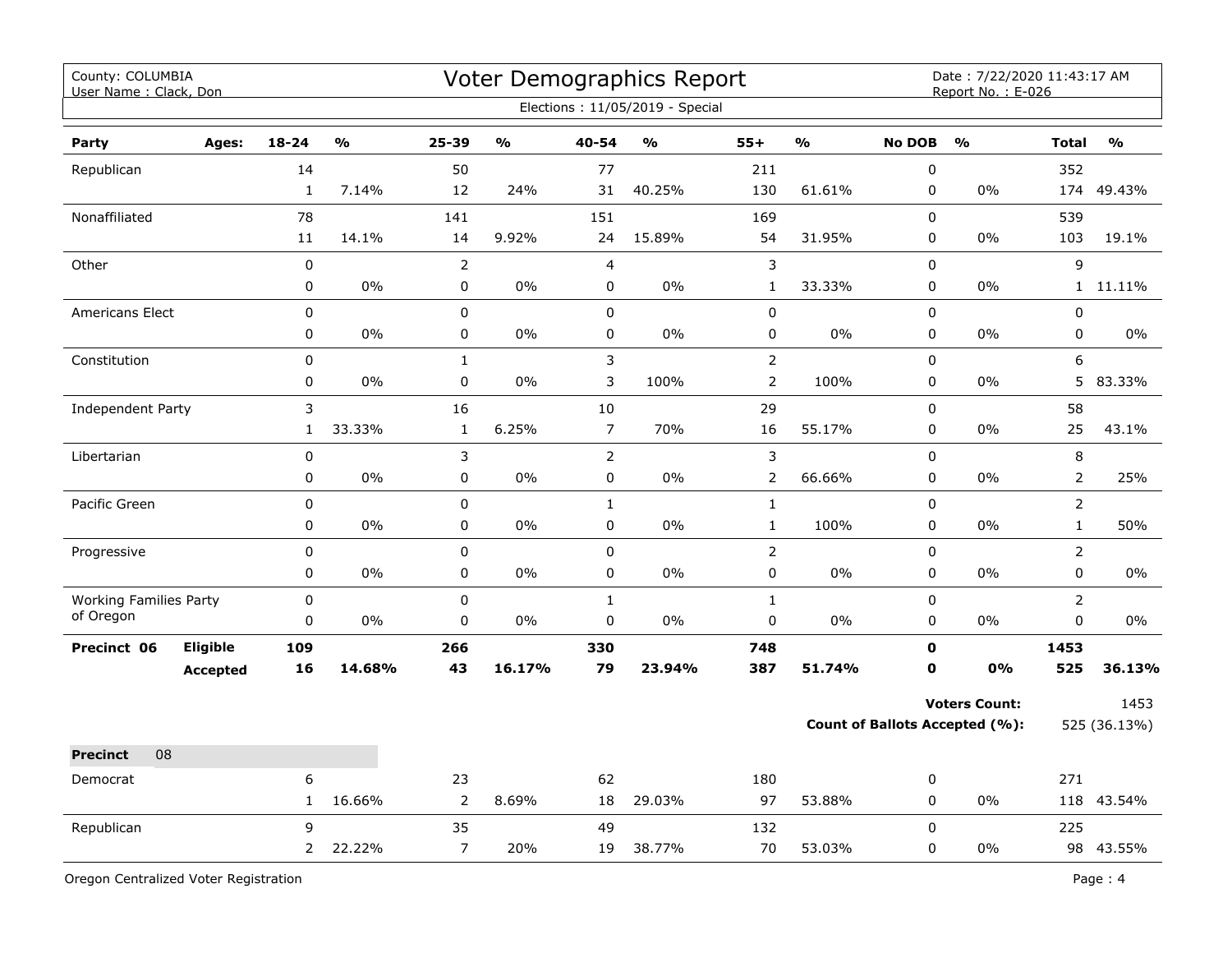| County: COLUMBIA<br>User Name: Clack, Don  |                 |                         |                         |                |               |                | Voter Demographics Report         |                |        |               | Date: 7/22/2020 11:43:17 AM<br>Report No.: E-026 |                |               |
|--------------------------------------------|-----------------|-------------------------|-------------------------|----------------|---------------|----------------|-----------------------------------|----------------|--------|---------------|--------------------------------------------------|----------------|---------------|
|                                            |                 |                         |                         |                |               |                | Elections: 11/05/2019 - Special   |                |        |               |                                                  |                |               |
| Party                                      | Ages:           | 18-24                   | $\mathbf{O}/\mathbf{o}$ | 25-39          | $\frac{1}{2}$ | 40-54          | $\mathsf{o}\mathsf{v}_\mathsf{o}$ | $55+$          | %      | <b>No DOB</b> | $\frac{1}{2}$                                    | <b>Total</b>   | $\frac{1}{2}$ |
| Nonaffiliated                              |                 | 53                      |                         | 105            |               | 91             |                                   | 124            |        | 0             |                                                  | 373            |               |
|                                            |                 | 4                       | 7.54%                   | 5              | 4.76%         | 15             | 16.48%                            | 39             | 31.45% | 0             | $0\%$                                            |                | 63 16.89%     |
| Other                                      |                 | 0                       |                         | $\overline{2}$ |               | $\mathbf{1}$   |                                   | $\mathsf{3}$   |        | 0             |                                                  | 6              |               |
|                                            |                 | 0                       | 0%                      | 0              | $0\%$         | 0              | $0\%$                             | 3              | 100%   | 0             | 0%                                               | 3              | 50%           |
| Americans Elect                            |                 | 0                       |                         | $\pmb{0}$      |               | $\pmb{0}$      |                                   | $\pmb{0}$      |        | 0             |                                                  | 0              |               |
|                                            |                 | 0                       | $0\%$                   | 0              | $0\%$         | $\pmb{0}$      | $0\%$                             | $\pmb{0}$      | $0\%$  | 0             | $0\%$                                            | 0              | 0%            |
| Constitution                               |                 | 0                       |                         | 0              |               | $\mathbf{1}$   |                                   | $\pmb{0}$      |        | $\Omega$      |                                                  | $\mathbf{1}$   |               |
|                                            |                 | 0                       | 0%                      | 0              | 0%            | $\mathbf 0$    | 0%                                | $\pmb{0}$      | 0%     | $\mathbf 0$   | 0%                                               | 0              | $0\%$         |
| Independent Party                          |                 | $\mathbf 1$             |                         | 11             |               | 11             |                                   | 15             |        | 0             |                                                  | 38             |               |
|                                            |                 | 0                       | 0%                      | $\overline{2}$ | 18.18%        | 3              | 27.27%                            | $10\,$         | 66.66% | 0             | $0\%$                                            | 15             | 39.47%        |
| Libertarian                                |                 | 0                       |                         | $\mathbf{1}$   |               | $\mathbf 1$    |                                   | $\overline{2}$ |        | 0             |                                                  | 4              |               |
|                                            |                 | 0                       | $0\%$                   | 0              | $0\%$         | $\pmb{0}$      | $0\%$                             | $\pmb{0}$      | 0%     | 0             | $0\%$                                            | 0              | $0\%$         |
| Pacific Green                              |                 | 0                       |                         | 0              |               | $\overline{2}$ |                                   | $\mathsf 0$    |        | 0             |                                                  | $\overline{2}$ |               |
|                                            |                 | 0                       | $0\%$                   | $\mathbf 0$    | 0%            | $\mathbf{1}$   | 50%                               | 0              | 0%     | 0             | $0\%$                                            | $\mathbf{1}$   | 50%           |
| Progressive                                |                 | 0                       |                         | 0              |               | $\pmb{0}$      |                                   | $\pmb{0}$      |        | 0             |                                                  | 0              |               |
|                                            |                 | 0                       | 0%                      | 0              | $0\%$         | 0              | $0\%$                             | $\mathbf 0$    | $0\%$  | 0             | 0%                                               | 0              | 0%            |
| <b>Working Families Party</b><br>of Oregon |                 | 0                       |                         | $\mathbf{1}$   |               | $\overline{2}$ |                                   | $\mathbf{1}$   |        | $\Omega$      |                                                  | 4              |               |
|                                            |                 | 0                       | $0\%$                   | 0              | 0%            | $\mathsf 0$    | $0\%$                             | $\pmb{0}$      | 0%     | 0             | 0%                                               | 0              | $0\%$         |
| Precinct 08                                | Eligible        | 69                      |                         | 178            |               | 220            |                                   | 457            |        | $\mathbf{0}$  |                                                  | 924            |               |
|                                            | <b>Accepted</b> | $\overline{\mathbf{z}}$ | 10.14%                  | 16             | 8.99%         | 56             | 25.45%                            | 219            | 47.92% | $\mathbf 0$   | 0%                                               | 298            | 32.25%        |
|                                            |                 |                         |                         |                |               |                |                                   |                |        |               | <b>Voters Count:</b>                             |                | 924           |
|                                            |                 |                         |                         |                |               |                |                                   |                |        |               | Count of Ballots Accepted (%):                   |                | 298 (32.25%)  |
| 10<br><b>Precinct</b>                      |                 |                         |                         |                |               |                |                                   |                |        |               |                                                  |                |               |
| Democrat                                   |                 | 25                      |                         | 57             |               | 60             |                                   | 235            |        | 0             |                                                  | 377            |               |
|                                            |                 | $\overline{2}$          | 8%                      | 13             | 22.8%         | 21             | 35%                               | 148            | 62.97% | $\mathbf 0$   | 0%                                               | 184            | 48.8%         |
| Republican                                 |                 | 14                      |                         | 31             |               | 66             |                                   | 176            |        | 0             |                                                  | 287            |               |
|                                            |                 | $\mathbf{1}$            | 7.14%                   | 9              | 29.03%        | 29             | 43.93%                            | 119            | 67.61% | 0             | 0%                                               |                | 158 55.05%    |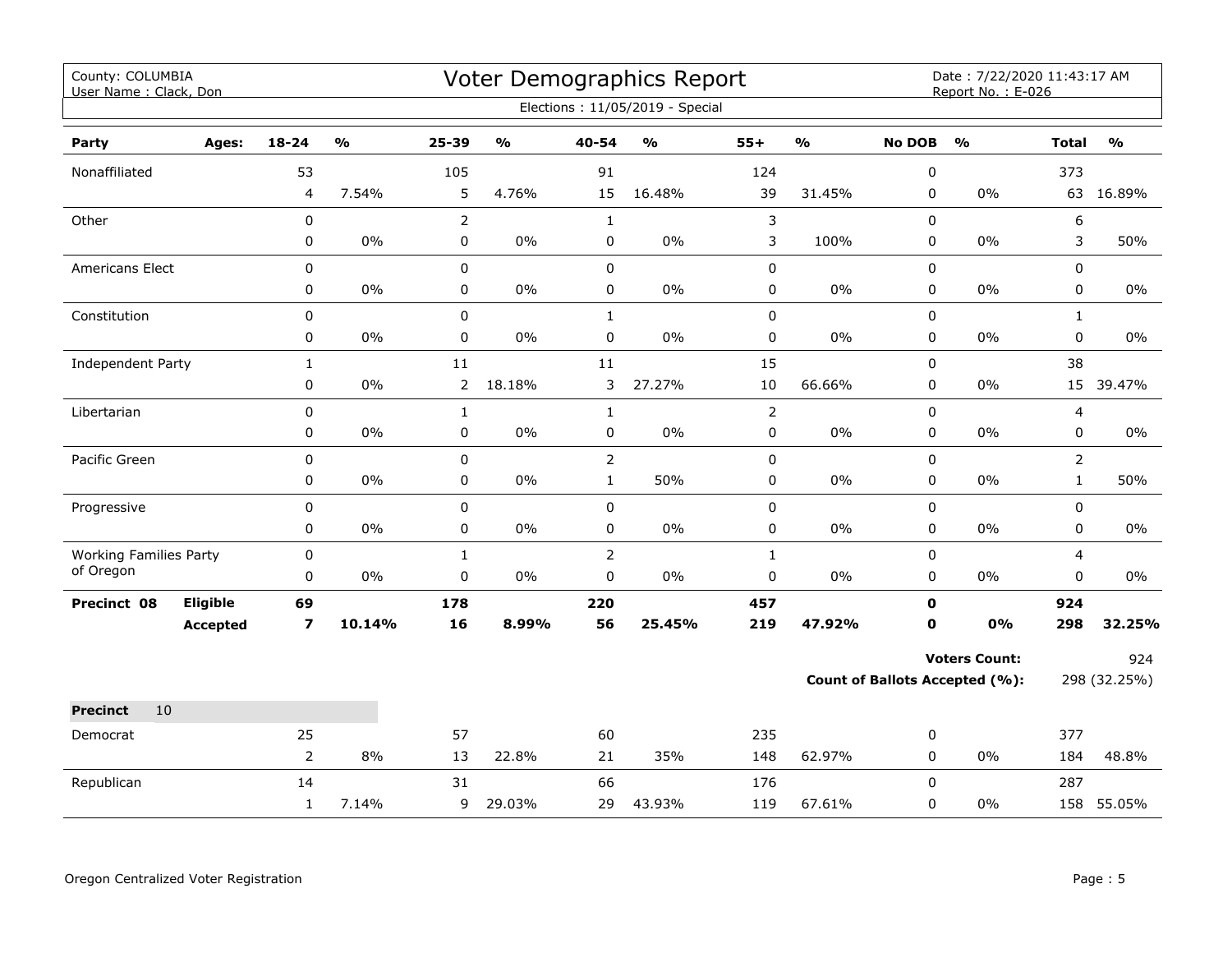| County: COLUMBIA<br>User Name: Clack, Don  |                 |                             |        |                         |               |                  | <b>Voter Demographics Report</b><br>Elections: 11/05/2019 - Special |                |               |                            | Date: 7/22/2020 11:43:17 AM<br>Report No.: E-026       |                         |                      |
|--------------------------------------------|-----------------|-----------------------------|--------|-------------------------|---------------|------------------|---------------------------------------------------------------------|----------------|---------------|----------------------------|--------------------------------------------------------|-------------------------|----------------------|
| <b>Party</b>                               | Ages:           | $18 - 24$                   | %      | $25 - 39$               | $\frac{0}{0}$ | 40-54            | $\frac{0}{0}$                                                       | $55+$          | $\frac{9}{6}$ | <b>No DOB</b>              | $\frac{9}{0}$                                          | <b>Total</b>            | $\frac{9}{0}$        |
| Nonaffiliated                              |                 | 43<br>3                     | 6.97%  | 86<br>12                | 13.95%        | 74<br>14         | 18.91%                                                              | 80<br>26       | 32.5%         | 0<br>0                     | 0%                                                     | 283                     | 55 19.43%            |
| Other                                      |                 | $\pmb{0}$                   |        | $\overline{2}$          |               | 3                |                                                                     | $\mathbf{1}$   |               | 0                          |                                                        | 6                       |                      |
|                                            |                 | $\mathbf 0$                 | $0\%$  | $\mathbf 0$             | $0\%$         | $\mathbf{1}$     | 33.33%                                                              | 0              | $0\%$         | $\mathbf 0$                | 0%                                                     | 1                       | 16.66%               |
| Americans Elect                            |                 | $\pmb{0}$                   |        | 0                       |               | 0                |                                                                     | $\pmb{0}$      |               | 0                          |                                                        | $\pmb{0}$               |                      |
|                                            |                 | 0                           | 0%     | $\mathbf 0$             | 0%            | 0                | $0\%$                                                               | 0              | 0%            | 0                          | 0%                                                     | $\mathbf 0$             | $0\%$                |
| Constitution                               |                 | $\pmb{0}$<br>$\mathbf 0$    | 0%     | $\Omega$<br>$\mathbf 0$ | 0%            | 0<br>$\mathbf 0$ | 0%                                                                  | $\pmb{0}$<br>0 | 0%            | $\Omega$<br>$\mathbf 0$    | 0%                                                     | $\Omega$<br>$\mathbf 0$ | $0\%$                |
|                                            |                 |                             |        |                         |               |                  |                                                                     |                |               |                            |                                                        |                         |                      |
| Independent Party                          |                 | $\mathsf 3$<br>$\mathbf{1}$ | 33.33% | 20<br>$\overline{2}$    | 10%           | 5<br>3           | 60%                                                                 | 19<br>$10\,$   | 52.63%        | 0<br>0                     | 0%                                                     | 47<br>16                | 34.04%               |
| Libertarian                                |                 | $\mathbf{1}$                |        | $\overline{2}$          |               | $\mathbf{1}$     |                                                                     | $\overline{2}$ |               | 0                          |                                                        | 6                       |                      |
|                                            |                 | $\mathbf 0$                 | $0\%$  | $\mathbf{1}$            | 50%           | $\mathbf 1$      | 100%                                                                | $\mathbf 1$    | 50%           | 0                          | 0%                                                     | 3                       | 50%                  |
| Pacific Green                              |                 | $\pmb{0}$                   |        | 0                       |               | $\mathbf{1}$     |                                                                     | $\pmb{0}$      |               | 0                          |                                                        | $\mathbf{1}$            |                      |
|                                            |                 | 0                           | $0\%$  | 0                       | $0\%$         | $\mathbf{1}$     | 100%                                                                | 0              | $0\%$         | 0                          | 0%                                                     | $\mathbf{1}$            | 100%                 |
| Progressive                                |                 | $\pmb{0}$                   |        | 0                       |               | 0                |                                                                     | $\pmb{0}$      |               | 0                          |                                                        | $\pmb{0}$               |                      |
|                                            |                 | 0                           | 0%     | 0                       | $0\%$         | 0                | 0%                                                                  | 0              | 0%            | $\mathbf 0$                | 0%                                                     | $\mathbf 0$             | $0\%$                |
| <b>Working Families Party</b><br>of Oregon |                 | $\mathbf 0$                 |        | $\mathbf 0$             |               | $\mathbf 0$      |                                                                     | $\mathbf{1}$   |               | 0                          |                                                        | $\mathbf{1}$            |                      |
|                                            |                 | 0                           | 0%     | 0                       | $0\%$         | $\pmb{0}$        | 0%                                                                  | 0              | 0%            | $\mathbf 0$                | 0%                                                     | $\mathbf 0$             | $0\%$                |
| Precinct 10                                | Eligible        | 86<br>$\overline{ }$        | 8.14%  | 198<br>37               | 18.69%        | 210<br>70        | 33.33%                                                              | 514<br>304     | 59.14%        | $\mathbf 0$<br>$\mathbf 0$ | 0%                                                     | 1008<br>418             | 41.47%               |
|                                            | <b>Accepted</b> |                             |        |                         |               |                  |                                                                     |                |               |                            |                                                        |                         |                      |
|                                            |                 |                             |        |                         |               |                  |                                                                     |                |               |                            | <b>Voters Count:</b><br>Count of Ballots Accepted (%): |                         | 1008<br>418 (41.47%) |
| 12<br><b>Precinct</b>                      |                 |                             |        |                         |               |                  |                                                                     |                |               |                            |                                                        |                         |                      |
| Democrat                                   |                 | 23                          |        | 58                      |               | 89               |                                                                     | 274            |               | 0                          |                                                        | 444                     |                      |
|                                            |                 | 5                           | 21.73% | 6                       | 10.34%        | 26               | 29.21%                                                              | 153            | 55.83%        | 0                          | 0%                                                     |                         | 190 42.79%           |
| Republican                                 |                 | 21                          |        | 48                      |               | 85               |                                                                     | 221            |               | 0                          |                                                        | 375                     |                      |
|                                            |                 | 3                           | 14.28% | 13                      | 27.08%        | 35               | 41.17%                                                              | 143            | 64.7%         | $\mathbf 0$                | 0%                                                     |                         | 194 51.73%           |
| Nonaffiliated                              |                 | 63                          |        | 119                     |               | 95               |                                                                     | 109            |               | $\mathbf 0$                |                                                        | 386                     |                      |
|                                            |                 | 5                           | 7.93%  | 11                      | 9.24%         | 13               | 13.68%                                                              | 32             | 29.35%        | 0                          | 0%                                                     | 61                      | 15.8%                |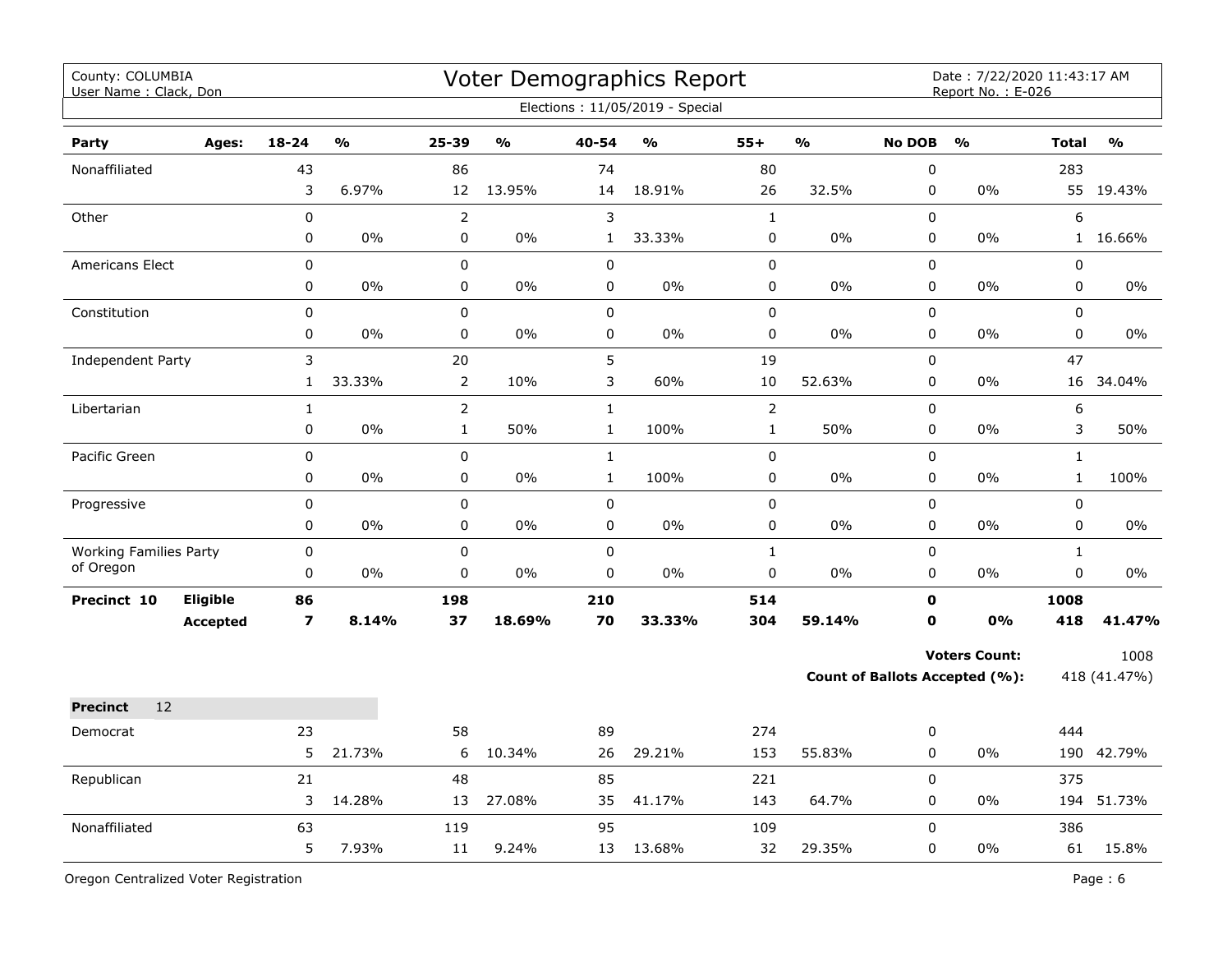| County: COLUMBIA<br>User Name: Clack, Don |                 |                |               |                |               |                | Voter Demographics Report<br>Elections: 11/05/2019 - Special |                |               |               | Date: 7/22/2020 11:43:17 AM<br>Report No.: E-026 |                |               |
|-------------------------------------------|-----------------|----------------|---------------|----------------|---------------|----------------|--------------------------------------------------------------|----------------|---------------|---------------|--------------------------------------------------|----------------|---------------|
| Party                                     | Ages:           | $18 - 24$      | $\frac{1}{2}$ | $25 - 39$      | $\frac{0}{0}$ | 40-54          | $\frac{1}{2}$                                                | $55+$          | $\frac{1}{2}$ | <b>No DOB</b> | $\frac{1}{2}$                                    | <b>Total</b>   | $\frac{1}{2}$ |
| Other                                     |                 | 0              |               | $\overline{2}$ |               | $\pmb{0}$      |                                                              | $\overline{2}$ |               | 0             |                                                  | 4              |               |
|                                           |                 | 0              | $0\%$         | 0              | $0\%$         | $\pmb{0}$      | $0\%$                                                        | $\mathbf{1}$   | 50%           | 0             | $0\%$                                            | $\mathbf{1}$   | 25%           |
| <b>Americans Elect</b>                    |                 | 0              |               | 0              |               | $\mathsf 0$    |                                                              | 0              |               | $\mathbf 0$   |                                                  | $\Omega$       |               |
|                                           |                 | 0              | $0\%$         | 0              | $0\%$         | 0              | $0\%$                                                        | 0              | 0%            | 0             | $0\%$                                            | 0              | 0%            |
| Constitution                              |                 | 0              |               | 0              |               | $\mathbf{1}$   |                                                              | $\pmb{0}$      |               | 0             |                                                  | $\mathbf{1}$   |               |
|                                           |                 | 0              | 0%            | 0              | $0\%$         | $\pmb{0}$      | 0%                                                           | 0              | 0%            | 0             | $0\%$                                            | $\mathbf 0$    | $0\%$         |
| <b>Independent Party</b>                  |                 | 9              |               | $\overline{7}$ |               | 9              |                                                              | 18             |               | 0             |                                                  | 43             |               |
|                                           |                 | $\mathbf{1}$   | 11.11%        | $\mathbf{1}$   | 14.28%        | $\overline{4}$ | 44.44%                                                       | $10\,$         | 55.55%        | 0             | $0\%$                                            | 16             | 37.2%         |
| Libertarian                               |                 | $\pmb{0}$      |               | 4              |               | $\overline{2}$ |                                                              | $\overline{2}$ |               | 0             |                                                  | 8              |               |
|                                           |                 | 0              | $0\%$         | $\mathbf{1}$   | 25%           | $\pmb{0}$      | $0\%$                                                        | 0              | 0%            | $\mathbf 0$   | $0\%$                                            | $\mathbf{1}$   | 12.5%         |
| Pacific Green                             |                 | 0              |               | 0              |               | $\overline{4}$ |                                                              | 0              |               | $\mathbf 0$   |                                                  | $\overline{4}$ |               |
|                                           |                 | 0              | $0\%$         | 0              | $0\%$         | 3              | 75%                                                          | 0              | 0%            | 0             | 0%                                               | 3              | 75%           |
| Progressive                               |                 | 0              |               | $\mathbf{1}$   |               | $\pmb{0}$      |                                                              | $\mathbf{1}$   |               | 0             |                                                  | $\overline{2}$ |               |
|                                           |                 | 0              | $0\%$         | 0              | $0\%$         | 0              | $0\%$                                                        | 0              | 0%            | $\mathbf 0$   | $0\%$                                            | 0              | $0\%$         |
| <b>Working Families Party</b>             |                 | 0              |               | 4              |               | $\mathbf 1$    |                                                              | 0              |               | 0             |                                                  | 5              |               |
| of Oregon                                 |                 | $\Omega$       | $0\%$         | 0              | $0\%$         | $\pmb{0}$      | $0\%$                                                        | 0              | 0%            | 0             | $0\%$                                            | 0              | 0%            |
| Precinct 12                               | Eligible        | 116            |               | 243            |               | 286            |                                                              | 627            |               | $\mathbf 0$   |                                                  | 1272           |               |
|                                           | <b>Accepted</b> | 14             | 12.07%        | 32             | 13.17%        | 81             | 28.32%                                                       | 339            | 54.07%        | $\mathbf 0$   | 0%                                               | 466            | 36.64%        |
|                                           |                 |                |               |                |               |                |                                                              |                |               |               | <b>Voters Count:</b>                             |                | 1272          |
|                                           |                 |                |               |                |               |                |                                                              |                |               |               | <b>Count of Ballots Accepted (%):</b>            |                | 466 (36.64%)  |
| 14<br><b>Precinct</b>                     |                 |                |               |                |               |                |                                                              |                |               |               |                                                  |                |               |
| Democrat                                  |                 | $\overline{7}$ |               | 15             |               | 24             |                                                              | 121            |               | 0             |                                                  | 167            |               |
|                                           |                 | $\overline{2}$ | 28.57%        | 7              | 46.66%        | $\overline{7}$ | 29.16%                                                       | 73             | 60.33%        | 0             | $0\%$                                            | 89             | 53.29%        |
| Republican                                |                 | 10             |               | 28             |               | 37             |                                                              | 93             |               | 0             |                                                  | 168            |               |
|                                           |                 | 4              | 40%           | 14             | 50%           | 10             | 27.02%                                                       | 62             | 66.66%        | 0             | $0\%$                                            |                | 90 53.57%     |
| Nonaffiliated                             |                 | 19             |               | 61             |               | 45             |                                                              | 60             |               | $\mathbf 0$   |                                                  | 185            |               |
|                                           |                 | $\pmb{0}$      | 0%            | 14             | 22.95%        | 6              | 13.33%                                                       | 25             | 41.66%        | 0             | 0%                                               |                | 45 24.32%     |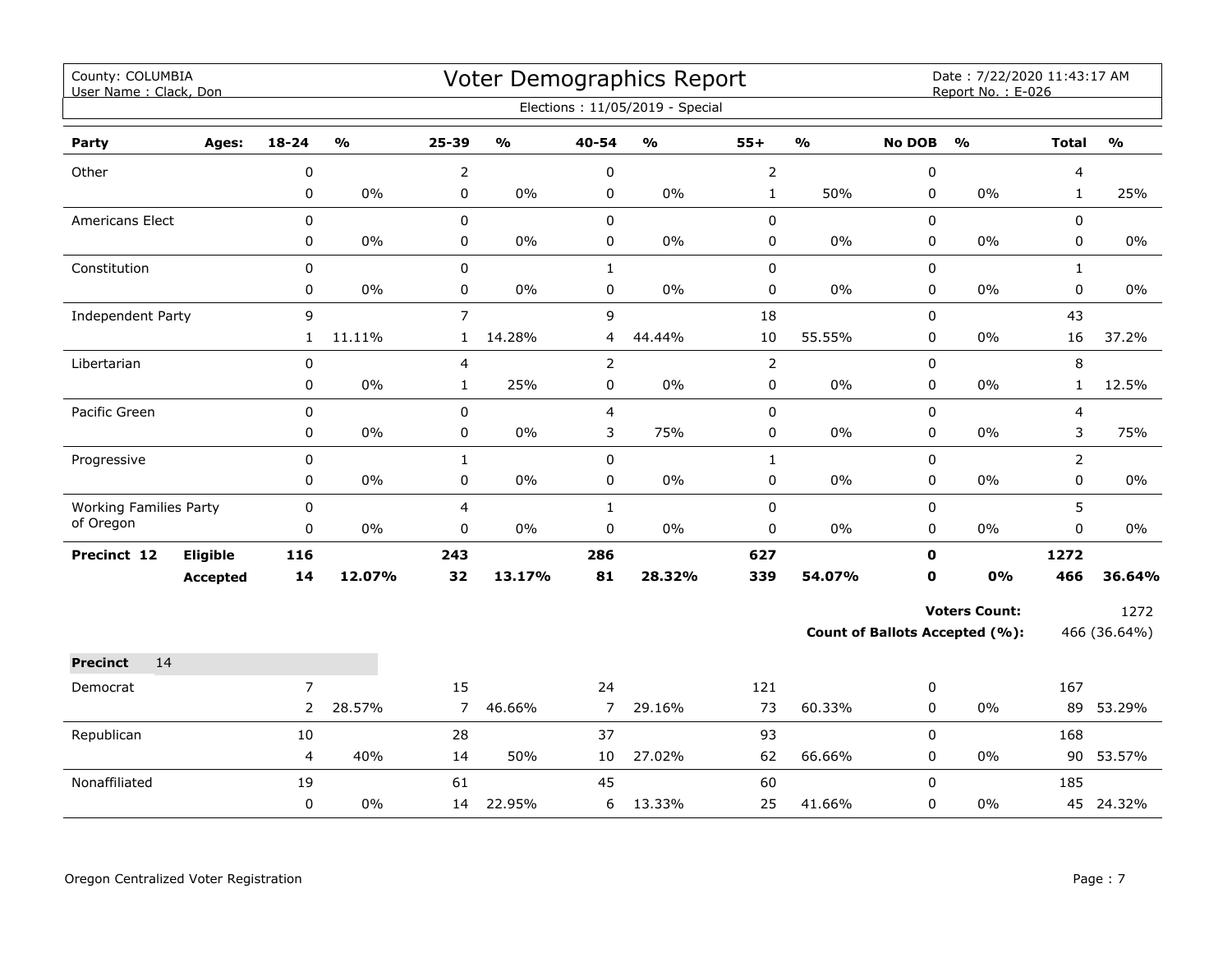| County: COLUMBIA<br>User Name: Clack, Don |                 |                         |                                   |                |               |                | Voter Demographics Report<br>Elections: 11/05/2019 - Special |                |                         |               | Date: 7/22/2020 11:43:17 AM<br>Report No.: E-026 |                |                         |
|-------------------------------------------|-----------------|-------------------------|-----------------------------------|----------------|---------------|----------------|--------------------------------------------------------------|----------------|-------------------------|---------------|--------------------------------------------------|----------------|-------------------------|
| Party                                     | Ages:           | $18 - 24$               | $\mathsf{o}\mathsf{v}_\mathsf{o}$ | 25-39          | $\frac{1}{2}$ | 40-54          | $\mathsf{o}\mathsf{v}_\mathsf{o}$                            | $55+$          | $\mathbf{0}/\mathbf{0}$ | <b>No DOB</b> | $\frac{0}{0}$                                    | <b>Total</b>   | $\mathbf{O}/\mathbf{O}$ |
| Other                                     |                 | $\pmb{0}$               |                                   | 3              |               | $\mathbf{1}$   |                                                              | $\overline{2}$ |                         | 0             |                                                  | 6              |                         |
|                                           |                 | 0                       | 0%                                | 0              | 0%            | $\pmb{0}$      | 0%                                                           | $\mathbf{1}$   | 50%                     | 0             | 0%                                               |                | 1 16.66%                |
| Americans Elect                           |                 | $\pmb{0}$               |                                   | $\pmb{0}$      |               | $\pmb{0}$      |                                                              | $\pmb{0}$      |                         | 0             |                                                  | $\pmb{0}$      |                         |
|                                           |                 | 0                       | 0%                                | 0              | 0%            | $\mathbf 0$    | 0%                                                           | $\pmb{0}$      | 0%                      | 0             | 0%                                               | $\mathbf 0$    | $0\%$                   |
| Constitution                              |                 | $\pmb{0}$               |                                   | $\mathbf 1$    |               | $\pmb{0}$      |                                                              | $\mathbf{1}$   |                         | $\pmb{0}$     |                                                  | $\overline{2}$ |                         |
|                                           |                 | 0                       | $0\%$                             | $\mathbf{1}$   | 100%          | $\mathbf 0$    | $0\%$                                                        | $\mathbf{1}$   | 100%                    | $\mathbf 0$   | $0\%$                                            | $\overline{2}$ | 100%                    |
| Independent Party                         |                 | $\overline{4}$          |                                   | 6              |               | 6              |                                                              | $\overline{7}$ |                         | $\Omega$      |                                                  | 23             |                         |
|                                           |                 | 0                       | $0\%$                             | $\overline{2}$ | 33.33%        | 3              | 50%                                                          | $\overline{2}$ | 28.57%                  | 0             | 0%                                               | $7^{\circ}$    | 30.43%                  |
| Libertarian                               |                 | $\mathbf{1}$            |                                   | $\mathbf{1}$   |               | $\overline{2}$ |                                                              | $\mathbf 1$    |                         | $\mathbf 0$   |                                                  | 5              |                         |
|                                           |                 | $\mathbf{1}$            | 100%                              | 0              | $0\%$         | 0              | 0%                                                           | $\mathbf{1}$   | 100%                    | $\mathbf 0$   | 0%                                               | $\overline{2}$ | 40%                     |
| Pacific Green                             |                 | 0                       |                                   | $\mathbf{1}$   |               | $\mathbf 0$    |                                                              | $\pmb{0}$      |                         | $\mathbf 0$   |                                                  | $\mathbf{1}$   |                         |
|                                           |                 | $\pmb{0}$               | 0%                                | $\mathbf{1}$   | 100%          | $\pmb{0}$      | $0\%$                                                        | $\pmb{0}$      | 0%                      | $\mathbf 0$   | 0%                                               | $\mathbf{1}$   | 100%                    |
| Progressive                               |                 | $\pmb{0}$               |                                   | $\pmb{0}$      |               | $\pmb{0}$      |                                                              | $\mathsf 0$    |                         | $\mathbf 0$   |                                                  | 0              |                         |
|                                           |                 | 0                       | 0%                                | $\pmb{0}$      | 0%            | 0              | 0%                                                           | $\pmb{0}$      | 0%                      | $\mathbf 0$   | 0%                                               | $\mathbf 0$    | 0%                      |
| <b>Working Families Party</b>             |                 | $\mathbf{1}$            |                                   | $\mathsf 0$    |               | $\mathsf 0$    |                                                              | $\pmb{0}$      |                         | $\mathsf 0$   |                                                  | $\mathbf{1}$   |                         |
| of Oregon                                 |                 | $\pmb{0}$               | 0%                                | $\pmb{0}$      | 0%            | $\pmb{0}$      | 0%                                                           | $\pmb{0}$      | 0%                      | $\mathbf 0$   | 0%                                               | 0              | 0%                      |
| Precinct 14                               | Eligible        | 42                      |                                   | 116            |               | 115            |                                                              | 285            |                         | $\mathbf 0$   |                                                  | 558            |                         |
|                                           | <b>Accepted</b> | $\overline{\mathbf{z}}$ | 16.67%                            | 39             | 33.62%        | 26             | 22.61%                                                       | 165            | 57.89%                  | $\mathbf 0$   | 0%                                               | 237            | 42.47%                  |
|                                           |                 |                         |                                   |                |               |                |                                                              |                |                         |               | <b>Voters Count:</b>                             |                | 558                     |
|                                           |                 |                         |                                   |                |               |                |                                                              |                |                         |               | <b>Count of Ballots Accepted (%):</b>            |                | 237 (42.47%)            |
| 15<br><b>Precinct</b>                     |                 |                         |                                   |                |               |                |                                                              |                |                         |               |                                                  |                |                         |
| Democrat                                  |                 | 9                       |                                   | 41             |               | 61             |                                                              | 271            |                         | 0             |                                                  | 382            |                         |
|                                           |                 | $\pmb{0}$               | 0%                                | 3              | 7.31%         | 15             | 24.59%                                                       | 150            | 55.35%                  | 0             | $0\%$                                            |                | 168 43.97%              |
| Republican                                |                 | 17                      |                                   | 53             |               | 82             |                                                              | 190            |                         | $\mathsf 0$   |                                                  | 342            |                         |
|                                           |                 | 3                       | 17.64%                            | 13             | 24.52%        | 23             | 28.04%                                                       | 101            | 53.15%                  | $\pmb{0}$     | 0%                                               |                | 140 40.93%              |
| Nonaffiliated                             |                 | 95                      |                                   | 149            |               | 151            |                                                              | 164            |                         | $\pmb{0}$     |                                                  | 559            |                         |
|                                           |                 | 3                       | 3.15%                             | 13             | 8.72%         | 21             | 13.9%                                                        | 44             | 26.82%                  | $\mathbf 0$   | 0%                                               |                | 81 14.49%               |
| Other                                     |                 | $\overline{2}$          |                                   | 4              |               | $\pmb{0}$      |                                                              | 6              |                         | $\Omega$      |                                                  | 12             |                         |
|                                           |                 | 0                       | 0%                                | $\overline{2}$ | 50%           | $\mathbf 0$    | $0\%$                                                        | 2              | 33.33%                  | 0             | 0%                                               |                | 4 33.33%                |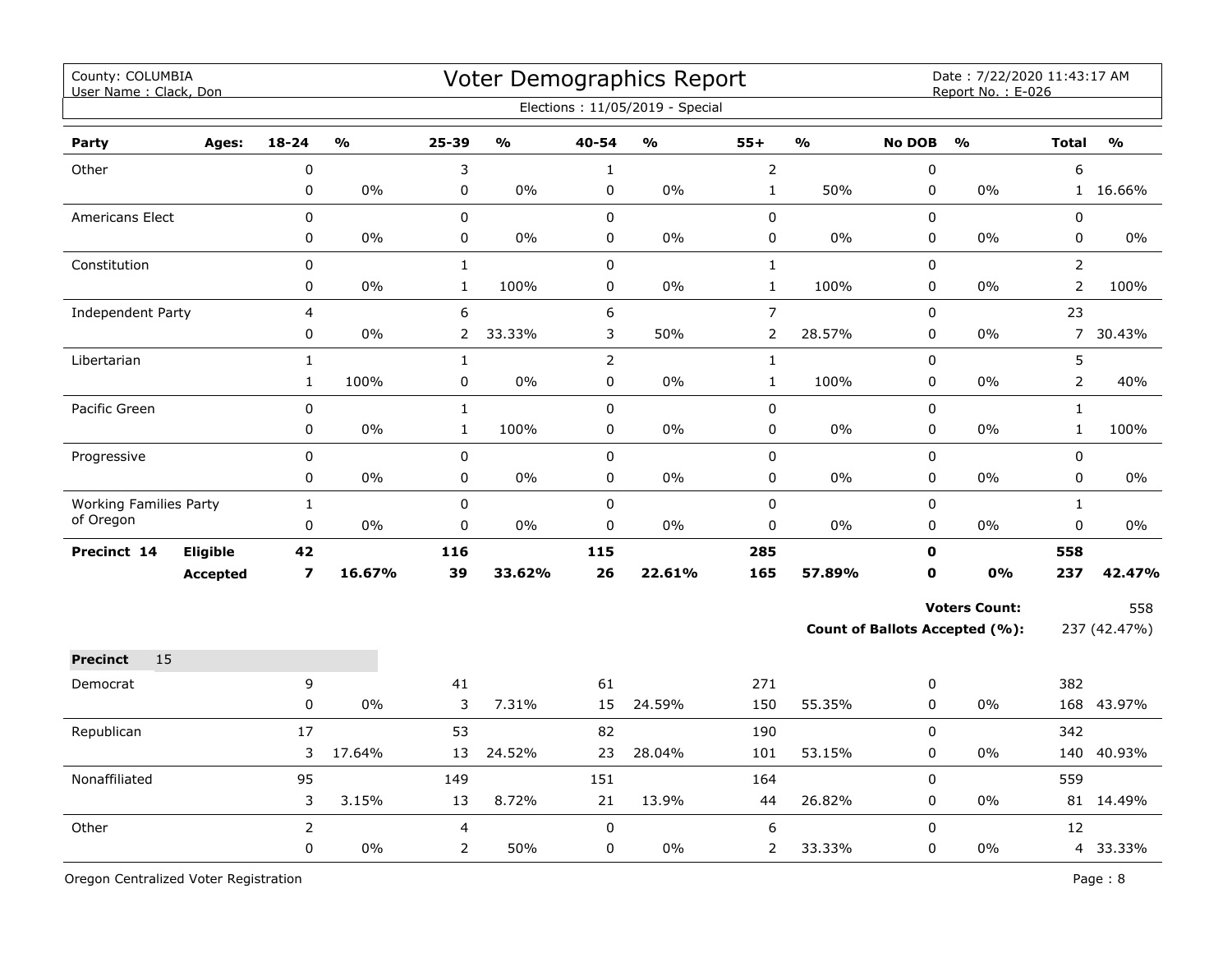| County: COLUMBIA<br>User Name: Clack, Don |                 |                |                         |                |                         |                | Voter Demographics Report<br>Elections: 11/05/2019 - Special |                |                         |               | Date: 7/22/2020 11:43:17 AM<br>Report No.: E-026 |                |               |
|-------------------------------------------|-----------------|----------------|-------------------------|----------------|-------------------------|----------------|--------------------------------------------------------------|----------------|-------------------------|---------------|--------------------------------------------------|----------------|---------------|
| Party                                     | Ages:           | 18-24          | $\mathbf{O}/\mathbf{O}$ | 25-39          | $\mathbf{0}/\mathbf{0}$ | 40-54          | $\mathsf{o}\mathsf{v}_\mathsf{o}$                            | $55+$          | $\mathbf{O}/\mathbf{o}$ | <b>No DOB</b> | $\mathbf{O}/\mathbf{O}$                          | <b>Total</b>   | $\frac{0}{0}$ |
| Americans Elect                           |                 | 0              |                         | $\pmb{0}$      |                         | 0              |                                                              | $\pmb{0}$      |                         | $\pmb{0}$     |                                                  | 0              |               |
|                                           |                 | 0              | 0%                      | 0              | 0%                      | $\pmb{0}$      | $0\%$                                                        | $\pmb{0}$      | $0\%$                   | 0             | 0%                                               | 0              | $0\%$         |
| Constitution                              |                 | 0              |                         | $\mathbf{1}$   |                         | $\mathbf{1}$   |                                                              | $\pmb{0}$      |                         | 0             |                                                  | $\overline{2}$ |               |
|                                           |                 | 0              | 0%                      | $\mathbf 0$    | 0%                      | 0              | 0%                                                           | 0              | $0\%$                   | 0             | $0\%$                                            | 0              | $0\%$         |
| Independent Party                         |                 | 5              |                         | 14             |                         | 16             |                                                              | 44             |                         | $\pmb{0}$     |                                                  | 79             |               |
|                                           |                 | 0              | 0%                      | $\overline{2}$ | 14.28%                  | 5              | 31.25%                                                       | 27             | 61.36%                  | $\mathbf 0$   | 0%                                               | 34             | 43.03%        |
| Libertarian                               |                 | $\overline{2}$ |                         | $\overline{4}$ |                         | $\overline{2}$ |                                                              | $\overline{4}$ |                         | 0             |                                                  | 12             |               |
|                                           |                 | 0              | 0%                      | $\mathbf{1}$   | 25%                     | 0              | $0\%$                                                        | 0              | $0\%$                   | 0             | 0%                                               | $\mathbf{1}$   | 8.33%         |
| Pacific Green                             |                 | 0              |                         | $\overline{2}$ |                         | $\mathbf{1}$   |                                                              | $\mathbf{1}$   |                         | $\mathbf 0$   |                                                  | 4              |               |
|                                           |                 | 0              | 0%                      | $\mathbf{1}$   | 50%                     | $\mathbf{1}$   | 100%                                                         | $\mathbf{1}$   | 100%                    | 0             | 0%                                               | 3              | 75%           |
| Progressive                               |                 | 0              |                         | 0              |                         | 0              |                                                              | $\pmb{0}$      |                         | 0             |                                                  | 0              |               |
|                                           |                 | 0              | $0\%$                   | $\pmb{0}$      | $0\%$                   | 0              | $0\%$                                                        | $\pmb{0}$      | $0\%$                   | 0             | $0\%$                                            | 0              | $0\%$         |
| <b>Working Families Party</b>             |                 | $\mathbf 0$    |                         | $\mathbf 0$    |                         | 5              |                                                              | $\pmb{0}$      |                         | $\mathbf 0$   |                                                  | 5              |               |
| of Oregon                                 |                 | 0              | 0%                      | $\mathbf 0$    | 0%                      | $\mathbf{1}$   | 20%                                                          | 0              | $0\%$                   | 0             | $0\%$                                            | $\mathbf{1}$   | 20%           |
| Precinct 15                               | Eligible        | 130            |                         | 268            |                         | 319            |                                                              | 680            |                         | $\mathbf 0$   |                                                  | 1397           |               |
|                                           | <b>Accepted</b> | 6              | 4.62%                   | 35             | 13.06%                  | 66             | 20.69%                                                       | 325            | 47.79%                  | 0             | 0%                                               | 432            | 30.92%        |
|                                           |                 |                |                         |                |                         |                |                                                              |                |                         |               | <b>Voters Count:</b>                             |                | 1397          |
|                                           |                 |                |                         |                |                         |                |                                                              |                |                         |               | Count of Ballots Accepted (%):                   |                | 432 (30.92%)  |
| <b>Precinct</b><br>17                     |                 |                |                         |                |                         |                |                                                              |                |                         |               |                                                  |                |               |
| Democrat                                  |                 | 5              |                         | 16             |                         | 28             |                                                              | 93             |                         | 0             |                                                  | 142            |               |
|                                           |                 | 0              | 0%                      | $\mathbf{1}$   | 6.25%                   | 4              | 14.28%                                                       | 46             | 49.46%                  | $\mathbf 0$   | $0\%$                                            |                | 51 35.91%     |
| Republican                                |                 | 10             |                         | 22             |                         | 33             |                                                              | 91             |                         | $\mathbf 0$   |                                                  | 156            |               |
|                                           |                 | 0              | 0%                      | $\overline{2}$ | 9.09%                   | 3              | 9.09%                                                        | 45             | 49.45%                  | 0             | 0%                                               | 50             | 32.05%        |
| Nonaffiliated                             |                 | 47             |                         | 87             |                         | 64             |                                                              | 90             |                         | $\mathbf 0$   |                                                  | 288            |               |
|                                           |                 | $\overline{2}$ | 4.25%                   | 3              | 3.44%                   | $\overline{7}$ | 10.93%                                                       | 24             | 26.66%                  | 0             | $0\%$                                            | 36             | 12.5%         |
| Other                                     |                 | $\mathbf 0$    |                         | $\mathbf{1}$   |                         | $\mathbf{1}$   |                                                              | 3              |                         | $\mathbf 0$   |                                                  | 5              |               |
|                                           |                 | 0              | 0%                      | $\mathbf 0$    | 0%                      | $\mathbf 0$    | 0%                                                           | 0              | $0\%$                   | $\mathbf 0$   | 0%                                               | 0              | 0%            |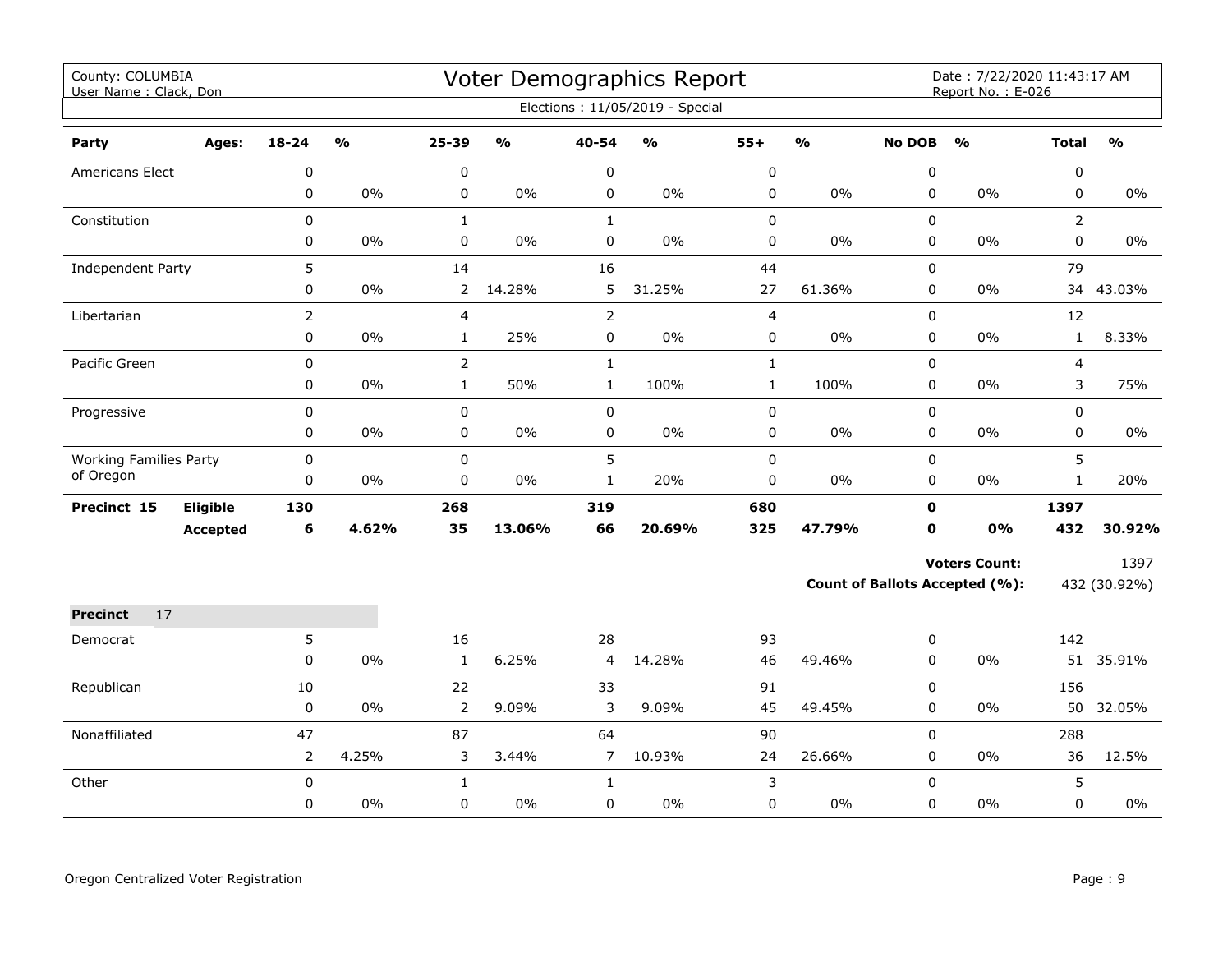| County: COLUMBIA<br>User Name: Clack, Don |                 |                |               |                |               |                | Voter Demographics Report<br>Elections: 11/05/2019 - Special |                |               |               | Date: 7/22/2020 11:43:17 AM<br>Report No.: E-026 |              |               |
|-------------------------------------------|-----------------|----------------|---------------|----------------|---------------|----------------|--------------------------------------------------------------|----------------|---------------|---------------|--------------------------------------------------|--------------|---------------|
| Party                                     | Ages:           | $18 - 24$      | $\frac{0}{0}$ | 25-39          | $\frac{0}{0}$ | 40-54          | $\frac{0}{0}$                                                | $55+$          | $\frac{1}{2}$ | <b>No DOB</b> | $\frac{1}{2}$                                    | <b>Total</b> | $\frac{0}{0}$ |
| <b>Americans Elect</b>                    |                 | $\pmb{0}$      |               | $\pmb{0}$      |               | 0              |                                                              | $\pmb{0}$      |               | $\pmb{0}$     |                                                  | $\pmb{0}$    |               |
|                                           |                 | $\mathsf 0$    | 0%            | $\mathsf 0$    | 0%            | $\pmb{0}$      | 0%                                                           | $\pmb{0}$      | 0%            | 0             | 0%                                               | $\mathbf 0$  | $0\%$         |
| Constitution                              |                 | $\mathbf{1}$   |               | $\mathbf{1}$   |               | $\mathbf{1}$   |                                                              | $\pmb{0}$      |               | 0             |                                                  | 3            |               |
|                                           |                 | $\pmb{0}$      | 0%            | $\pmb{0}$      | 0%            | $\pmb{0}$      | 0%                                                           | $\pmb{0}$      | 0%            | 0             | 0%                                               | $\pmb{0}$    | 0%            |
| Independent Party                         |                 | $\mathbf{1}$   |               | $\overline{7}$ |               | $\overline{4}$ |                                                              | $11\,$         |               | 0             |                                                  | 23           |               |
|                                           |                 | 0              | 0%            | $\overline{2}$ | 28.57%        | 0              | 0%                                                           | 6              | 54.54%        | 0             | 0%                                               |              | 8 34.78%      |
| Libertarian                               |                 | 0              |               | $\mathbf{1}$   |               | 3              |                                                              | $\overline{2}$ |               | 0             |                                                  | 6            |               |
|                                           |                 | 0              | $0\%$         | 0              | 0%            | 0              | 0%                                                           | $\pmb{0}$      | $0\%$         | 0             | $0\%$                                            | 0            | 0%            |
| Pacific Green                             |                 | $\pmb{0}$      |               | $\pmb{0}$      |               | $\mathbf 1$    |                                                              | $\pmb{0}$      |               | 0             |                                                  | $\mathbf{1}$ |               |
|                                           |                 | 0              | 0%            | 0              | $0\%$         | $\mathbf{1}$   | 100%                                                         | $\pmb{0}$      | 0%            | 0             | $0\%$                                            | $\mathbf{1}$ | 100%          |
| Progressive                               |                 | $\mathbf 0$    |               | $\mathbf 0$    |               | $\mathbf 0$    |                                                              | $\pmb{0}$      |               | 0             |                                                  | $\mathbf 0$  |               |
|                                           |                 | $\mathsf 0$    | 0%            | $\pmb{0}$      | 0%            | $\pmb{0}$      | 0%                                                           | $\pmb{0}$      | 0%            | 0             | $0\%$                                            | $\pmb{0}$    | $0\%$         |
| <b>Working Families Party</b>             |                 | 0              |               | $\pmb{0}$      |               | 0              |                                                              | $\pmb{0}$      |               | $\mathbf 0$   |                                                  | $\mathbf 0$  |               |
| of Oregon                                 |                 | 0              | 0%            | $\pmb{0}$      | 0%            | 0              | 0%                                                           | $\pmb{0}$      | 0%            | $\mathbf 0$   | 0%                                               | $\mathbf 0$  | 0%            |
| Precinct 17                               | Eligible        | 64             |               | 135            |               | 135            |                                                              | 290            |               | $\mathbf 0$   |                                                  | 624          |               |
|                                           | <b>Accepted</b> | $\overline{2}$ | 3.13%         | 8              | 5.93%         | 15             | 11.11%                                                       | 121            | 41.72%        | $\mathbf 0$   | <b>0%</b>                                        | 146          | 23.40%        |
|                                           |                 |                |               |                |               |                |                                                              |                |               |               | <b>Voters Count:</b>                             |              | 624           |
|                                           |                 |                |               |                |               |                |                                                              |                |               |               | Count of Ballots Accepted (%):                   |              | 146 (23.40%)  |
| 18<br><b>Precinct</b>                     |                 |                |               |                |               |                |                                                              |                |               |               |                                                  |              |               |
| Democrat                                  |                 | 0              |               | 3              |               | $\overline{7}$ |                                                              | 58             |               | 0             |                                                  | 68           |               |
|                                           |                 | $\mathbf 0$    | 0%            | $\mathbf 0$    | 0%            | $\overline{2}$ | 28.57%                                                       | 37             | 63.79%        | $\mathbf 0$   | $0\%$                                            | 39           | 57.35%        |
| Republican                                |                 | $\mathbf{1}$   |               | $\overline{4}$ |               | 9              |                                                              | 32             |               | 0             |                                                  | 46           |               |
|                                           |                 | $\pmb{0}$      | 0%            | 0              | $0\%$         | $\mathbf{1}$   | 11.11%                                                       | 21             | 65.62%        | 0             | $0\%$                                            |              | 22 47.82%     |
| Nonaffiliated                             |                 | 6              |               | 29             |               | 10             |                                                              | 41             |               | 0             |                                                  | 86           |               |
|                                           |                 | 0              | 0%            | $\overline{2}$ | 6.89%         | $\overline{2}$ | 20%                                                          | 14             | 34.14%        | 0             | 0%                                               |              | 18 20.93%     |
| Other                                     |                 | $\pmb{0}$      |               | $\pmb{0}$      |               | $\pmb{0}$      |                                                              | $\pmb{0}$      |               | $\pmb{0}$     |                                                  | $\pmb{0}$    |               |
|                                           |                 | 0              | 0%            | 0              | 0%            | 0              | 0%                                                           | $\pmb{0}$      | 0%            | 0             | 0%                                               | 0            | 0%            |
| Americans Elect                           |                 | $\mathbf 0$    |               | $\mathbf 0$    |               | 0              |                                                              | $\pmb{0}$      |               | 0             |                                                  | $\mathbf 0$  |               |
|                                           |                 | $\pmb{0}$      | 0%            | 0              | 0%            | 0              | 0%                                                           | $\pmb{0}$      | 0%            | 0             | 0%                                               | 0            | 0%            |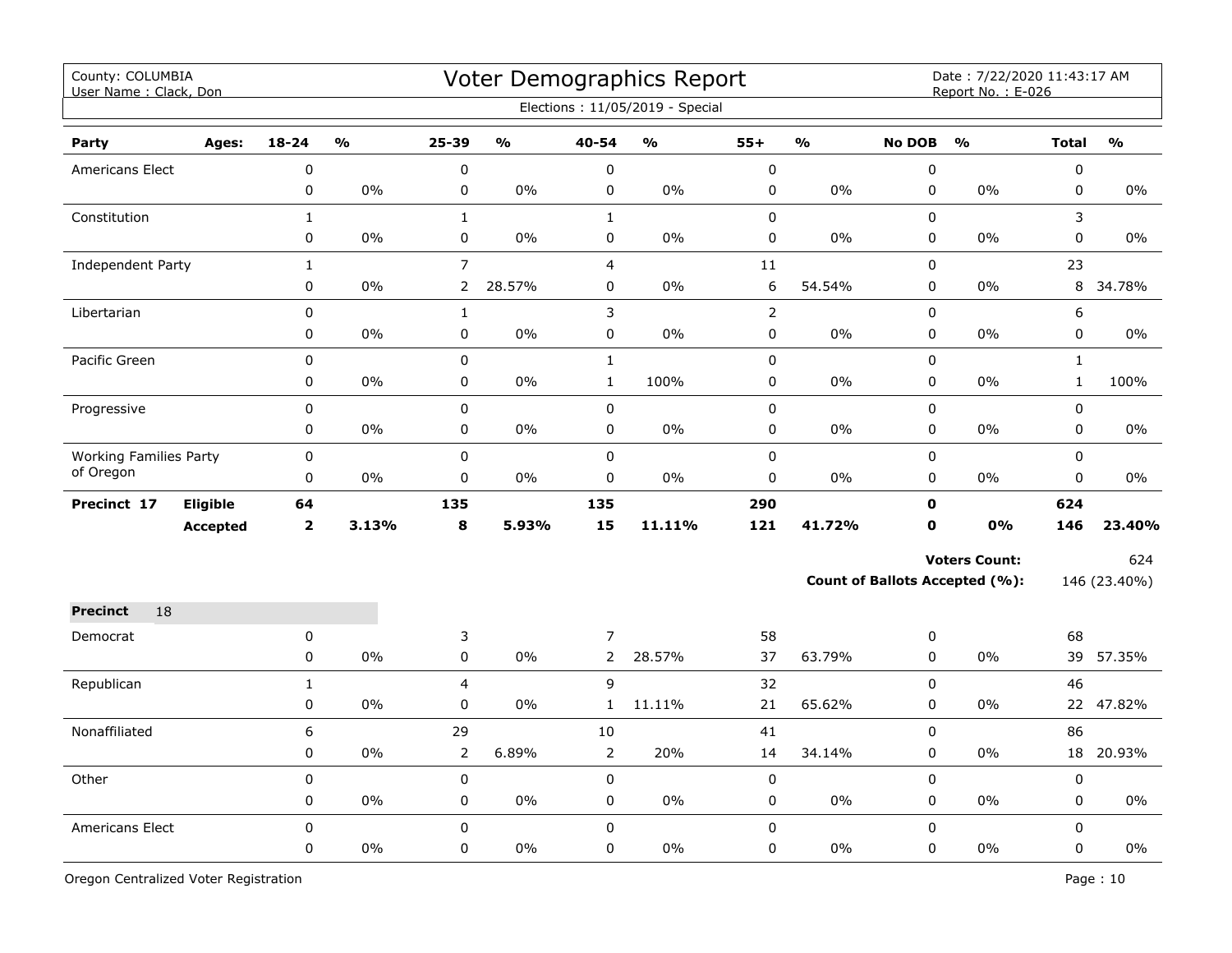| County: COLUMBIA<br>User Name: Clack, Don |                 |                |               |              |                           |                | Voter Demographics Report         |              |               |               | Date: 7/22/2020 11:43:17 AM<br>Report No.: E-026 |              |               |
|-------------------------------------------|-----------------|----------------|---------------|--------------|---------------------------|----------------|-----------------------------------|--------------|---------------|---------------|--------------------------------------------------|--------------|---------------|
|                                           |                 |                |               |              |                           |                | Elections: 11/05/2019 - Special   |              |               |               |                                                  |              |               |
| Party                                     | Ages:           | $18 - 24$      | $\frac{9}{0}$ | 25-39        | $\mathbf{o}_{\mathbf{0}}$ | 40-54          | $\mathsf{o}\mathsf{v}_\mathsf{o}$ | $55+$        | $\frac{1}{2}$ | <b>No DOB</b> | $\frac{1}{2}$                                    | <b>Total</b> | $\frac{1}{2}$ |
| Constitution                              |                 | 0              |               | 0            |                           | 0              |                                   | $\mathbf{1}$ |               | 0             |                                                  | $\mathbf{1}$ |               |
|                                           |                 | $\mathbf 0$    | $0\%$         | 0            | $0\%$                     | 0              | 0%                                | $\mathbf{1}$ | 100%          | $\mathbf 0$   | $0\%$                                            | $\mathbf{1}$ | 100%          |
| <b>Independent Party</b>                  |                 | $\mathbf{1}$   |               | $\mathbf{1}$ |                           | $\overline{2}$ |                                   | 8            |               | 0             |                                                  | 12           |               |
|                                           |                 | $\pmb{0}$      | 0%            | 0            | $0\%$                     | 0              | 0%                                | 3            | 37.5%         | 0             | 0%                                               | 3            | 25%           |
| Libertarian                               |                 | $\pmb{0}$      |               | 0            |                           | 0              |                                   | 3            |               | 0             |                                                  | 3            |               |
|                                           |                 | $\pmb{0}$      | $0\%$         | 0            | $0\%$                     | 0              | 0%                                | $\mathbf 1$  | 33.33%        | 0             | $0\%$                                            | 1            | 33.33%        |
| Pacific Green                             |                 | $\mathbf 0$    |               | $\mathbf 0$  |                           | $\mathbf 0$    |                                   | 0            |               | $\mathbf 0$   |                                                  | $\mathbf 0$  |               |
|                                           |                 | 0              | $0\%$         | 0            | $0\%$                     | 0              | 0%                                | 0            | 0%            | 0             | 0%                                               | $\mathbf 0$  | 0%            |
| Progressive                               |                 | $\pmb{0}$      |               | 0            |                           | 0              |                                   | 0            |               | 0             |                                                  | $\mathbf 0$  |               |
|                                           |                 | $\pmb{0}$      | $0\%$         | 0            | $0\%$                     | 0              | 0%                                | 0            | $0\%$         | 0             | $0\%$                                            | 0            | $0\%$         |
| <b>Working Families Party</b>             |                 | $\pmb{0}$      |               | 0            |                           | $\mathbf{1}$   |                                   | $\pmb{0}$    |               | 0             |                                                  | $\mathbf{1}$ |               |
| of Oregon                                 |                 | 0              | $0\%$         | 0            | $0\%$                     | 0              | 0%                                | 0            | 0%            | 0             | $0\%$                                            | $\pmb{0}$    | 0%            |
| Precinct 18                               | <b>Eligible</b> | 8              |               | 37           |                           | 29             |                                   | 143          |               | $\mathbf 0$   |                                                  | 217          |               |
|                                           | <b>Accepted</b> | $\mathbf 0$    | 0.00%         | $\mathbf{2}$ | 5.41%                     | 5              | 17.24%                            | 77           | 53.85%        | $\mathbf 0$   | 0%                                               | 84           | 38.71%        |
|                                           |                 |                |               |              |                           |                |                                   |              |               |               | <b>Voters Count:</b>                             |              | 217           |
|                                           |                 |                |               |              |                           |                |                                   |              |               |               | Count of Ballots Accepted (%):                   |              | 84 (38.71%)   |
| <b>Precinct</b><br>19                     |                 |                |               |              |                           |                |                                   |              |               |               |                                                  |              |               |
| Democrat                                  |                 | 22             |               | 48           |                           | 67             |                                   | 225          |               | 0             |                                                  | 362          |               |
|                                           |                 | $\overline{4}$ | 18.18%        | 14           | 29.16%                    | 17             | 25.37%                            | 131          | 58.22%        | $\mathbf 0$   | $0\%$                                            |              | 166 45.85%    |
| Republican                                |                 | 21             |               | 41           |                           | 93             |                                   | 217          |               | 0             |                                                  | 372          |               |
|                                           |                 | 5              | 23.8%         | 15           | 36.58%                    | 45             | 48.38%                            | 135          | 62.21%        | $\mathbf 0$   | $0\%$                                            |              | 200 53.76%    |
| Nonaffiliated                             |                 | 56             |               | 94           |                           | 88             |                                   | 104          |               | 0             |                                                  | 342          |               |
|                                           |                 | 5              | 8.92%         | 4            | 4.25%                     | 11             | 12.5%                             | 39           | 37.5%         | 0             | 0%                                               |              | 59 17.25%     |
| Other                                     |                 | $\mathbf{1}$   |               | 0            |                           | $\overline{2}$ |                                   | $\mathsf 0$  |               | 0             |                                                  | 3            |               |
|                                           |                 | $\mathbf 0$    | $0\%$         | 0            | $0\%$                     | 0              | $0\%$                             | 0            | $0\%$         | $\mathbf 0$   | $0\%$                                            | $\mathbf 0$  | $0\%$         |
| <b>Americans Elect</b>                    |                 | $\mathbf 0$    |               | 0            |                           | $\Omega$       |                                   | $\mathbf 0$  |               | 0             |                                                  | $\Omega$     |               |
|                                           |                 | 0              | $0\%$         | 0            | $0\%$                     | 0              | 0%                                | 0            | 0%            | 0             | $0\%$                                            | $\mathbf 0$  | $0\%$         |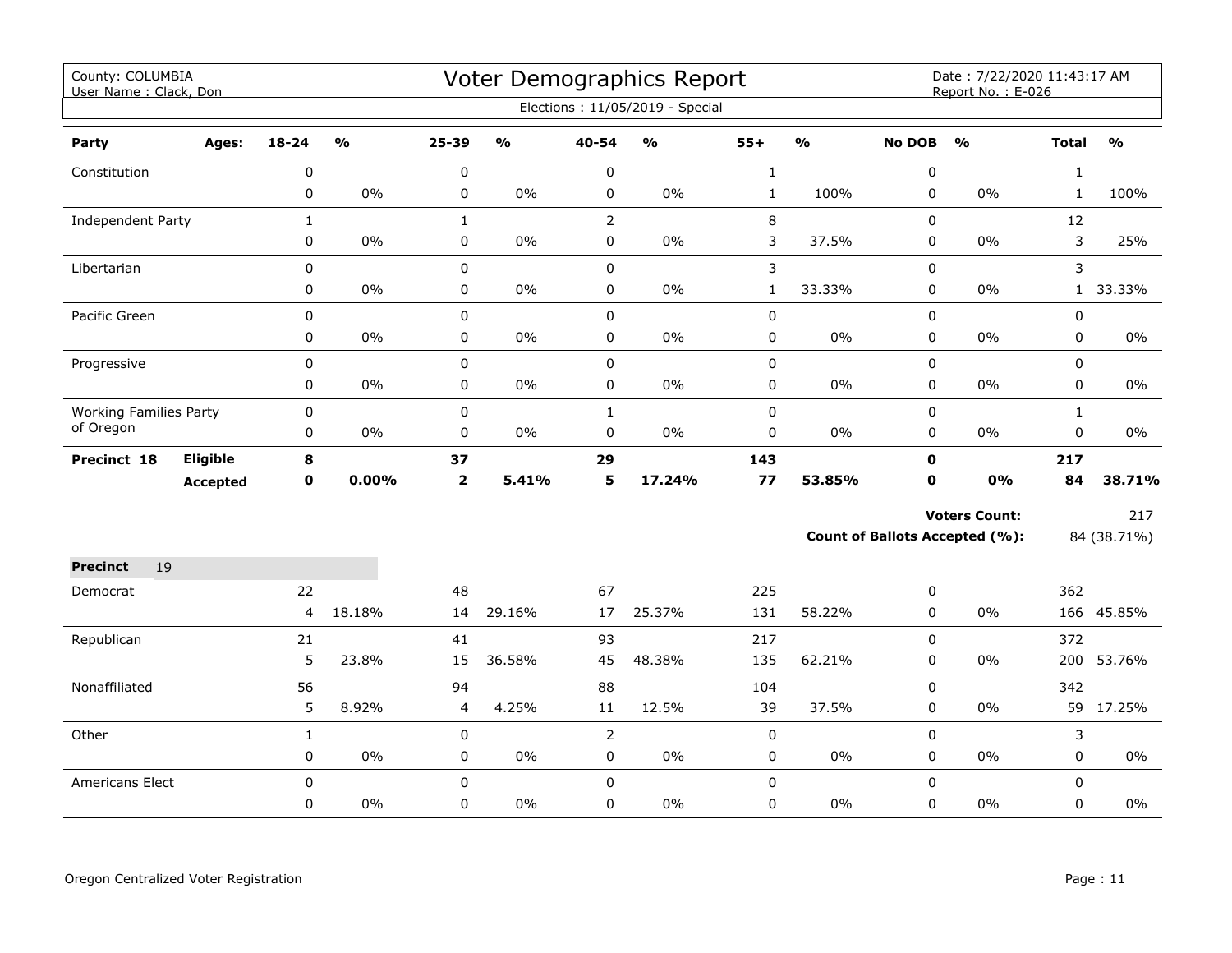| County: COLUMBIA<br>User Name: Clack, Don |                 |              |               |                |               |                | Voter Demographics Report<br>Elections: 11/05/2019 - Special |                |               |               | Date: 7/22/2020 11:43:17 AM<br>Report No.: E-026 |              |               |
|-------------------------------------------|-----------------|--------------|---------------|----------------|---------------|----------------|--------------------------------------------------------------|----------------|---------------|---------------|--------------------------------------------------|--------------|---------------|
| Party                                     | Ages:           | $18 - 24$    | $\frac{1}{2}$ | $25 - 39$      | $\frac{1}{2}$ | 40-54          | $\frac{1}{2}$                                                | $55+$          | $\frac{1}{2}$ | <b>No DOB</b> | $\frac{1}{2}$                                    | <b>Total</b> | $\frac{1}{2}$ |
| Constitution                              |                 | 0            |               | 0              |               | $\pmb{0}$      |                                                              | $\pmb{0}$      |               | 0             |                                                  | $\pmb{0}$    |               |
|                                           |                 | 0            | 0%            | 0              | $0\%$         | $\pmb{0}$      | 0%                                                           | $\mathbf 0$    | 0%            | $\pmb{0}$     | 0%                                               | $\pmb{0}$    | 0%            |
| Independent Party                         |                 | 8            |               | 8              |               | $\overline{7}$ |                                                              | 16             |               | 0             |                                                  | 39           |               |
|                                           |                 | 0            | 0%            | $\overline{2}$ | 25%           | $\overline{2}$ | 28.57%                                                       | $\overline{7}$ | 43.75%        | 0             | 0%                                               | 11           | 28.2%         |
| Libertarian                               |                 | 0            |               | $\mathbf{1}$   |               | $\mathbf 1$    |                                                              | 3              |               | 0             |                                                  | 5            |               |
|                                           |                 | 0            | 0%            | $\mathbf{1}$   | 100%          | 0              | 0%                                                           | $\overline{2}$ | 66.66%        | 0             | 0%                                               | 3            | 60%           |
| Pacific Green                             |                 | 0            |               | $\mathbf{1}$   |               | $\pmb{0}$      |                                                              | 0              |               | $\Omega$      |                                                  | $\mathbf{1}$ |               |
|                                           |                 | 0            | 0%            | 0              | 0%            | $\mathbf 0$    | 0%                                                           | 0              | 0%            | 0             | $0\%$                                            | $\mathbf 0$  | 0%            |
| Progressive                               |                 | $\mathbf 0$  |               | 0              |               | $\mathbf 1$    |                                                              | 0              |               | $\mathbf 0$   |                                                  | $\mathbf{1}$ |               |
|                                           |                 | 0            | 0%            | 0              | $0\%$         | $\mathbf{1}$   | 100%                                                         | 0              | 0%            | 0             | 0%                                               | $\mathbf{1}$ | 100%          |
| <b>Working Families Party</b>             |                 | 0            |               | $\mathbf{1}$   |               | $\pmb{0}$      |                                                              | 0              |               | $\mathbf 0$   |                                                  | $\mathbf{1}$ |               |
| of Oregon                                 |                 | 0            | $0\%$         | 0              | 0%            | $\pmb{0}$      | 0%                                                           | 0              | $0\%$         | $\pmb{0}$     | 0%                                               | $\mathsf 0$  | 0%            |
| Precinct 19                               | Eligible        | 108          |               | 194            |               | 259            |                                                              | 565            |               | $\mathbf 0$   |                                                  | 1126         |               |
|                                           | <b>Accepted</b> | 14           | 12.96%        | 36             | 18.56%        | 76             | 29.34%                                                       | 314            | 55.58%        | $\mathbf 0$   | 0%                                               | 440          | 39.08%        |
|                                           |                 |              |               |                |               |                |                                                              |                |               |               | <b>Voters Count:</b>                             |              | 1126          |
|                                           |                 |              |               |                |               |                |                                                              |                |               |               | <b>Count of Ballots Accepted (%):</b>            |              | 440 (39.08%)  |
| 20<br><b>Precinct</b>                     |                 |              |               |                |               |                |                                                              |                |               |               |                                                  |              |               |
| Democrat                                  |                 | 14           |               | 42             |               | 43             |                                                              | 170            |               | 0             |                                                  | 269          |               |
|                                           |                 | 5            | 35.71%        | 12             | 28.57%        | 19             | 44.18%                                                       | 110            | 64.7%         | 0             | 0%                                               |              | 146 54.27%    |
| Republican                                |                 | 10           |               | 51             |               | 65             |                                                              | 155            |               | $\Omega$      |                                                  | 281          |               |
|                                           |                 | $\mathbf{1}$ | 10%           | 11             | 21.56%        | 20             | 30.76%                                                       | 98             | 63.22%        | 0             | 0%                                               | 130          | 46.26%        |
| Nonaffiliated                             |                 | 25           |               | 59             |               | 55             |                                                              | 61             |               | 0             |                                                  | 200          |               |
|                                           |                 | 6            | 24%           | 10             | 16.94%        | 15             | 27.27%                                                       | 21             | 34.42%        | 0             | $0\%$                                            | 52           | 26%           |
| Other                                     |                 | 0            |               | $\pmb{0}$      |               | $\mathbf 1$    |                                                              | $\overline{2}$ |               | $\mathsf 0$   |                                                  | 3            |               |
|                                           |                 | 0            | 0%            | 0              | 0%            | $\pmb{0}$      | 0%                                                           | $\mathbf 1$    | 50%           | $\pmb{0}$     | 0%                                               | $\mathbf{1}$ | 33.33%        |
| Americans Elect                           |                 | 0            |               | $\pmb{0}$      |               | $\pmb{0}$      |                                                              | 0              |               | $\pmb{0}$     |                                                  | 0            |               |
|                                           |                 | 0            | 0%            | 0              | 0%            | $\pmb{0}$      | 0%                                                           | 0              | 0%            | $\pmb{0}$     | 0%                                               | 0            | $0\%$         |
| Constitution                              |                 | $\mathbf 0$  |               | $\mathbf 0$    |               | $\pmb{0}$      |                                                              | $\mathbf{1}$   |               | $\mathbf 0$   |                                                  | $\mathbf{1}$ |               |
|                                           |                 | 0            | $0\%$         | 0              | $0\%$         | $\mathbf 0$    | $0\%$                                                        | $\mathbf{1}$   | 100%          | 0             | 0%                                               | $\mathbf{1}$ | 100%          |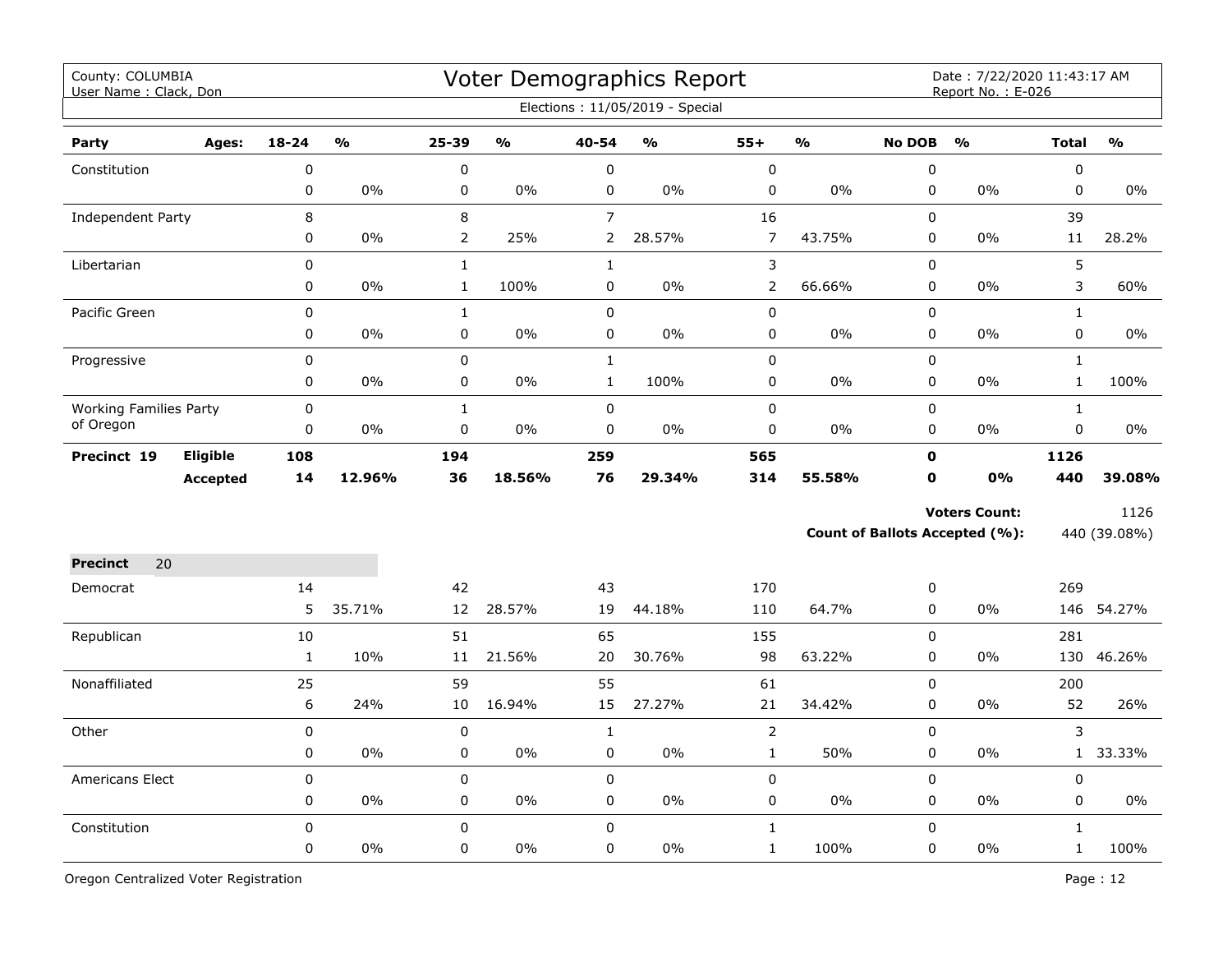| County: COLUMBIA<br>User Name: Clack, Don |                 |                |               |                |                             |                | Voter Demographics Report         |                |               |               | Date: 7/22/2020 11:43:17 AM<br>Report No.: E-026 |                |               |
|-------------------------------------------|-----------------|----------------|---------------|----------------|-----------------------------|----------------|-----------------------------------|----------------|---------------|---------------|--------------------------------------------------|----------------|---------------|
|                                           |                 |                |               |                |                             |                | Elections: 11/05/2019 - Special   |                |               |               |                                                  |                |               |
| Party                                     | Ages:           | $18 - 24$      | $\frac{1}{2}$ | 25-39          | $\mathsf{o}\!/\!\mathsf{o}$ | 40-54          | $\mathsf{o}\mathsf{v}_\mathsf{o}$ | $55+$          | $\frac{1}{2}$ | <b>No DOB</b> | $\frac{1}{2}$                                    | <b>Total</b>   | $\frac{1}{2}$ |
| Independent Party                         |                 | 6              |               | 4              |                             | 8              |                                   | 14             |               | 0             |                                                  | 32             |               |
|                                           |                 | $\overline{2}$ | 33.33%        | 0              | $0\%$                       | $\overline{2}$ | 25%                               | 8              | 57.14%        | 0             | 0%                                               | 12             | 37.5%         |
| Libertarian                               |                 | $\pmb{0}$      |               | $\overline{2}$ |                             | $\mathbf{1}$   |                                   | $\mathbf{1}$   |               | $\mathbf 0$   |                                                  | $\overline{4}$ |               |
|                                           |                 | $\pmb{0}$      | $0\%$         | 0              | $0\%$                       | $\mathbf{1}$   | 100%                              | 0              | $0\%$         | 0             | $0\%$                                            | $\mathbf{1}$   | 25%           |
| Pacific Green                             |                 | $\mathbf 0$    |               | $\mathbf{1}$   |                             | $\mathbf 0$    |                                   | $\mathbf{1}$   |               | $\mathbf 0$   |                                                  | $\overline{2}$ |               |
|                                           |                 | $\mathbf 0$    | $0\%$         | $\mathbf 0$    | $0\%$                       | 0              | $0\%$                             | $\mathbf{1}$   | 100%          | 0             | $0\%$                                            | $\mathbf{1}$   | 50%           |
| Progressive                               |                 | $\pmb{0}$      |               | 0              |                             | $\mathbf{1}$   |                                   | $\pmb{0}$      |               | 0             |                                                  | $\mathbf{1}$   |               |
|                                           |                 | $\pmb{0}$      | $0\%$         | 0              | $0\%$                       | $\mathbf{1}$   | 100%                              | 0              | 0%            | $\mathbf 0$   | $0\%$                                            | $\mathbf{1}$   | 100%          |
| <b>Working Families Party</b>             |                 | $\pmb{0}$      |               | 0              |                             | $\overline{2}$ |                                   | $\overline{2}$ |               | 0             |                                                  | $\overline{4}$ |               |
| of Oregon                                 |                 | 0              | 0%            | 0              | 0%                          | 0              | 0%                                | 0              | 0%            | 0             | 0%                                               | $\mathbf 0$    | 0%            |
| Precinct 20                               | Eligible        | 55             |               | 159            |                             | 176            |                                   | 407            |               | $\mathbf 0$   |                                                  | 797            |               |
|                                           | <b>Accepted</b> | 14             | 25.45%        | 33             | 20.75%                      | 58             | 32.95%                            | 240            | 58.97%        | $\mathbf{0}$  | 0%                                               | 345            | 43.29%        |
|                                           |                 |                |               |                |                             |                |                                   |                |               |               | <b>Voters Count:</b>                             |                | 797           |
|                                           |                 |                |               |                |                             |                |                                   |                |               |               | Count of Ballots Accepted (%):                   |                | 345 (43.29%)  |
| 21<br><b>Precinct</b>                     |                 |                |               |                |                             |                |                                   |                |               |               |                                                  |                |               |
| Democrat                                  |                 | 62             |               | 221            |                             | 237            |                                   | 538            |               | 0             |                                                  | 1058           |               |
|                                           |                 | 10             | 16.12%        | 35             | 15.83%                      | 54             | 22.78%                            | 279            | 51.85%        | $\mathbf 0$   | $0\%$                                            |                | 378 35.72%    |
| Republican                                |                 | 30             |               | 135            |                             | 153            |                                   | 318            |               | $\mathbf 0$   |                                                  | 636            |               |
|                                           |                 | 6              | 20%           | 24             | 17.77%                      | 47             | 30.71%                            | 171            | 53.77%        | $\mathbf 0$   | 0%                                               |                | 248 38.99%    |
| Nonaffiliated                             |                 | 218            |               | 470            |                             | 337            |                                   | 272            |               | $\mathbf 0$   |                                                  | 1297           |               |
|                                           |                 | 15             | 6.88%         | 26             | 5.53%                       | 44             | 13.05%                            | 68             | 25%           | $\mathbf 0$   | $0\%$                                            |                | 153 11.79%    |
| Other                                     |                 | $\mathbf{1}$   |               | 9              |                             | 11             |                                   | 6              |               | 0             |                                                  | 27             |               |
|                                           |                 | 0              | 0%            | $\mathbf{1}$   | 11.11%                      | 2              | 18.18%                            | $\mathbf{1}$   | 16.66%        | $\mathbf 0$   | $0\%$                                            |                | 4 14.81%      |
| Americans Elect                           |                 | $\mathbf 0$    |               | $\mathbf 0$    |                             | 0              |                                   | 0              |               | $\mathbf 0$   |                                                  | $\pmb{0}$      |               |
|                                           |                 | $\mathbf 0$    | $0\%$         | 0              | $0\%$                       | 0              | 0%                                | 0              | 0%            | $\mathbf 0$   | 0%                                               | $\mathbf 0$    | 0%            |
| Constitution                              |                 | $\mathbf{1}$   |               | 4              |                             | 3              |                                   | $\overline{7}$ |               | $\Omega$      |                                                  | 15             |               |
|                                           |                 | $\mathbf 0$    | 0%            | 0              | $0\%$                       | 0              | $0\%$                             | $\overline{2}$ | 28.57%        | 0             | 0%                                               |                | 2 13.33%      |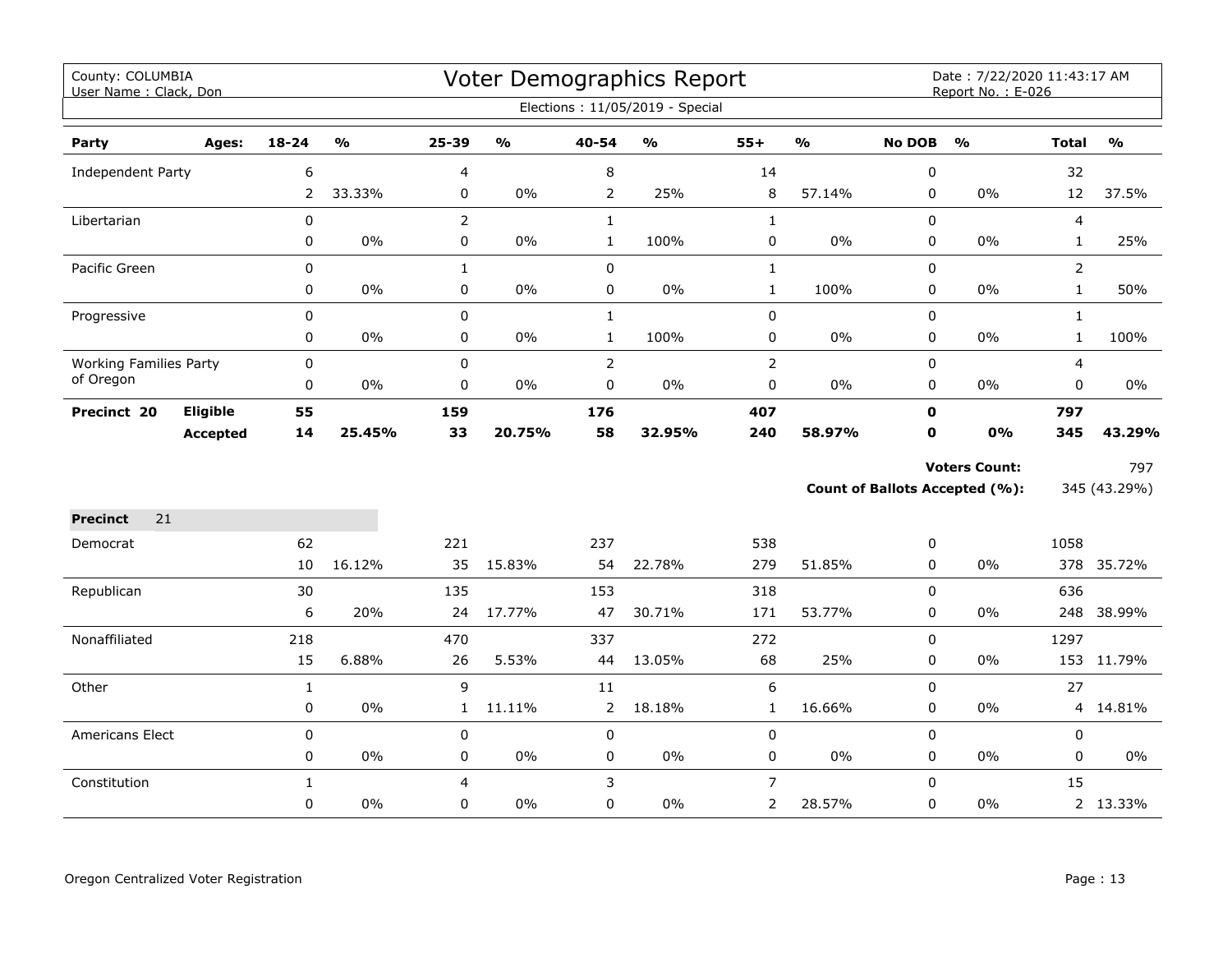| County: COLUMBIA<br>User Name: Clack, Don |                 |                |                         |                |               |                | Voter Demographics Report<br>Elections: 11/05/2019 - Special |              |               |               | Date: 7/22/2020 11:43:17 AM<br>Report No.: E-026       |                |                      |
|-------------------------------------------|-----------------|----------------|-------------------------|----------------|---------------|----------------|--------------------------------------------------------------|--------------|---------------|---------------|--------------------------------------------------------|----------------|----------------------|
| Party                                     | Ages:           | $18 - 24$      | $\mathbf{O}/\mathbf{O}$ | 25-39          | $\frac{1}{2}$ | 40-54          | $\mathbf{O}/\mathbf{o}$                                      | $55+$        | $\frac{1}{2}$ | <b>No DOB</b> | $\frac{0}{0}$                                          | <b>Total</b>   | $\frac{1}{2}$        |
| Independent Party                         |                 | 9              |                         | 49             |               | 32             |                                                              | 54           |               | 0             |                                                        | 144            |                      |
|                                           |                 | $\mathbf{1}$   | 11.11%                  | 3              | 6.12%         | 6              | 18.75%                                                       | 28           | 51.85%        | $\pmb{0}$     | $0\%$                                                  | 38             | 26.38%               |
| Libertarian                               |                 | $\overline{2}$ |                         | 12             |               | $\overline{7}$ |                                                              | $\mathsf 9$  |               | $\mathbf 0$   |                                                        | 30             |                      |
|                                           |                 | 0              | 0%                      | $\mathbf{1}$   | 8.33%         | 4              | 57.14%                                                       | 6            | 66.66%        | 0             | 0%                                                     | 11             | 36.66%               |
| Pacific Green                             |                 | $\mathbf{1}$   |                         | 9              |               | $\mathsf{2}$   |                                                              | $\mathsf{2}$ |               | $\pmb{0}$     |                                                        | 14             |                      |
|                                           |                 | 0              | 0%                      | $\mathbf{1}$   | 11.11%        | $\mathbf{1}$   | 50%                                                          | $\mathbf{1}$ | 50%           | 0             | 0%                                                     |                | 3 21.42%             |
| Progressive                               |                 | $\mathbf 1$    |                         | $\mathbf{1}$   |               | $\mathbf{1}$   |                                                              | $\mathsf 0$  |               | 0             |                                                        | 3              |                      |
|                                           |                 | 0              | $0\%$                   | $\mathsf 0$    | 0%            | $\pmb{0}$      | 0%                                                           | 0            | 0%            | 0             | $0\%$                                                  | 0              | $0\%$                |
| <b>Working Families Party</b>             |                 | 0              |                         | 8              |               | 5              |                                                              | 5            |               | $\pmb{0}$     |                                                        | 18             |                      |
| of Oregon                                 |                 | 0              | 0%                      | $\pmb{0}$      | 0%            | $\overline{2}$ | 40%                                                          | $\mathsf 0$  | 0%            | 0             | 0%                                                     |                | 2 11.11%             |
| Precinct 21                               | <b>Eligible</b> | 325            |                         | 918            |               | 788            |                                                              | 1211         |               | $\mathbf 0$   |                                                        | 3242           |                      |
|                                           | <b>Accepted</b> | 32             | 9.85%                   | 91             | 9.91%         | 160            | 20.30%                                                       | 556          | 45.91%        | 0             | 0%                                                     | 839            | 25.88%               |
|                                           |                 |                |                         |                |               |                |                                                              |              |               |               | <b>Voters Count:</b><br>Count of Ballots Accepted (%): |                | 3242<br>839 (25.88%) |
| 24<br><b>Precinct</b>                     |                 |                |                         |                |               |                |                                                              |              |               |               |                                                        |                |                      |
| Democrat                                  |                 | 60             |                         | 230            |               | 200            |                                                              | 476          |               | 0             |                                                        | 966            |                      |
|                                           |                 | 7              | 11.66%                  | 29             | 12.6%         | 45             | 22.5%                                                        | 243          | 51.05%        | $\mathbf 0$   | 0%                                                     |                | 324 33.54%           |
| Republican                                |                 | 42             |                         | 150            |               | 180            |                                                              | 324          |               | $\mathbf 0$   |                                                        | 696            |                      |
|                                           |                 | 8              | 19.04%                  | 30             | 20%           | 56             | 31.11%                                                       | 162          | 50%           | 0             | 0%                                                     |                | 256 36.78%           |
| Nonaffiliated                             |                 | 171            |                         | 431            |               | 309            |                                                              | 264          |               | $\mathbf 0$   |                                                        | 1175           |                      |
|                                           |                 | 14             | 8.18%                   | 21             | 4.87%         | 46             | 14.88%                                                       | 51           | 19.31%        | $\mathbf 0$   | 0%                                                     |                | 132 11.23%           |
| Other                                     |                 | $\mathbf{1}$   |                         | 13             |               | $\, 8$         |                                                              | $\mathsf 9$  |               | $\pmb{0}$     |                                                        | 31             |                      |
|                                           |                 | 0              | $0\%$                   | $\mathbf{1}$   | 7.69%         | $\mathbf{1}$   | 12.5%                                                        | 3            | 33.33%        | 0             | 0%                                                     | 5              | 16.12%               |
| <b>Americans Elect</b>                    |                 | $\mathbf 0$    |                         | $\mathbf 0$    |               | $\mathbf 0$    |                                                              | 0            |               | $\mathbf 0$   |                                                        | $\mathbf 0$    |                      |
|                                           |                 | 0              | 0%                      | $\pmb{0}$      | $0\%$         | $\pmb{0}$      | 0%                                                           | $\pmb{0}$    | $0\%$         | 0             | 0%                                                     | 0              | 0%                   |
| Constitution                              |                 | 0              |                         | $\overline{2}$ |               | $\mathbf{1}$   |                                                              | $\mathbf 1$  |               | $\pmb{0}$     |                                                        | 4              |                      |
|                                           |                 | $\mathbf 0$    | $0\%$                   | $\mathbf 0$    | $0\%$         | $\mathbf{1}$   | 100%                                                         | $\mathbf{1}$ | 100%          | 0             | 0%                                                     | $\overline{2}$ | 50%                  |
| Independent Party                         |                 | 15             |                         | 50             |               | 41             |                                                              | 49           |               | $\mathbf 0$   |                                                        | 155            |                      |
|                                           |                 | $\overline{2}$ | 13.33%                  | $\overline{7}$ | 14%           | $\overline{7}$ | 17.07%                                                       | 19           | 38.77%        | $\pmb{0}$     | 0%                                                     |                | 35 22.58%            |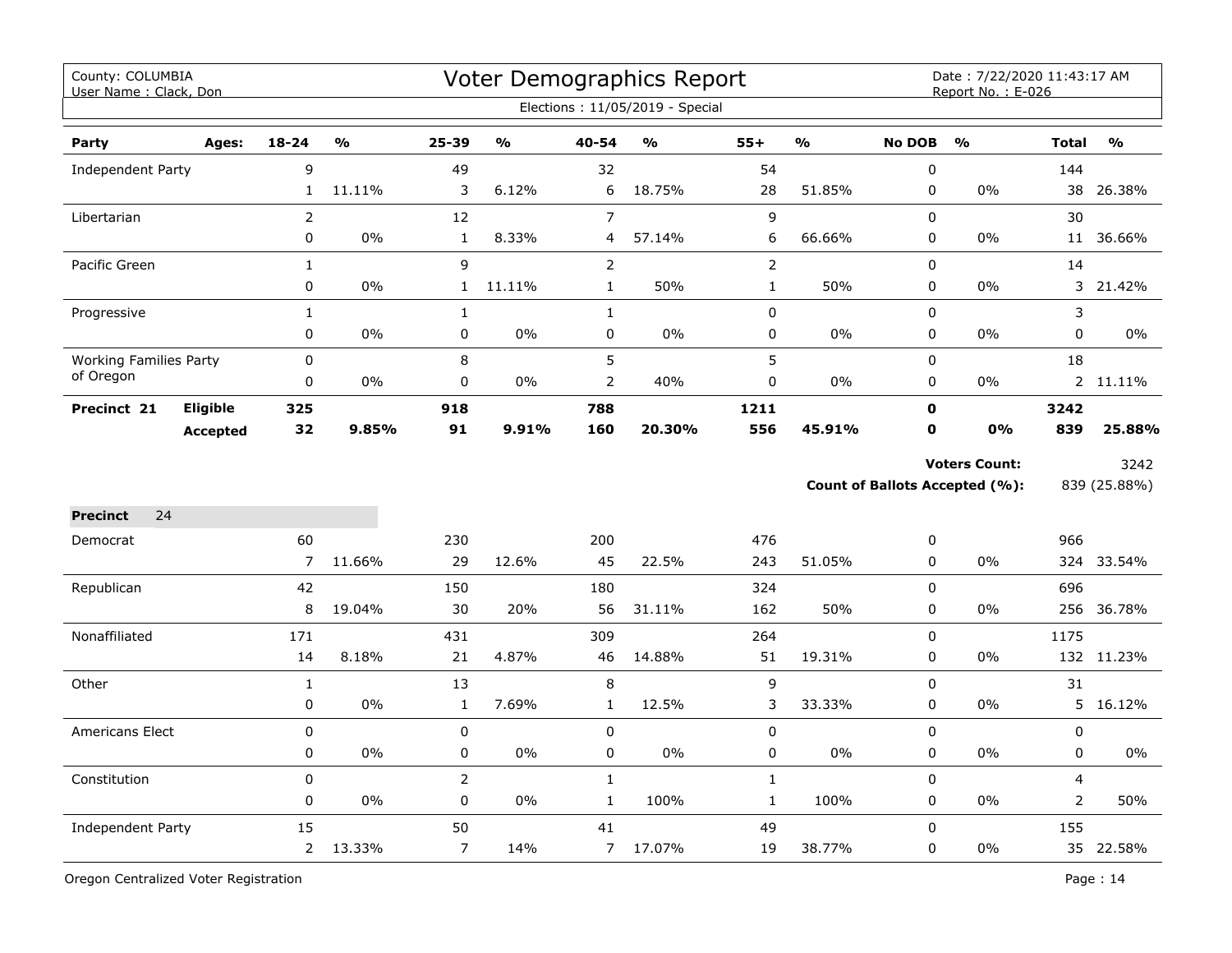| County: COLUMBIA<br>User Name: Clack, Don |                 |              |               |                |               |                | Voter Demographics Report       |                |               |               | Date: 7/22/2020 11:43:17 AM<br>Report No.: E-026 |              |               |
|-------------------------------------------|-----------------|--------------|---------------|----------------|---------------|----------------|---------------------------------|----------------|---------------|---------------|--------------------------------------------------|--------------|---------------|
|                                           |                 |              |               |                |               |                | Elections: 11/05/2019 - Special |                |               |               |                                                  |              |               |
| Party                                     | Ages:           | 18-24        | $\frac{1}{2}$ | 25-39          | $\frac{0}{0}$ | 40-54          | $\frac{0}{0}$                   | $55+$          | $\frac{1}{2}$ | <b>No DOB</b> | $\frac{1}{2}$                                    | <b>Total</b> | $\frac{1}{2}$ |
| Libertarian                               |                 | 4            |               | $\overline{7}$ |               | 5              |                                 | $\overline{7}$ |               | $\pmb{0}$     |                                                  | 23           |               |
|                                           |                 | 0            | 0%            | $\mathbf{1}$   | 14.28%        | $\mathbf{1}$   | 20%                             | $\overline{2}$ | 28.57%        | 0             | 0%                                               |              | 4 17.39%      |
| Pacific Green                             |                 | $\mathbf 0$  |               | 5              |               | $\overline{2}$ |                                 | $\mathbf{1}$   |               | 0             |                                                  | 8            |               |
|                                           |                 | 0            | 0%            | $\mathbf{1}$   | 20%           | $\overline{2}$ | 100%                            | $\pmb{0}$      | $0\%$         | 0             | 0%                                               | 3            | 37.5%         |
| Progressive                               |                 | $\mathbf 0$  |               | 0              |               | $\mathbf 0$    |                                 | $\pmb{0}$      |               | 0             |                                                  | 0            |               |
|                                           |                 | 0            | 0%            | $\mathbf 0$    | $0\%$         | $\mathbf 0$    | $0\%$                           | $\pmb{0}$      | $0\%$         | 0             | 0%                                               | 0            | $0\%$         |
| <b>Working Families Party</b>             |                 | $\mathbf{1}$ |               | 11             |               | 3              |                                 | $\mathbf 2$    |               | 0             |                                                  | 17           |               |
| of Oregon                                 |                 | 0            | 0%            | 0              | $0\%$         | $\pmb{0}$      | $0\%$                           | $\pmb{0}$      | $0\%$         | 0             | 0%                                               | 0            | $0\%$         |
| Precinct 24                               | Eligible        | 294          |               | 899            |               | 749            |                                 | 1133           |               | $\mathbf 0$   |                                                  | 3075         |               |
|                                           | <b>Accepted</b> | 31           | 10.54%        | 90             | 10.01%        | 159            | 21.23%                          | 481            | 42.45%        | $\mathbf 0$   | 0%                                               | 761          | 24.75%        |
|                                           |                 |              |               |                |               |                |                                 |                |               |               | <b>Voters Count:</b>                             |              | 3075          |
|                                           |                 |              |               |                |               |                |                                 |                |               |               | <b>Count of Ballots Accepted (%):</b>            |              | 761 (24.75%)  |
| 26<br><b>Precinct</b>                     |                 |              |               |                |               |                |                                 |                |               |               |                                                  |              |               |
| Democrat                                  |                 | 86           |               | 232            |               | 257            |                                 | 423            |               | 0             |                                                  | 998          |               |
|                                           |                 | 15           | 17.44%        | 38             | 16.37%        | 64             | 24.9%                           | 228            | 53.9%         | 0             | $0\%$                                            |              | 345 34.56%    |
| Republican                                |                 | 52           |               | 179            |               | 264            |                                 | 381            |               | $\Omega$      |                                                  | 876          |               |
|                                           |                 | 10           | 19.23%        | 48             | 26.81%        | 79             | 29.92%                          | 220            | 57.74%        | 0             | $0\%$                                            | 357          | 40.75%        |
| Nonaffiliated                             |                 | 209          |               | 380            |               | 302            |                                 | 204            |               | 0             |                                                  | 1095         |               |
|                                           |                 | 12           | 5.74%         | 28             | 7.36%         | 36             | 11.92%                          | 52             | 25.49%        | 0             | 0%                                               | 128          | 11.68%        |
| Other                                     |                 | 0            |               | $\overline{7}$ |               | 2              |                                 | 3              |               | 0             |                                                  | 12           |               |
|                                           |                 | 0            | 0%            | 0              | $0\%$         | 0              | $0\%$                           | $\mathbf{1}$   | 33.33%        | 0             | 0%                                               | $\mathbf{1}$ | 8.33%         |
| <b>Americans Elect</b>                    |                 | $\pmb{0}$    |               | $\mathbf 0$    |               | $\pmb{0}$      |                                 | $\pmb{0}$      |               | $\pmb{0}$     |                                                  | 0            |               |
|                                           |                 | 0            | $0\%$         | 0              | 0%            | 0              | $0\%$                           | 0              | $0\%$         | 0             | 0%                                               | 0            | $0\%$         |
| Constitution                              |                 | 0            |               | 3              |               | 5              |                                 | $\mathbf{1}$   |               | 0             |                                                  | 9            |               |
|                                           |                 | 0            | 0%            | 0              | 0%            | $\mathbf{1}$   | 20%                             | $\pmb{0}$      | $0\%$         | 0             | 0%                                               |              | 1 11.11%      |
| Independent Party                         |                 | 12           |               | 52             |               | 35             |                                 | 40             |               | $\Omega$      |                                                  | 139          |               |
|                                           |                 | 3            | 25%           | $\overline{7}$ | 13.46%        | 5              | 14.28%                          | 22             | 55%           | 0             | 0%                                               |              | 37 26.61%     |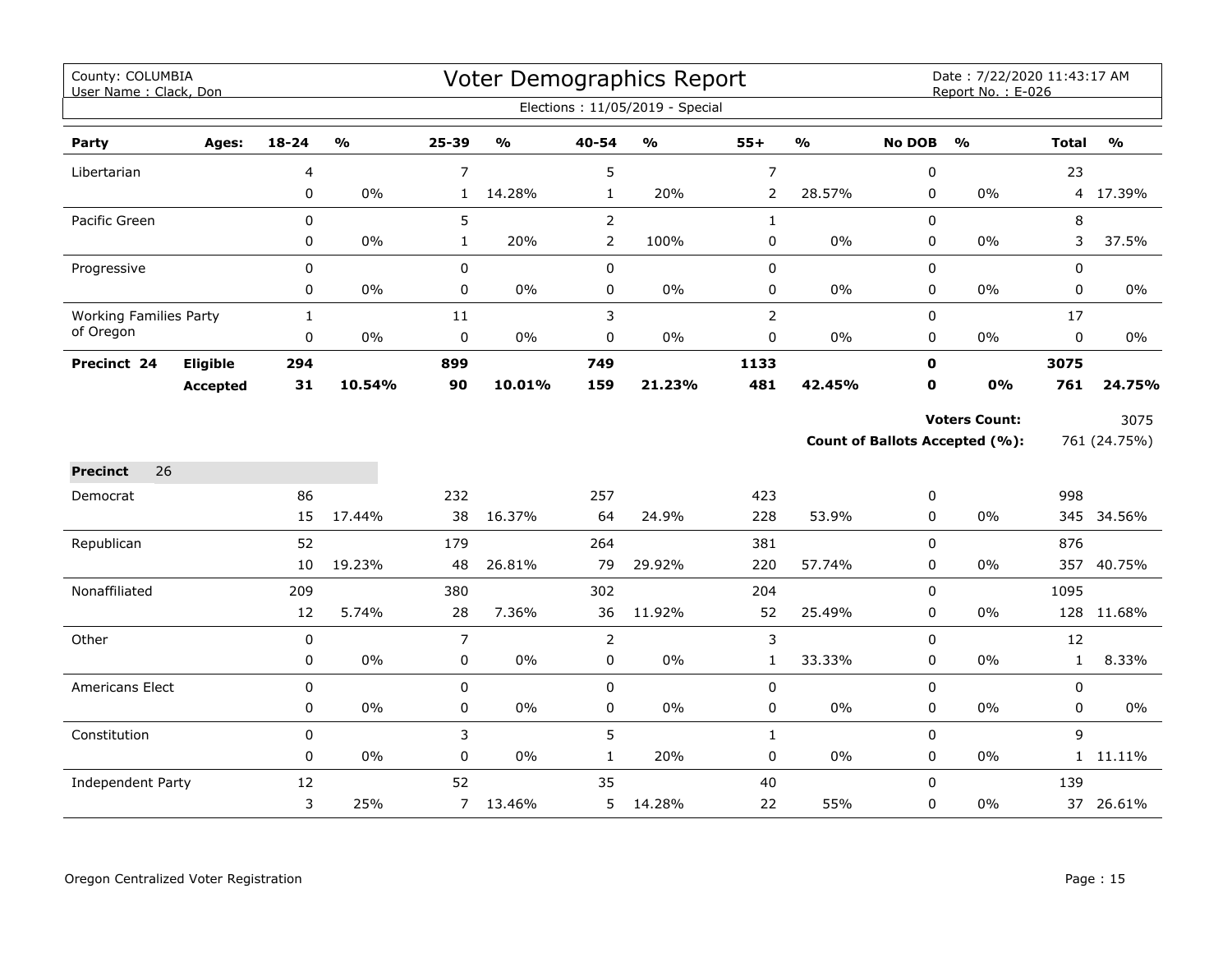| County: COLUMBIA<br>User Name: Clack, Don |                 |                            |        |                   |               |                          | Voter Demographics Report<br>Elections: 11/05/2019 - Special |                             |               |                | Date: 7/22/2020 11:43:17 AM<br>Report No.: E-026              |                     |                      |
|-------------------------------------------|-----------------|----------------------------|--------|-------------------|---------------|--------------------------|--------------------------------------------------------------|-----------------------------|---------------|----------------|---------------------------------------------------------------|---------------------|----------------------|
| Party                                     | Ages:           | $18 - 24$                  | %      | $25 - 39$         | $\frac{0}{0}$ | 40-54                    | $\frac{0}{0}$                                                | $55+$                       | $\frac{9}{6}$ | <b>No DOB</b>  | $\frac{0}{0}$                                                 | <b>Total</b>        | $\frac{0}{0}$        |
| Libertarian                               |                 | $\overline{2}$             |        | 12                |               | 10                       |                                                              | $\overline{\mathbf{4}}$     |               | 0              |                                                               | 28                  |                      |
|                                           |                 | 0                          | 0%     | 2                 | 16.66%        | $\overline{2}$           | 20%                                                          | 2                           | 50%           | 0              | 0%                                                            | 6                   | 21.42%               |
| Pacific Green                             |                 | $\overline{2}$             |        | $\mathbf{1}$      |               | $\mathbf{1}$             |                                                              | $\mathbf{1}$                |               | 0              |                                                               | 5                   |                      |
|                                           |                 | $\pmb{0}$                  | 0%     | 0                 | 0%            | $\mathbf 1$              | 100%                                                         | $\mathbf 1$                 | 100%          | 0              | 0%                                                            | $\overline{2}$      | 40%                  |
| Progressive                               |                 | $\overline{2}$             |        | $\mathbf{1}$      |               | $\mathbf{1}$             |                                                              | $\pmb{0}$                   |               | $\mathsf 0$    |                                                               | 4                   |                      |
|                                           |                 | $\overline{2}$             | 100%   | 0                 | 0%            | 0                        | 0%                                                           | 0                           | 0%            | 0              | 0%                                                            | $\overline{2}$      | 50%                  |
| <b>Working Families Party</b>             |                 | $\mathsf 0$                |        | 4                 |               | 5                        |                                                              | $\mathbf{3}$                |               | 0              |                                                               | 12                  |                      |
| of Oregon                                 |                 | $\pmb{0}$                  | 0%     | 0                 | 0%            | $\pmb{0}$                | 0%                                                           | $\overline{2}$              | 66.66%        | 0              | 0%                                                            |                     | 2 16.66%             |
| Precinct 26                               | Eligible        | 365                        |        | 871               |               | 882                      |                                                              | 1060                        |               | $\mathbf 0$    |                                                               | 3178                |                      |
|                                           | <b>Accepted</b> | 42                         | 11.51% | 123               | 14.12%        | 188                      | 21.32%                                                       | 528                         | 49.81%        | $\mathbf 0$    | <b>0%</b>                                                     | 881                 | 27.72%               |
|                                           |                 |                            |        |                   |               |                          |                                                              |                             |               |                | <b>Voters Count:</b><br><b>Count of Ballots Accepted (%):</b> |                     | 3178<br>881 (27.72%) |
| 31<br><b>Precinct</b>                     |                 |                            |        |                   |               |                          |                                                              |                             |               |                |                                                               |                     |                      |
| Democrat                                  |                 | 14                         |        | 60                |               | 57                       |                                                              | 147                         |               | 0              |                                                               | 278                 |                      |
|                                           |                 | 5                          | 35.71% | 16                | 26.66%        | 16                       | 28.07%                                                       | 95                          | 64.62%        | $\Omega$       | 0%                                                            |                     | 132 47.48%           |
| Republican                                |                 | $11\,$                     |        | 41                |               | 81                       |                                                              | 114                         |               | $\overline{0}$ |                                                               | 247                 |                      |
|                                           |                 | 2                          | 18.18% | 15                | 36.58%        | 26                       | 32.09%                                                       | 79                          | 69.29%        | 0              | 0%                                                            |                     | 122 49.39%           |
| Nonaffiliated                             |                 | 54                         |        | 91                |               | 75                       |                                                              | 78                          |               | 0              |                                                               | 298                 |                      |
|                                           |                 | $\overline{7}$             | 12.96% | 19                | 20.87%        | 20                       | 26.66%                                                       | 34                          | 43.58%        | 0              | 0%                                                            |                     | 80 26.84%            |
| Other                                     |                 | $\mathbf 0$<br>$\mathbf 0$ | 0%     | $\mathbf{1}$<br>0 | 0%            | 3<br>$\mathbf{1}$        | 33.33%                                                       | $\mathbf 1$<br>$\mathbf{1}$ | 100%          | 0<br>0         | $0\%$                                                         | 5<br>$\overline{2}$ | 40%                  |
|                                           |                 |                            |        |                   |               |                          |                                                              |                             |               |                |                                                               |                     |                      |
| <b>Americans Elect</b>                    |                 | $\mathbf 0$<br>$\pmb{0}$   | 0%     | 0<br>0            | 0%            | $\mathbf 0$<br>$\pmb{0}$ | 0%                                                           | 0<br>$\mathsf 0$            | 0%            | 0<br>0         | 0%                                                            | 0<br>0              | 0%                   |
| Constitution                              |                 | $\pmb{0}$                  |        | 0                 |               | $\mathsf 0$              |                                                              | $\pmb{0}$                   |               | 0              |                                                               | 0                   |                      |
|                                           |                 | $\pmb{0}$                  | $0\%$  | 0                 | 0%            | $\pmb{0}$                | 0%                                                           | $\pmb{0}$                   | $0\%$         | 0              | 0%                                                            | 0                   | 0%                   |
| Independent Party                         |                 | $\mathbf 1$                |        | 11                |               | 9                        |                                                              | 14                          |               | 0              |                                                               | 35                  |                      |
|                                           |                 | 0                          | $0\%$  | $\mathbf{2}$      | 18.18%        | $\mathbf{1}$             | 11.11%                                                       | 6                           | 42.85%        | 0              | $0\%$                                                         | 9                   | 25.71%               |
| Libertarian                               |                 | $\mathbf{1}$               |        | 9                 |               | $\mathbf{1}$             |                                                              | 4                           |               | 0              |                                                               | 15                  |                      |
|                                           |                 | $\pmb{0}$                  | 0%     | 3                 | 33.33%        | $\mathbf{1}$             | 100%                                                         | $\overline{2}$              | 50%           | 0              | 0%                                                            | 6                   | 40%                  |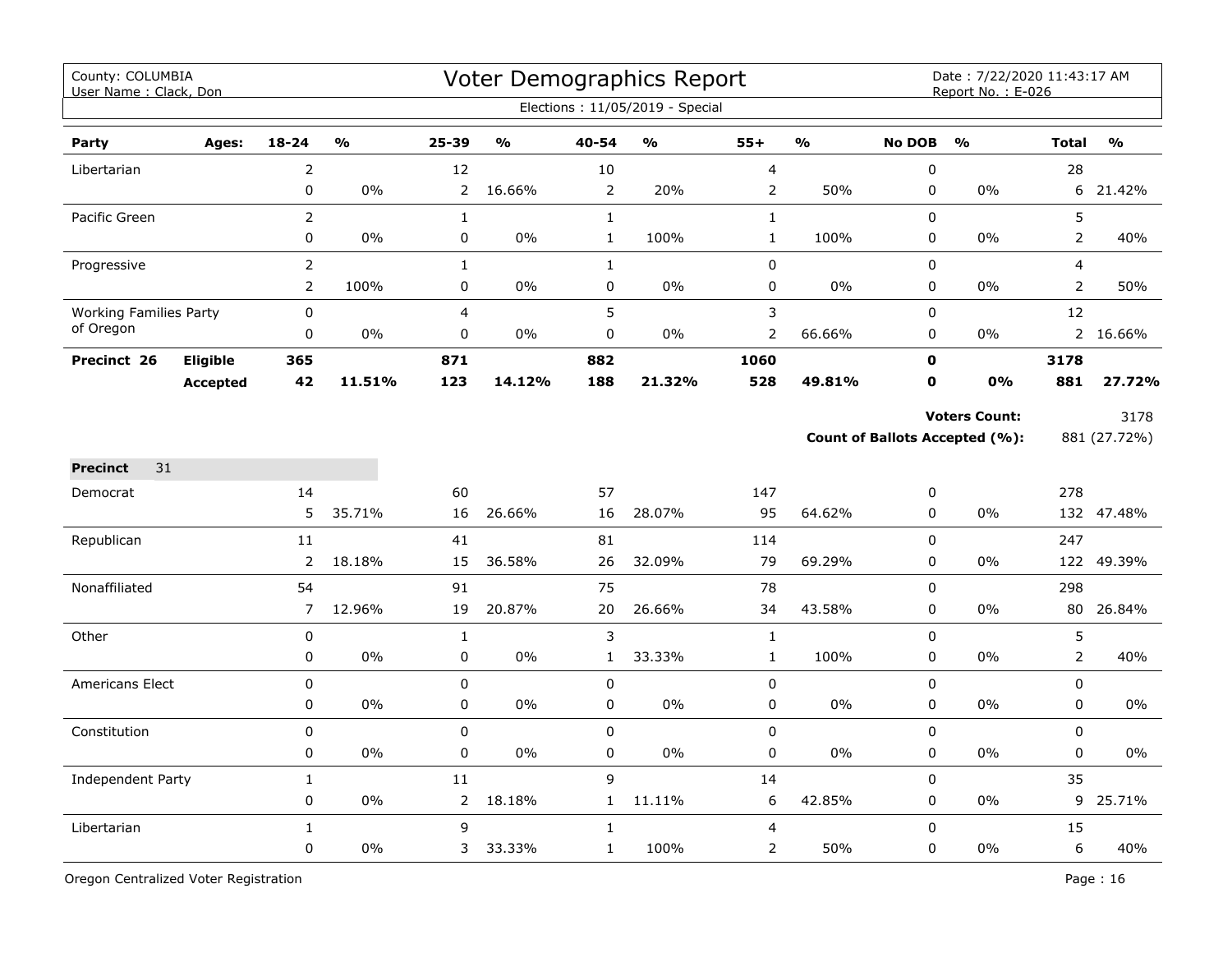| County: COLUMBIA<br>User Name: Clack, Don |                 |              |                         |                |                                   |                | <b>Voter Demographics Report</b> |                |                                   |               | Date: 7/22/2020 11:43:17 AM<br>Report No.: E-026 |                |               |
|-------------------------------------------|-----------------|--------------|-------------------------|----------------|-----------------------------------|----------------|----------------------------------|----------------|-----------------------------------|---------------|--------------------------------------------------|----------------|---------------|
|                                           |                 |              |                         |                |                                   |                | Elections: 11/05/2019 - Special  |                |                                   |               |                                                  |                |               |
| Party                                     | Ages:           | 18-24        | $\mathbf{O}/\mathbf{o}$ | 25-39          | $\mathsf{o}\mathsf{v}_\mathsf{o}$ | $40 - 54$      | $\mathbf{o}_{\mathbf{0}}$        | $55+$          | $\mathsf{o}\mathsf{v}_\mathsf{o}$ | <b>No DOB</b> | $\frac{0}{0}$                                    | <b>Total</b>   | $\frac{9}{0}$ |
| Pacific Green                             |                 | 0            |                         | $\overline{2}$ |                                   | 3              |                                  | $\mathbf{1}$   |                                   | 0             |                                                  | 6              |               |
|                                           |                 | 0            | $0\%$                   | $\pmb{0}$      | 0%                                | $\mathbf{1}$   | 33.33%                           | 0              | 0%                                | $\mathbf 0$   | 0%                                               |                | 1 16.66%      |
| Progressive                               |                 | 0            |                         | $\pmb{0}$      |                                   | $\pmb{0}$      |                                  | $\pmb{0}$      |                                   | 0             |                                                  | $\pmb{0}$      |               |
|                                           |                 | 0            | $0\%$                   | $\mathbf 0$    | $0\%$                             | 0              | 0%                               | 0              | 0%                                | 0             | $0\%$                                            | 0              | $0\%$         |
| <b>Working Families Party</b>             |                 | $\mathbf 0$  |                         | $\overline{2}$ |                                   | $\mathbf{1}$   |                                  | $\pmb{0}$      |                                   | 0             |                                                  | 3              |               |
| of Oregon                                 |                 | 0            | 0%                      | 0              | $0\%$                             | $\mathsf 0$    | 0%                               | $\pmb{0}$      | 0%                                | $\mathbf 0$   | 0%                                               | $\mathbf 0$    | $0\%$         |
| Precinct 31                               | Eligible        | 81           |                         | 217            |                                   | 230            |                                  | 359            |                                   | $\mathbf 0$   |                                                  | 887            |               |
|                                           | <b>Accepted</b> | 14           | 17.28%                  | 55             | 25.35%                            | 66             | 28.70%                           | 217            | 60.45%                            | $\mathbf 0$   | 0%                                               | 352            | 39.68%        |
|                                           |                 |              |                         |                |                                   |                |                                  |                |                                   |               | <b>Voters Count:</b>                             |                | 887           |
|                                           |                 |              |                         |                |                                   |                |                                  |                |                                   |               | Count of Ballots Accepted (%):                   |                | 352 (39.68%)  |
| <b>Precinct</b><br>32                     |                 |              |                         |                |                                   |                |                                  |                |                                   |               |                                                  |                |               |
| Democrat                                  |                 | 54           |                         | 203            |                                   | 271            |                                  | 457            |                                   | 0             |                                                  | 985            |               |
|                                           |                 | 14           | 25.92%                  | 67             | 33%                               | 102            | 37.63%                           | 277            | 60.61%                            | $\Omega$      | $0\%$                                            | 460            | 46.7%         |
| Republican                                |                 | 26           |                         | 122            |                                   | 162            |                                  | 335            |                                   | $\mathbf 0$   |                                                  | 645            |               |
|                                           |                 | 5            | 19.23%                  | 50             | 40.98%                            | 62             | 38.27%                           | 214            | 63.88%                            | 0             | 0%                                               |                | 331 51.31%    |
| Nonaffiliated                             |                 | 140          |                         | 304            |                                   | 284            |                                  | 227            |                                   | 0             |                                                  | 955            |               |
|                                           |                 | 22           | 15.71%                  | 49             | 16.11%                            | 77             | 27.11%                           | 81             | 35.68%                            | 0             | 0%                                               | 229            | 23.97%        |
| Other                                     |                 | $\mathbf{1}$ |                         | 6              |                                   | 12             |                                  | 5              |                                   | 0             |                                                  | 24             |               |
|                                           |                 | 0            | 0%                      | 1              | 16.66%                            | 3              | 25%                              | $\mathbf{1}$   | 20%                               | 0             | 0%                                               | 5              | 20.83%        |
| Americans Elect                           |                 | $\pmb{0}$    |                         | $\mathbf 0$    |                                   | $\mathbf 0$    |                                  | $\pmb{0}$      |                                   | 0             |                                                  | $\pmb{0}$      |               |
|                                           |                 | 0            | $0\%$                   | 0              | $0\%$                             | 0              | 0%                               | $\pmb{0}$      | 0%                                | 0             | 0%                                               | 0              | 0%            |
| Constitution                              |                 | $\pmb{0}$    |                         | $\mathbf 0$    |                                   | $\mathbf{1}$   |                                  | $\mathbf{1}$   |                                   | 0             |                                                  | 2              |               |
|                                           |                 | 0            | $0\%$                   | 0              | 0%                                | $\mathbf{1}$   | 100%                             | $\mathbf{1}$   | 100%                              | 0             | $0\%$                                            | $\overline{2}$ | 100%          |
| <b>Independent Party</b>                  |                 | 8            |                         | 34             |                                   | 30             |                                  | 35             |                                   | 0             |                                                  | 107            |               |
|                                           |                 | $\mathbf{1}$ | 12.5%                   | 8              | 23.52%                            | $\overline{7}$ | 23.33%                           | 25             | 71.42%                            | 0             | 0%                                               |                | 41 38.31%     |
| Libertarian                               |                 | $\mathbf{1}$ |                         | 11             |                                   | 8              |                                  | $\overline{2}$ |                                   | $\Omega$      |                                                  | 22             |               |
|                                           |                 | 0            | $0\%$                   | 4              | 36.36%                            | 3              | 37.5%                            | $\mathbf{1}$   | 50%                               | 0             | 0%                                               |                | 8 36.36%      |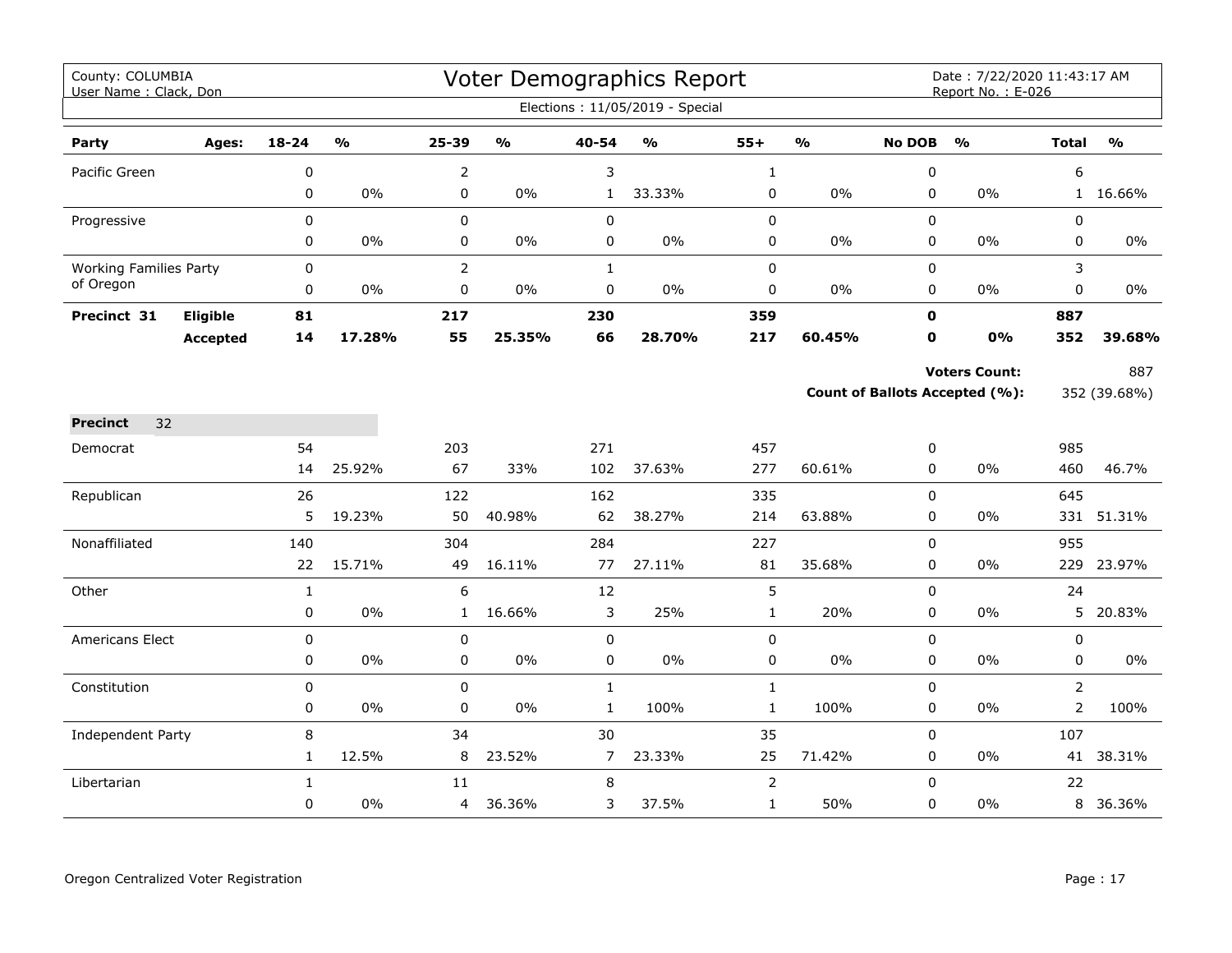| County: COLUMBIA<br>User Name: Clack, Don |                 |                  |               |                                  |               |                     | Voter Demographics Report<br>Elections: 11/05/2019 - Special |                           |               |               | Date: 7/22/2020 11:43:17 AM<br>Report No.: E-026 |                |               |
|-------------------------------------------|-----------------|------------------|---------------|----------------------------------|---------------|---------------------|--------------------------------------------------------------|---------------------------|---------------|---------------|--------------------------------------------------|----------------|---------------|
| Party                                     | Ages:           | $18 - 24$        | $\frac{1}{2}$ | $25 - 39$                        | $\frac{1}{2}$ | 40-54               | $\frac{0}{0}$                                                | $55+$                     | $\frac{1}{2}$ | <b>No DOB</b> | $\frac{1}{2}$                                    | <b>Total</b>   | $\frac{0}{0}$ |
| Pacific Green                             |                 | $\mathbf{1}$     |               | 3                                |               | 3                   |                                                              | $\mathsf 3$               |               | 0             |                                                  | 10             |               |
|                                           |                 | $1\,$            | 100%          | 0                                | 0%            | $\pmb{0}$           | 0%                                                           | $\mathbf 2$               | 66.66%        | 0             | 0%                                               | 3              | 30%           |
| Progressive                               |                 | 0                |               | $\overline{2}$                   |               | $\mathbf{1}$        |                                                              | $\pmb{0}$                 |               | 0             |                                                  | 3              |               |
|                                           |                 | 0                | 0%            | 0                                | 0%            | $\mathbf 0$         | 0%                                                           | $\pmb{0}$                 | 0%            | 0             | 0%                                               | $\mathbf 0$    | $0\%$         |
| <b>Working Families Party</b>             |                 | $\mathbf 0$      |               | 3                                |               | 3                   |                                                              | 6                         |               | 0             |                                                  | 12             |               |
| of Oregon                                 |                 | 0                | 0%            | 0                                | 0%            | 0                   | $0\%$                                                        | 2                         | 33.33%        | 0             | $0\%$                                            |                | 2 16.66%      |
| Precinct 32                               | <b>Eligible</b> | 231              |               | 688                              |               | 775                 |                                                              | 1071                      |               | $\mathbf 0$   |                                                  | 2765           |               |
|                                           | <b>Accepted</b> | 43               | 18.61%        | 179                              | 26.02%        | 255                 | 32.90%                                                       | 604                       | 56.40%        | $\mathbf 0$   | 0%                                               | 1081           | 39.10%        |
|                                           |                 |                  |               |                                  |               |                     |                                                              |                           |               |               | <b>Voters Count:</b>                             |                | 2765          |
|                                           |                 |                  |               |                                  |               |                     |                                                              |                           |               |               | Count of Ballots Accepted (%):                   |                | 1081 (39.10%) |
| 34<br><b>Precinct</b>                     |                 |                  |               |                                  |               |                     |                                                              |                           |               |               |                                                  |                |               |
| Democrat                                  |                 | 36               |               | 134                              |               | 127                 |                                                              | 256                       |               | 0             |                                                  | 553            |               |
|                                           |                 | 10               | 27.77%        | 36                               | 26.86%        | 47                  | 37%                                                          | 147                       | 57.42%        | 0             | $0\%$                                            |                | 240 43.39%    |
| Republican                                |                 | 28               |               | 98                               |               | 99                  |                                                              | 166                       |               | $\mathbf 0$   |                                                  | 391            |               |
|                                           |                 | $\overline{4}$   | 14.28%        | 35                               | 35.71%        | 38                  | 38.38%                                                       | 93                        | 56.02%        | $\mathbf 0$   | 0%                                               |                | 170 43.47%    |
| Nonaffiliated                             |                 | 97               |               | 189                              |               | 155                 |                                                              | 105                       |               | $\pmb{0}$     |                                                  | 546            |               |
|                                           |                 | 8                | 8.24%         | 28                               | 14.81%        | 31                  | 20%                                                          | 42                        | 40%           | 0             | 0%                                               |                | 109 19.96%    |
| Other                                     |                 | $\pmb{0}$        |               | $\overline{2}$                   |               | 5                   |                                                              | $\mathbf 1$               |               | 0             |                                                  | 8              |               |
|                                           |                 | $\mathbf 0$      | 0%            | 0                                | 0%            | $\mathbf 0$         | 0%                                                           | 0                         | 0%            | 0             | $0\%$                                            | 0              | $0\%$         |
| <b>Americans Elect</b>                    |                 | $\mathbf 0$      |               | 0                                |               | $\mathbf 0$         |                                                              | $\mathbf 0$               |               | 0             |                                                  | 0              |               |
|                                           |                 | 0                | 0%            | 0                                | 0%            | $\mathsf 0$         | 0%                                                           | $\pmb{0}$                 | 0%            | 0             | 0%                                               | $\mathbf 0$    | 0%            |
| Constitution                              |                 | $\pmb{0}$        |               | 3                                |               | $\mathbf{1}$        |                                                              | 3                         |               | 0             |                                                  | $\overline{7}$ |               |
|                                           |                 | 0                | 0%            | $\overline{2}$                   | 66.66%        | $\pmb{0}$           | 0%                                                           | $\mathsf 3$               | 100%          | 0             | 0%                                               | 5              | 71.42%        |
| <b>Independent Party</b>                  |                 | 10               |               | 24                               |               | 22                  |                                                              | 25                        |               | $\Omega$      |                                                  | 81             |               |
|                                           |                 | 3                | 30%           | 6                                | 25%           | 5                   | 22.72%                                                       | 17                        | 68%           | 0             | $0\%$                                            | 31             | 38.27%        |
| Libertarian                               |                 | 3                | 33.33%        | 3                                |               | $\overline{4}$      | 25%                                                          | $\mathbf{1}$<br>$\pmb{0}$ | $0\%$         | 0<br>0        |                                                  | 11             | 2 18.18%      |
|                                           |                 | $\mathbf{1}$     |               | 0                                | $0\%$         | $\mathbf{1}$        |                                                              |                           |               |               | 0%                                               |                |               |
| Pacific Green                             |                 | $\mathsf 0$<br>0 | 0%            | $\overline{2}$<br>$\overline{2}$ | 100%          | $\overline{4}$<br>3 | 75%                                                          | $\pmb{0}$<br>$\pmb{0}$    | 0%            | 0<br>0        | 0%                                               | 6              | 5 83.33%      |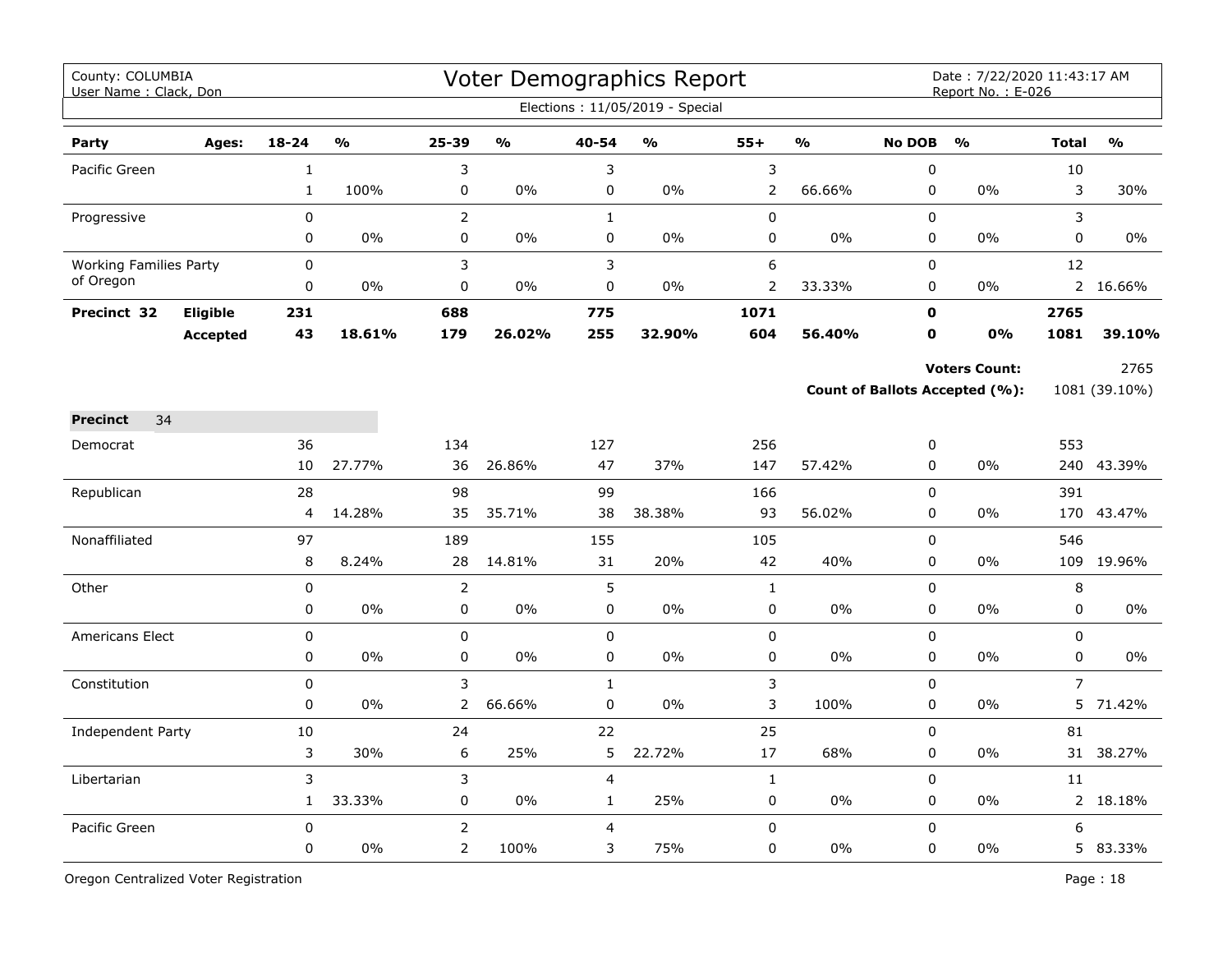| County: COLUMBIA<br>User Name: Clack, Don |          |                   |               |                           |               |                  | Voter Demographics Report       |                |               |                  | Date: 7/22/2020 11:43:17 AM<br>Report No.: E-026 |                   |               |
|-------------------------------------------|----------|-------------------|---------------|---------------------------|---------------|------------------|---------------------------------|----------------|---------------|------------------|--------------------------------------------------|-------------------|---------------|
|                                           |          |                   |               |                           |               |                  | Elections: 11/05/2019 - Special |                |               |                  |                                                  |                   |               |
| Party                                     | Ages:    | 18-24             | $\frac{1}{2}$ | 25-39                     | $\frac{0}{0}$ | 40-54            | $\frac{0}{0}$                   | $55+$          | $\frac{9}{6}$ | <b>No DOB</b>    | $\frac{0}{0}$                                    | <b>Total</b>      | $\frac{0}{0}$ |
| Progressive                               |          | 0                 |               | 0                         |               | 0                |                                 | 0              |               | 0                |                                                  | 0                 |               |
|                                           |          | 0                 | 0%            | 0                         | 0%            | 0                | 0%                              | 0              | $0\%$         | 0                | 0%                                               | 0                 | $0\%$         |
| <b>Working Families Party</b>             |          | 0                 |               | $\mathbf{1}$              |               | 3                |                                 | $\overline{2}$ |               | 0                |                                                  | 6                 |               |
| of Oregon                                 |          | 0                 | 0%            | $\pmb{0}$                 | $0\%$         | $\pmb{0}$        | $0\%$                           | 0              | $0\%$         | 0                | 0%                                               | 0                 | 0%            |
| Precinct 34                               | Eligible | 174               |               | 456                       |               | 420              |                                 | 559            |               | $\mathbf{0}$     |                                                  | 1609              |               |
|                                           | Accepted | 26                | 14.94%        | 109                       | 23.90%        | 125              | 29.76%                          | 302            | 54.03%        | O                | 0%                                               | 562               | 34.93%        |
|                                           |          |                   |               |                           |               |                  |                                 |                |               |                  | <b>Voters Count:</b>                             |                   | 1609          |
|                                           |          |                   |               |                           |               |                  |                                 |                |               |                  | <b>Count of Ballots Accepted (%):</b>            |                   | 562 (34.93%)  |
| <b>Precinct</b><br>35                     |          |                   |               |                           |               |                  |                                 |                |               |                  |                                                  |                   |               |
| Democrat                                  |          | 28                |               | 42                        |               | 89               |                                 | 323            |               | 0                |                                                  | 482               |               |
|                                           |          | 4                 | 14.28%        | 8                         | 19.04%        | 29               | 32.58%                          | 182            | 56.34%        | 0                | 0%                                               |                   | 223 46.26%    |
| Republican                                |          | 16                |               | 39                        |               | 81               |                                 | 223            |               | $\pmb{0}$        |                                                  | 359               |               |
|                                           |          | 3                 | 18.75%        | 6                         | 15.38%        | 29               | 35.8%                           | 127            | 56.95%        | 0                | 0%                                               | 165               | 45.96%        |
| Nonaffiliated                             |          | 61                |               | 118                       |               | 99               |                                 | 169            |               | 0                |                                                  | 447               |               |
|                                           |          | 6                 | 9.83%         | 9                         | 7.62%         | 19               | 19.19%                          | 54             | 31.95%        | 0                | 0%                                               |                   | 88 19.68%     |
| Other                                     |          | 0                 |               | 3                         |               | $\overline{7}$   |                                 | $\overline{2}$ |               | $\mathbf 0$      |                                                  | 12                |               |
|                                           |          | 0                 | $0\%$         | $\pmb{0}$                 | $0\%$         | $\pmb{0}$        | $0\%$                           | $\mathbf 1$    | 50%           | 0                | 0%                                               | $\mathbf{1}$      | 8.33%         |
| Americans Elect                           |          | $\mathbf 0$       |               | $\mathbf 0$               |               | $\mathbf 0$      |                                 | 0              |               | 0                |                                                  | 0                 |               |
|                                           |          | 0                 | $0\%$         | 0                         | $0\%$         | $\mathbf 0$      | $0\%$                           | 0              | $0\%$         | 0                | 0%                                               | 0                 | $0\%$         |
| Constitution                              |          | 0<br>0            | $0\%$         | $\mathbf{1}$<br>$\pmb{0}$ | $0\%$         | $\mathbf 0$<br>0 | $0\%$                           | $\pmb{0}$<br>0 | $0\%$         | 0<br>$\mathbf 0$ | 0%                                               | $\mathbf{1}$<br>0 | $0\%$         |
|                                           |          |                   |               | 16                        |               | 15               |                                 |                |               |                  |                                                  | 72                |               |
| Independent Party                         |          | $\mathbf{1}$<br>0 | $0\%$         | 3                         | 18.75%        | $\mathbf{1}$     | 6.66%                           | 40<br>24       | 60%           | 0<br>0           | 0%                                               | 28                | 38.88%        |
| Libertarian                               |          | 0                 |               | 3                         |               | 3                |                                 | $\overline{7}$ |               | $\mathbf 0$      |                                                  | 13                |               |
|                                           |          | 0                 | 0%            | $\overline{2}$            | 66.66%        | $\overline{2}$   | 66.66%                          | $\overline{2}$ | 28.57%        | 0                | 0%                                               | 6                 | 46.15%        |
| Pacific Green                             |          | 0                 |               | $\overline{2}$            |               | 4                |                                 | 3              |               | $\pmb{0}$        |                                                  | 9                 |               |
|                                           |          | 0                 | $0\%$         | 0                         | $0\%$         | $\mathbf{1}$     | 25%                             | 2              | 66.66%        | 0                | 0%                                               |                   | 3 33.33%      |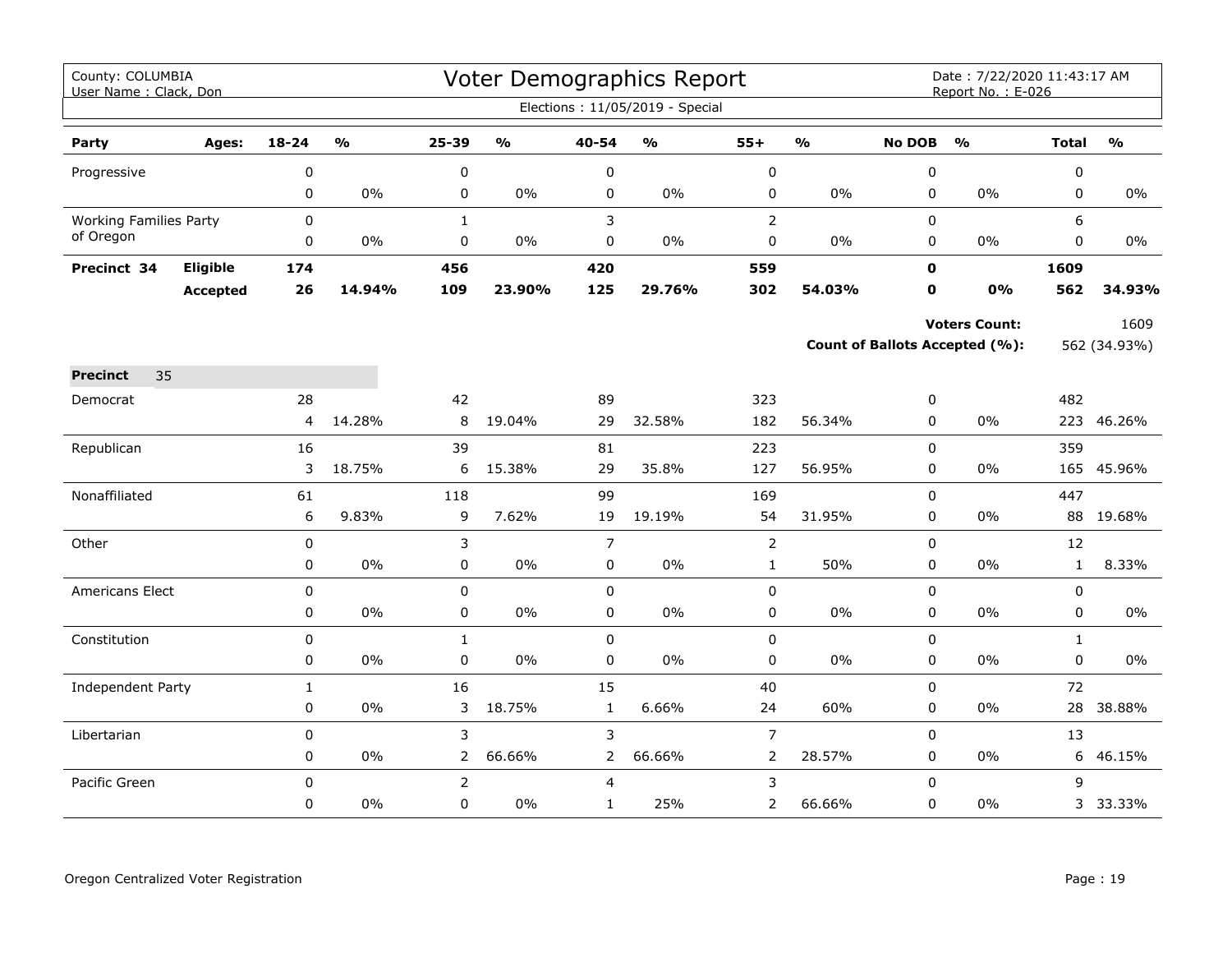| County: COLUMBIA<br>User Name: Clack, Don |                 |                |                         |                |        |                | Voter Demographics Report       |                |               |               | Date: 7/22/2020 11:43:17 AM<br>Report No.: E-026 |                |              |
|-------------------------------------------|-----------------|----------------|-------------------------|----------------|--------|----------------|---------------------------------|----------------|---------------|---------------|--------------------------------------------------|----------------|--------------|
|                                           |                 |                |                         |                |        |                | Elections: 11/05/2019 - Special |                |               |               |                                                  |                |              |
| Party                                     | Ages:           | $18 - 24$      | $\mathbf{O}/\mathbf{O}$ | 25-39          | O/2    | 40-54          | $\frac{1}{2}$                   | $55+$          | $\frac{0}{0}$ | <b>No DOB</b> | $\mathbf{O}/\mathbf{O}$                          | <b>Total</b>   | O/2          |
| Progressive                               |                 | 0              |                         | $\pmb{0}$      |        | $\pmb{0}$      |                                 | $\pmb{0}$      |               | $\pmb{0}$     |                                                  | $\pmb{0}$      |              |
|                                           |                 | 0              | 0%                      | 0              | 0%     | 0              | 0%                              | $\pmb{0}$      | $0\%$         | $\mathbf 0$   | $0\%$                                            | $\mathbf 0$    | $0\%$        |
| <b>Working Families Party</b>             |                 | $\mathbf 0$    |                         | 3              |        | $\overline{4}$ |                                 | 3              |               | $\Omega$      |                                                  | 10             |              |
| of Oregon                                 |                 | 0              | $0\%$                   | 0              | $0\%$  | 0              | $0\%$                           | $\mathbf{1}$   | 33.33%        | 0             | $0\%$                                            | $\mathbf{1}$   | 10%          |
| Precinct 35                               | Eligible        | 106            |                         | 227            |        | 302            |                                 | 770            |               | 0             |                                                  | 1405           |              |
|                                           | <b>Accepted</b> | 13             | 12.26%                  | 28             | 12.33% | 81             | 26.82%                          | 393            | 51.04%        | $\mathbf o$   | 0%                                               | 515            | 36.65%       |
|                                           |                 |                |                         |                |        |                |                                 |                |               |               | <b>Voters Count:</b>                             |                | 1405         |
|                                           |                 |                |                         |                |        |                |                                 |                |               |               | Count of Ballots Accepted (%):                   |                | 515 (36.65%) |
| 36<br><b>Precinct</b>                     |                 |                |                         |                |        |                |                                 |                |               |               |                                                  |                |              |
| Democrat                                  |                 | $\overline{7}$ |                         | 19             |        | 40             |                                 | 116            |               | 0             |                                                  | 182            |              |
|                                           |                 | $\pmb{0}$      | 0%                      | $\overline{4}$ | 21.05% | 17             | 42.5%                           | 75             | 64.65%        | $\mathsf 0$   | 0%                                               |                | 96 52.74%    |
| Republican                                |                 | $11\,$         |                         | 13             |        | 31             |                                 | 93             |               | $\mathsf 0$   |                                                  | 148            |              |
|                                           |                 | $\overline{2}$ | 18.18%                  | 5              | 38.46% | 9              | 29.03%                          | 55             | 59.13%        | 0             | 0%                                               |                | 71 47.97%    |
| Nonaffiliated                             |                 | 17             |                         | 43             |        | 39             |                                 | 44             |               | $\mathsf 0$   |                                                  | 143            |              |
|                                           |                 | 5              | 29.41%                  | 3              | 6.97%  | 11             | 28.2%                           | 15             | 34.09%        | $\mathbf 0$   | $0\%$                                            | 34             | 23.77%       |
| Other                                     |                 | 0              |                         | $\overline{2}$ |        | $\mathbf 0$    |                                 | $\mathsf{3}$   |               | 0             |                                                  | 5              |              |
|                                           |                 | $\pmb{0}$      | 0%                      | $\mathbf{1}$   | 50%    | $\mathbf 0$    | 0%                              | $1\,$          | 33.33%        | $\pmb{0}$     | 0%                                               | $\overline{2}$ | 40%          |
| <b>Americans Elect</b>                    |                 | 0              |                         | $\pmb{0}$      |        | $\mathbf 0$    |                                 | $\pmb{0}$      |               | 0             |                                                  | 0              |              |
|                                           |                 | 0              | 0%                      | 0              | 0%     | $\mathbf 0$    | 0%                              | 0              | $0\%$         | $\mathbf 0$   | $0\%$                                            | $\mathbf 0$    | 0%           |
| Constitution                              |                 | 0              |                         | $\overline{2}$ |        | $\mathbf 0$    |                                 | $\overline{2}$ |               | $\Omega$      |                                                  | 4              |              |
|                                           |                 | 0              | $0\%$                   | $\mathbf{1}$   | 50%    | $\mathbf 0$    | 0%                              | $\overline{2}$ | 100%          | $\mathbf 0$   | 0%                                               | 3              | 75%          |
| Independent Party                         |                 | $\overline{2}$ |                         | 4              |        | $\mathsf{3}$   |                                 | $\,8\,$        |               | $\mathsf 0$   |                                                  | 17             |              |
|                                           |                 | 0              | 0%                      | $\mathbf{1}$   | 25%    | $\pmb{0}$      | 0%                              | $\overline{2}$ | 25%           | $\pmb{0}$     | 0%                                               | 3              | 17.64%       |
| Libertarian                               |                 | $1\,$          |                         | $\pmb{0}$      |        | $\mathsf 0$    |                                 | $\pmb{0}$      |               | $\pmb{0}$     |                                                  | $\mathbf{1}$   |              |
|                                           |                 | $\mathbf{1}$   | 100%                    | 0              | 0%     | $\mathbf 0$    | $0\%$                           | $\pmb{0}$      | $0\%$         | $\mathbf 0$   | 0%                                               | $\mathbf{1}$   | 100%         |
| Pacific Green                             |                 | $\mathsf 0$    |                         | 0              |        | $\mathsf 0$    |                                 | $\pmb{0}$      |               | $\mathsf 0$   |                                                  | $\mathbf 0$    |              |
|                                           |                 | 0              | $0\%$                   | 0              | $0\%$  | 0              | $0\%$                           | 0              | 0%            | 0             | 0%                                               | 0              | $0\%$        |
| Progressive                               |                 | 0              |                         | $\mathsf 0$    |        | $\mathsf 0$    |                                 | $\pmb{0}$      |               | $\mathsf 0$   |                                                  | $\mathsf 0$    |              |
|                                           |                 | 0              | 0%                      | 0              | 0%     | $\mathbf 0$    | 0%                              | 0              | 0%            | $\pmb{0}$     | 0%                                               | $\pmb{0}$      | $0\%$        |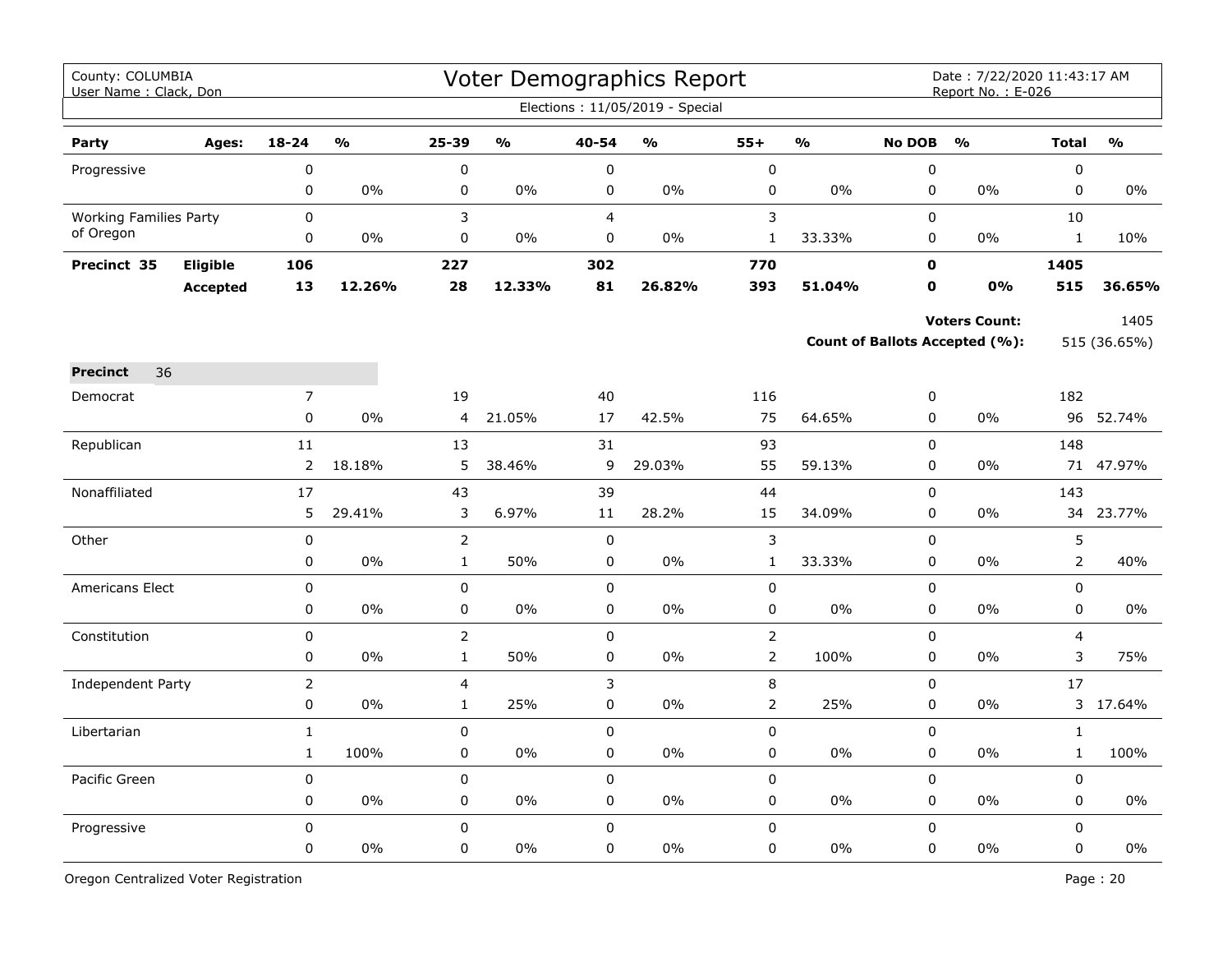| County: COLUMBIA<br>User Name: Clack, Don |                 |                |                         |                |                         |                | Voter Demographics Report         |                |                         |               | Date: 7/22/2020 11:43:17 AM<br>Report No.: E-026 |              |                                   |
|-------------------------------------------|-----------------|----------------|-------------------------|----------------|-------------------------|----------------|-----------------------------------|----------------|-------------------------|---------------|--------------------------------------------------|--------------|-----------------------------------|
|                                           |                 |                |                         |                |                         |                | Elections: 11/05/2019 - Special   |                |                         |               |                                                  |              |                                   |
| Party                                     | Ages:           | $18 - 24$      | $\mathbf{0}/\mathbf{0}$ | 25-39          | $\mathbf{O}/\mathbf{o}$ | 40-54          | $\mathsf{o}\mathsf{v}_\mathsf{o}$ | $55+$          | $\mathbf{O}/\mathbf{o}$ | <b>No DOB</b> | $\mathbf{O}/\mathbf{o}$                          | <b>Total</b> | $\mathsf{o}\mathsf{v}_\mathsf{o}$ |
| <b>Working Families Party</b>             |                 | 0              |                         | $\pmb{0}$      |                         | $\pmb{0}$      |                                   | $\pmb{0}$      |                         | 0             |                                                  | 0            |                                   |
| of Oregon                                 |                 | 0              | 0%                      | 0              | 0%                      | 0              | 0%                                | 0              | $0\%$                   | $\mathbf 0$   | $0\%$                                            | 0            | $0\%$                             |
| Precinct 36                               | Eligible        | 38             |                         | 83             |                         | 113            |                                   | 266            |                         | $\mathbf 0$   |                                                  | 500          |                                   |
|                                           | <b>Accepted</b> | 8              | 21.05%                  | 15             | 18.07%                  | 37             | 32.74%                            | 150            | 56.39%                  | 0             | 0%                                               | 210          | 42.00%                            |
|                                           |                 |                |                         |                |                         |                |                                   |                |                         |               | <b>Voters Count:</b>                             |              | 500                               |
|                                           |                 |                |                         |                |                         |                |                                   |                |                         |               | <b>Count of Ballots Accepted (%):</b>            |              | 210 (42.00%)                      |
| 38<br><b>Precinct</b>                     |                 |                |                         |                |                         |                |                                   |                |                         |               |                                                  |              |                                   |
| Democrat                                  |                 | 5              |                         | 40             |                         | 35             |                                   | 129            |                         | $\pmb{0}$     |                                                  | 209          |                                   |
|                                           |                 | $\mathbf{1}$   | 20%                     | 10             | 25%                     | 13             | 37.14%                            | 81             | 62.79%                  | 0             | $0\%$                                            |              | 105 50.23%                        |
| Republican                                |                 | $\overline{7}$ |                         | 29             |                         | 39             |                                   | 112            |                         | $\mathbf 0$   |                                                  | 187          |                                   |
|                                           |                 | $\mathbf{1}$   | 14.28%                  | 9              | 31.03%                  | 18             | 46.15%                            | 74             | 66.07%                  | $\mathbf 0$   | $0\%$                                            | 102          | 54.54%                            |
| Nonaffiliated                             |                 | 22             |                         | 55             |                         | 57             |                                   | 54             |                         | 0             |                                                  | 188          |                                   |
|                                           |                 | 3              | 13.63%                  | 9              | 16.36%                  | 20             | 35.08%                            | 22             | 40.74%                  | $\mathbf 0$   | $0\%$                                            | 54           | 28.72%                            |
| Other                                     |                 | $\pmb{0}$      |                         | $\mathbf{1}$   |                         | $\mathbf{1}$   |                                   | 3              |                         | $\mathsf 0$   |                                                  | 5            |                                   |
|                                           |                 | 0              | 0%                      | $\pmb{0}$      | 0%                      | 0              | $0\%$                             | $\mathbf{1}$   | 33.33%                  | $\pmb{0}$     | $0\%$                                            | $\mathbf{1}$ | 20%                               |
| Americans Elect                           |                 | $\mathbf 0$    |                         | 0              |                         | $\mathbf 0$    |                                   | $\pmb{0}$      |                         | $\mathbf 0$   |                                                  | $\mathbf 0$  |                                   |
|                                           |                 | $\pmb{0}$      | 0%                      | $\pmb{0}$      | 0%                      | $\pmb{0}$      | $0\%$                             | 0              | $0\%$                   | 0             | $0\%$                                            | 0            | $0\%$                             |
| Constitution                              |                 | 0              |                         | $\mathbf 0$    |                         | $\mathbf 0$    |                                   | $\pmb{0}$      |                         | $\mathbf 0$   |                                                  | $\mathbf 0$  |                                   |
|                                           |                 | $\mathbf 0$    | 0%                      | 0              | 0%                      | $\mathbf 0$    | $0\%$                             | 0              | $0\%$                   | $\mathbf 0$   | $0\%$                                            | $\mathbf 0$  | 0%                                |
| Independent Party                         |                 | $\mathbf{1}$   |                         | 6              |                         | $\overline{2}$ |                                   | $\overline{7}$ |                         | $\mathbf 0$   |                                                  | 16           |                                   |
|                                           |                 | 0              | 0%                      | 0              | $0\%$                   | $\mathbf{1}$   | 50%                               | $\overline{2}$ | 28.57%                  | 0             | $0\%$                                            |              | 3 18.75%                          |
| Libertarian                               |                 | 0              |                         | $\overline{2}$ |                         | $\mathbf{1}$   |                                   | 3              |                         | $\mathbf 0$   |                                                  | 6            |                                   |
|                                           |                 | 0              | 0%                      | $\pmb{0}$      | 0%                      | $\pmb{0}$      | 0%                                | 3              | 100%                    | $\pmb{0}$     | $0\%$                                            | 3            | 50%                               |
| Pacific Green                             |                 | $\mathbf 0$    |                         | 0              |                         | $\mathbf 0$    |                                   | 0              |                         | $\mathsf 0$   |                                                  | $\mathsf 0$  |                                   |
|                                           |                 | 0              | 0%                      | 0              | $0\%$                   | $\pmb{0}$      | $0\%$                             | 0              | $0\%$                   | $\pmb{0}$     | $0\%$                                            | $\pmb{0}$    | $0\%$                             |
| Progressive                               |                 | 0              |                         | $\mathbf 0$    |                         | $\mathbf 0$    |                                   | $\mathbf{1}$   |                         | $\mathsf 0$   |                                                  | $\mathbf{1}$ |                                   |
|                                           |                 | $\Omega$       | $0\%$                   | $\Omega$       | $0\%$                   | $\Omega$       | $0\%$                             | $\mathbf 1$    | 100%                    | $\pmb{0}$     | 0%                                               | $\mathbf{1}$ | 100%                              |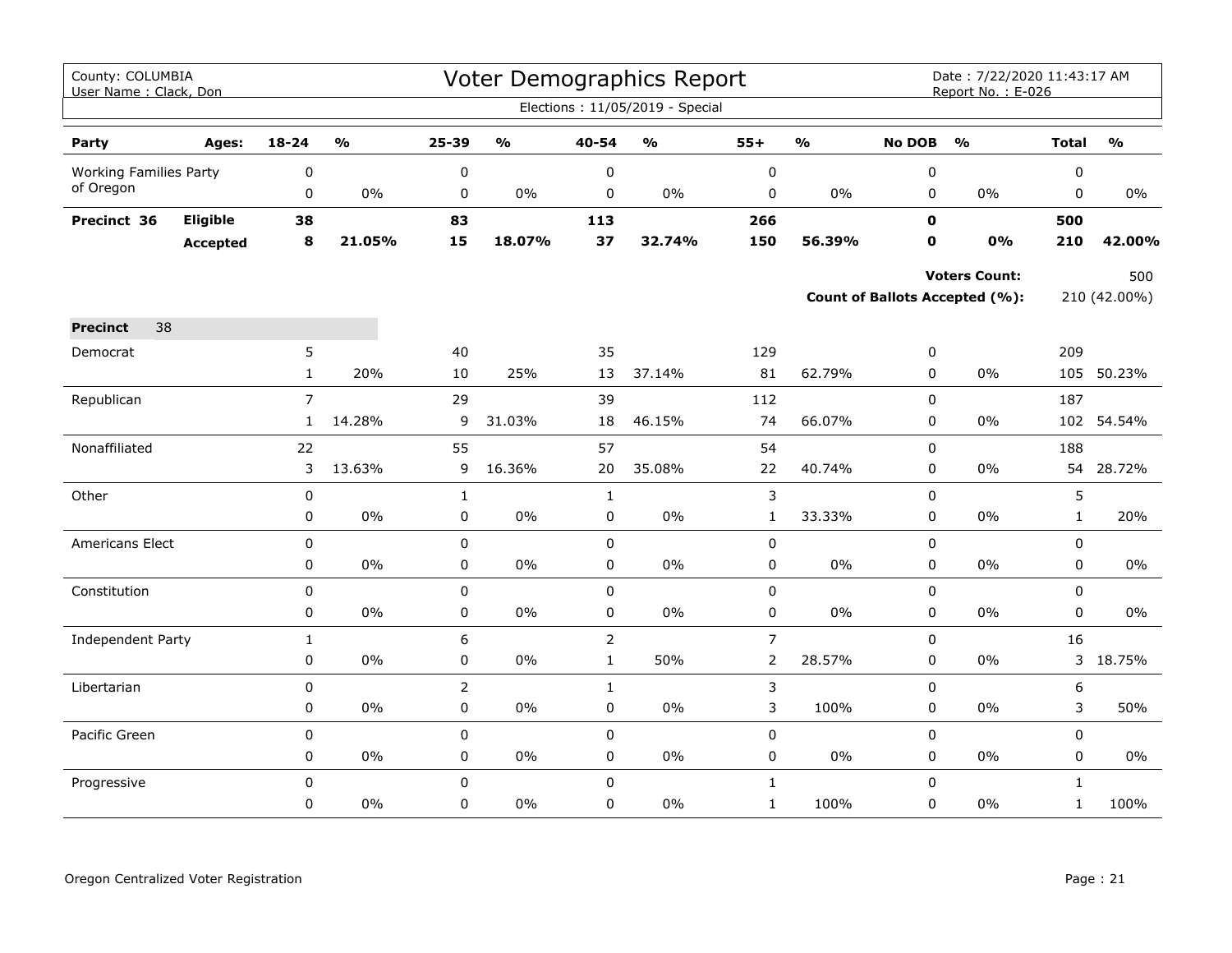| County: COLUMBIA<br>User Name: Clack, Don |                 |              |        |                |                         |                   | Voter Demographics Report<br>Elections: 11/05/2019 - Special |                |                         |                          | Date: 7/22/2020 11:43:17 AM<br>Report No.: E-026 |                |               |
|-------------------------------------------|-----------------|--------------|--------|----------------|-------------------------|-------------------|--------------------------------------------------------------|----------------|-------------------------|--------------------------|--------------------------------------------------|----------------|---------------|
|                                           |                 |              |        |                |                         |                   |                                                              |                |                         |                          |                                                  |                |               |
| Party                                     | Ages:           | $18 - 24$    | %      | 25-39          | $\mathbf{O}/\mathbf{O}$ | 40-54             | $\frac{1}{2}$                                                | $55+$          | $\mathbf{O}/\mathbf{O}$ | <b>No DOB</b>            | $\frac{1}{2}$                                    | <b>Total</b>   | $\frac{1}{2}$ |
| <b>Working Families Party</b>             |                 | $\mathbf 0$  |        | 0              |                         | $\mathbf 0$       |                                                              | $\overline{2}$ |                         | $\pmb{0}$                |                                                  | $\overline{2}$ |               |
| of Oregon                                 |                 | 0            | $0\%$  | $\pmb{0}$      | 0%                      | 0                 | 0%                                                           | $\overline{2}$ | 100%                    | 0                        | $0\%$                                            | $\overline{2}$ | 100%          |
| Precinct 38                               | Eligible        | 35           |        | 133            |                         | 135               |                                                              | 311            |                         | $\mathbf 0$              |                                                  | 614            |               |
|                                           | <b>Accepted</b> | 5            | 14.29% | 28             | 21.05%                  | 52                | 38.52%                                                       | 186            | 59.81%                  | 0                        | 0%                                               | 271            | 44.14%        |
|                                           |                 |              |        |                |                         |                   |                                                              |                |                         |                          | <b>Voters Count:</b>                             |                | 614           |
|                                           |                 |              |        |                |                         |                   |                                                              |                |                         |                          | Count of Ballots Accepted (%):                   |                | 271 (44.14%)  |
|                                           |                 |              |        |                |                         |                   |                                                              |                |                         |                          |                                                  |                |               |
| 39<br><b>Precinct</b>                     |                 |              |        |                |                         |                   |                                                              |                |                         |                          |                                                  |                |               |
| Democrat                                  |                 | 0<br>0       | 0%     | 4              | 25%                     | 6<br>$\mathsf{O}$ | 0%                                                           | 12<br>5        |                         | $\pmb{0}$<br>$\mathsf 0$ | $0\%$                                            | 22             | 27.27%        |
|                                           |                 |              |        | $\mathbf 1$    |                         |                   |                                                              |                | 41.66%                  |                          |                                                  | 6              |               |
| Republican                                |                 | $\mathbf{1}$ |        | $\overline{4}$ |                         | 9                 |                                                              | 5              |                         | $\mathbf 0$              |                                                  | 19             |               |
|                                           |                 | $\mathbf 0$  | 0%     | $\mathbf{1}$   | 25%                     | 3                 | 33.33%                                                       | 3              | 60%                     | $\mathbf 0$              | $0\%$                                            |                | 7 36.84%      |
| Nonaffiliated                             |                 | 0            |        | 4              |                         | 8                 |                                                              | 9              |                         | $\mathsf 0$              |                                                  | 21             |               |
|                                           |                 | 0            | 0%     | $\mathbf{1}$   | 25%                     | 0                 | 0%                                                           | 3              | 33.33%                  | $\pmb{0}$                | 0%                                               | 4              | 19.04%        |
| Other                                     |                 | 0            |        | 0              |                         | 0                 |                                                              | $\pmb{0}$      |                         | $\pmb{0}$                |                                                  | $\pmb{0}$      |               |
|                                           |                 | 0            | 0%     | 0              | 0%                      | $\mathbf 0$       | 0%                                                           | 0              | $0\%$                   | $\pmb{0}$                | $0\%$                                            | $\pmb{0}$      | 0%            |
| Americans Elect                           |                 | 0            |        | 0              |                         | $\mathbf 0$       |                                                              | 0              |                         | $\mathbf 0$              |                                                  | $\mathbf 0$    |               |
|                                           |                 | 0            | 0%     | 0              | 0%                      | 0                 | 0%                                                           | 0              | 0%                      | $\pmb{0}$                | 0%                                               | $\pmb{0}$      | 0%            |
| Constitution                              |                 | 0            |        | 0              |                         | 0                 |                                                              | $\pmb{0}$      |                         | $\pmb{0}$                |                                                  | $\pmb{0}$      |               |
|                                           |                 | 0            | 0%     | 0              | $0\%$                   | 0                 | $0\%$                                                        | 0              | $0\%$                   | $\mathbf 0$              | $0\%$                                            | $\mathbf 0$    | 0%            |
| Independent Party                         |                 | 0            |        | 0              |                         | 0                 |                                                              | 0              |                         | $\mathbf 0$              |                                                  | $\mathbf 0$    |               |
|                                           |                 | 0            | 0%     | 0              | 0%                      | 0                 | 0%                                                           | 0              | 0%                      | $\mathbf 0$              | 0%                                               | $\mathbf 0$    | 0%            |
| Libertarian                               |                 | 0            |        | 0              |                         | $\mathbf 0$       |                                                              | 0              |                         | $\pmb{0}$                |                                                  | $\pmb{0}$      |               |
|                                           |                 | 0            | $0\%$  | 0              | $0\%$                   | 0                 | $0\%$                                                        | 0              | $0\%$                   | $\pmb{0}$                | $0\%$                                            | $\pmb{0}$      | 0%            |
| Pacific Green                             |                 | 0            |        | 0              |                         | $\mathbf{1}$      |                                                              | 0              |                         | $\mathbf 0$              |                                                  | $\mathbf{1}$   |               |
|                                           |                 | 0            | 0%     | 0              | 0%                      | 0                 | 0%                                                           | 0              | 0%                      | $\mathsf 0$              | 0%                                               | $\pmb{0}$      | $0\%$         |
| Progressive                               |                 | 0            |        | 0              |                         | 0                 |                                                              | $\pmb{0}$      |                         | $\pmb{0}$                |                                                  | $\pmb{0}$      |               |
|                                           |                 | 0            | $0\%$  | 0              | $0\%$                   | 0                 | $0\%$                                                        | 0              | $0\%$                   | 0                        | $0\%$                                            | 0              | $0\%$         |
| <b>Working Families Party</b>             |                 | 0            |        | 0              |                         | 0                 |                                                              | 0              |                         | $\mathbf 0$              |                                                  | $\mathbf 0$    |               |
| of Oregon                                 |                 | 0            | 0%     | 0              | 0%                      | $\mathbf 0$       | 0%                                                           | 0              | 0%                      | $\mathbf 0$              | 0%                                               | $\mathsf 0$    | $0\%$         |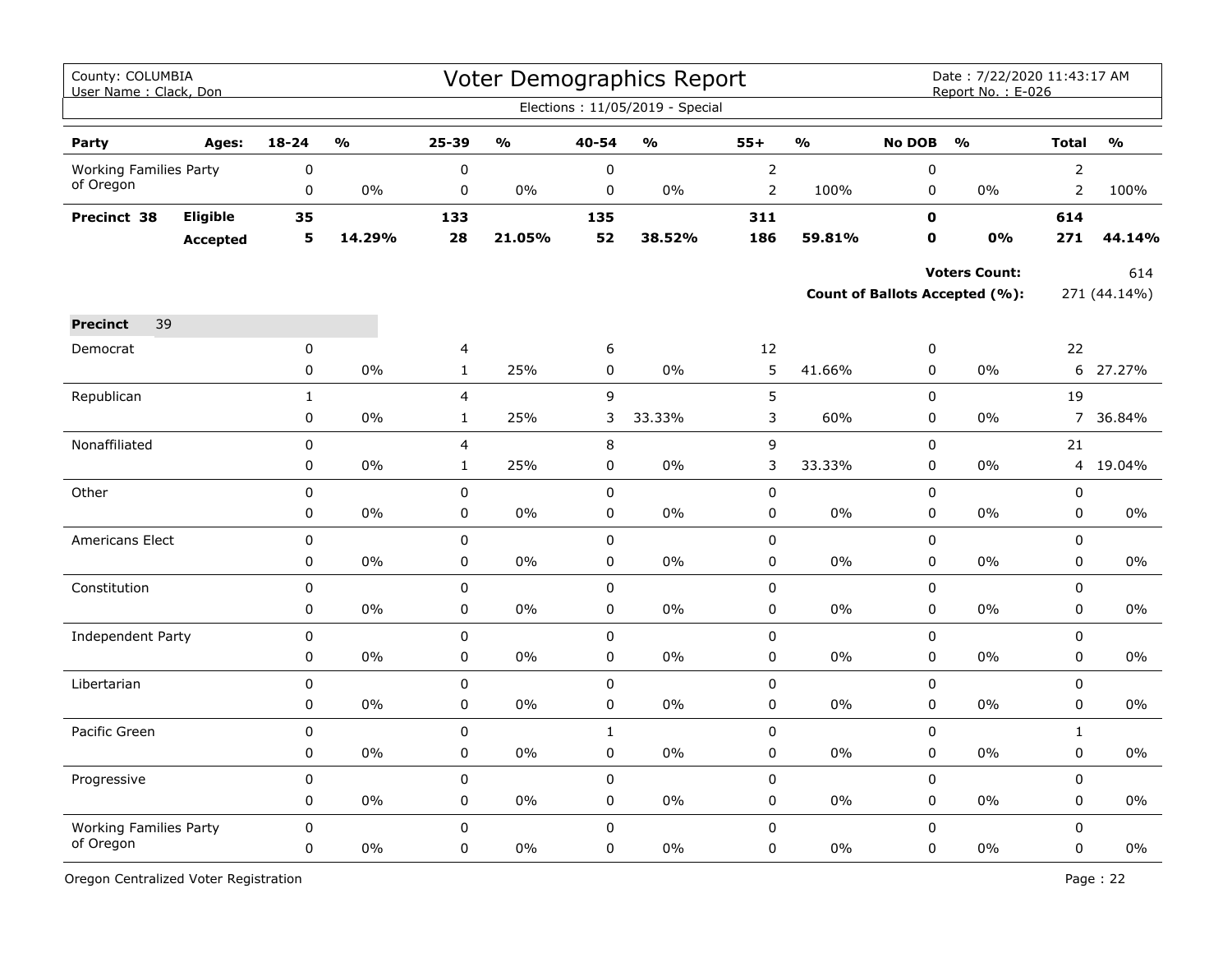| County: COLUMBIA<br>User Name: Clack, Don |          |                |                         |              |               |                | <b>Voter Demographics Report</b>  |              |                         |               | Date: 7/22/2020 11:43:17 AM<br>Report No.: E-026 |                |               |
|-------------------------------------------|----------|----------------|-------------------------|--------------|---------------|----------------|-----------------------------------|--------------|-------------------------|---------------|--------------------------------------------------|----------------|---------------|
|                                           |          |                |                         |              |               |                | Elections: 11/05/2019 - Special   |              |                         |               |                                                  |                |               |
| Party                                     | Ages:    | $18 - 24$      | $\mathbf{O}/\mathbf{o}$ | 25-39        | $\frac{0}{0}$ | 40-54          | $\mathsf{o}\mathsf{v}_\mathsf{o}$ | $55+$        | $\mathbf{O}/\mathbf{o}$ | <b>No DOB</b> | $\frac{1}{2}$                                    | <b>Total</b>   | $\frac{1}{2}$ |
| Precinct 39                               | Eligible | 1              |                         | 12           |               | 24             |                                   | 26           |                         | 0             |                                                  | 63             |               |
|                                           | Accepted | $\mathbf 0$    | 0.00%                   | 3            | 25.00%        | 3              | 12.50%                            | 11           | 42.31%                  | $\mathbf 0$   | 0%                                               | 17             | 26.98%        |
|                                           |          |                |                         |              |               |                |                                   |              |                         |               | <b>Voters Count:</b>                             |                | 63            |
|                                           |          |                |                         |              |               |                |                                   |              |                         |               | Count of Ballots Accepted (%):                   |                | 17 (26.98%)   |
| 40<br><b>Precinct</b>                     |          |                |                         |              |               |                |                                   |              |                         |               |                                                  |                |               |
| Democrat                                  |          | 23             |                         | 58           |               | 78             |                                   | 238          |                         | 0             |                                                  | 397            |               |
|                                           |          | 5              | 21.73%                  | 8            | 13.79%        | 25             | 32.05%                            | 144          | 60.5%                   | 0             | 0%                                               |                | 182 45.84%    |
| Republican                                |          | 20             |                         | 55           |               | 88             |                                   | 222          |                         | 0             |                                                  | 385            |               |
|                                           |          | $\overline{4}$ | 20%                     | 16           | 29.09%        | 34             | 38.63%                            | 132          | 59.45%                  | 0             | 0%                                               | 186            | 48.31%        |
| Nonaffiliated                             |          | 53             |                         | 102          |               | 102            |                                   | 118          |                         | 0             |                                                  | 375            |               |
|                                           |          | 8              | 15.09%                  | 12           | 11.76%        | 18             | 17.64%                            | 40           | 33.89%                  | 0             | $0\%$                                            | 78             | 20.8%         |
| Other                                     |          | $\mathbf 0$    |                         | 3            |               | $\overline{2}$ |                                   | 4            |                         | 0             |                                                  | 9              |               |
|                                           |          | 0              | $0\%$                   | 0            | $0\%$         | $\mathbf{1}$   | 50%                               | 0            | 0%                      | 0             | 0%                                               |                | 1 11.11%      |
| Americans Elect                           |          | $\mathbf 0$    |                         | 0            |               | $\mathbf 0$    |                                   | $\pmb{0}$    |                         | 0             |                                                  | 0              |               |
|                                           |          | 0              | 0%                      | 0            | $0\%$         | 0              | 0%                                | 0            | 0%                      | 0             | $0\%$                                            | 0              | 0%            |
| Constitution                              |          | $\mathbf{1}$   |                         | $\mathbf{1}$ |               | $\mathbf{1}$   |                                   | 0            |                         | 0             |                                                  | 3              |               |
|                                           |          | $\mathbf 0$    | $0\%$                   | 0            | 0%            | $\mathbf 0$    | $0\%$                             | $\mathbf 0$  | 0%                      | 0             | $0\%$                                            | 0              | 0%            |
| Independent Party                         |          | $11\,$         |                         | 13           |               | 18             |                                   | 28           |                         | 0             |                                                  | 70             |               |
|                                           |          | $\pmb{0}$      | $0\%$                   | 3            | 23.07%        | 3              | 16.66%                            | 16           | 57.14%                  | 0             | $0\%$                                            |                | 22 31.42%     |
| Libertarian                               |          | $\mathbf{1}$   |                         | $\mathbf{1}$ |               | $\mathbf{1}$   |                                   | 3            |                         | 0             |                                                  | 6              |               |
|                                           |          | $\pmb{0}$      | $0\%$                   | $\mathbf{1}$ | 100%          | 0              | 0%                                | $\mathsf{2}$ | 66.66%                  | 0             | $0\%$                                            | 3              | 50%           |
| Pacific Green                             |          | $\mathbf{1}$   |                         | $\mathbf{1}$ |               | $\mathbf{1}$   |                                   | $\mathbf 0$  |                         | 0             |                                                  | 3              |               |
|                                           |          | 0              | $0\%$                   | $\mathbf{1}$ | 100%          | 0              | $0\%$                             | 0            | 0%                      | 0             | 0%                                               | $\mathbf{1}$   | 33.33%        |
| Progressive                               |          | $\pmb{0}$      |                         | 0            |               | $\pmb{0}$      |                                   | $\pmb{0}$    |                         | 0             |                                                  | 0              |               |
|                                           |          | 0              | $0\%$                   | 0            | $0\%$         | 0              | 0%                                | 0            | 0%                      | 0             | 0%                                               | 0              | 0%            |
| <b>Working Families Party</b>             |          | $\mathbf{1}$   |                         | $\mathbf{1}$ |               | $\overline{4}$ |                                   | $\mathbf{1}$ |                         | 0             |                                                  | $\overline{7}$ |               |
| of Oregon                                 |          | $\pmb{0}$      | $0\%$                   | 0            | $0\%$         | $\mathbf{1}$   | 25%                               | $\mathbf 0$  | $0\%$                   | 0             | $0\%$                                            |                | 1 14.28%      |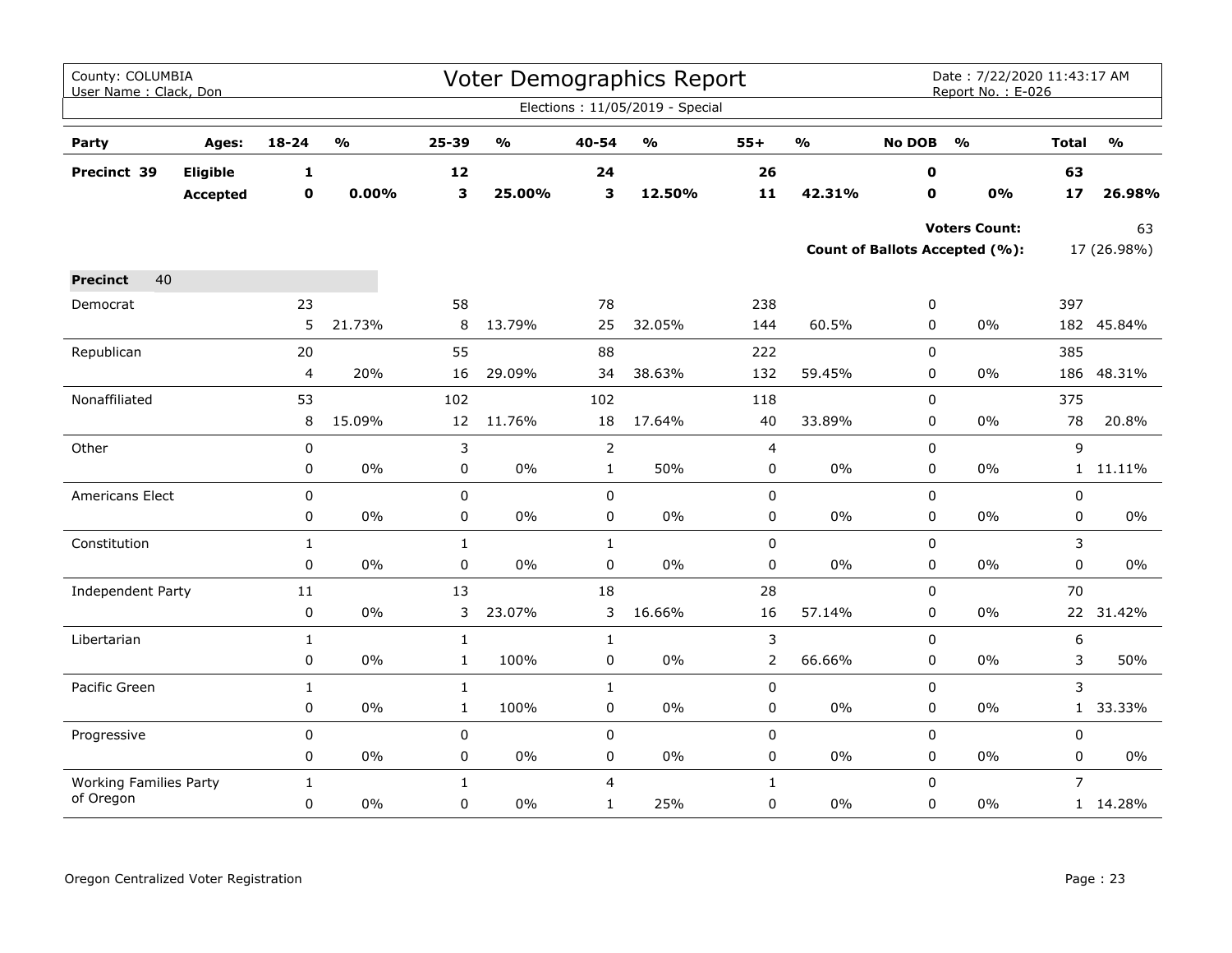| County: COLUMBIA<br>User Name: Clack, Don |                 |                |        |              |                         |                | Voter Demographics Report<br>Elections: 11/05/2019 - Special |                |                                   |               | Date: 7/22/2020 11:43:17 AM<br>Report No.: E-026 |                |                         |
|-------------------------------------------|-----------------|----------------|--------|--------------|-------------------------|----------------|--------------------------------------------------------------|----------------|-----------------------------------|---------------|--------------------------------------------------|----------------|-------------------------|
|                                           |                 |                |        |              |                         |                |                                                              |                |                                   |               |                                                  |                |                         |
| Party                                     | Ages:           | $18 - 24$      | %      | 25-39        | $\mathbf{0}/\mathbf{0}$ | 40-54          | $\mathsf{o}\mathsf{v}_\mathsf{o}$                            | $55+$          | $\mathsf{o}\mathsf{v}_\mathsf{o}$ | <b>No DOB</b> | $\frac{0}{0}$                                    | <b>Total</b>   | $\mathbf{O}/\mathbf{O}$ |
| Precinct 40                               | <b>Eligible</b> | 111            |        | 235          |                         | 295            |                                                              | 614            |                                   | 0             |                                                  | 1255           |                         |
|                                           | <b>Accepted</b> | 17             | 15.32% | 41           | 17.45%                  | 82             | 27.80%                                                       | 334            | 54.40%                            | 0             | 0%                                               | 474            | 37.77%                  |
|                                           |                 |                |        |              |                         |                |                                                              |                |                                   |               | <b>Voters Count:</b>                             |                | 1255                    |
|                                           |                 |                |        |              |                         |                |                                                              |                |                                   |               | Count of Ballots Accepted (%):                   |                | 474 (37.77%)            |
| 41<br><b>Precinct</b>                     |                 |                |        |              |                         |                |                                                              |                |                                   |               |                                                  |                |                         |
| Democrat                                  |                 | 16             |        | 84           |                         | 86             |                                                              | 234            |                                   | 0             |                                                  | 420            |                         |
|                                           |                 | 3              | 18.75% | 10           | 11.9%                   | 16             | 18.6%                                                        | 108            | 46.15%                            | 0             | 0%                                               | 137            | 32.61%                  |
| Republican                                |                 | 22             |        | 113          |                         | 131            |                                                              | 223            |                                   | $\mathbf 0$   |                                                  | 489            |                         |
|                                           |                 | 3              | 13.63% | 17           | 15.04%                  | 34             | 25.95%                                                       | 123            | 55.15%                            | 0             | 0%                                               | 177            | 36.19%                  |
| Nonaffiliated                             |                 | 98             |        | 244          |                         | 172            |                                                              | 177            |                                   | $\mathbf 0$   |                                                  | 691            |                         |
|                                           |                 | 6              | 6.12%  | 25           | 10.24%                  | 18             | 10.46%                                                       | 38             | 21.46%                            | $\mathbf 0$   | 0%                                               |                | 87 12.59%               |
| Other                                     |                 | 0              |        | 10           |                         | $\overline{4}$ |                                                              | $\overline{4}$ |                                   | 0             |                                                  | 18             |                         |
|                                           |                 | 0              | 0%     | $\pmb{0}$    | 0%                      | $\pmb{0}$      | 0%                                                           | $\mathbf{1}$   | 25%                               | 0             | 0%                                               | $\mathbf{1}$   | 5.55%                   |
| <b>Americans Elect</b>                    |                 | 0              |        | $\mathbf 0$  |                         | $\mathbf 0$    |                                                              | $\pmb{0}$      |                                   | $\mathbf 0$   |                                                  | 0              |                         |
|                                           |                 | 0              | $0\%$  | $\pmb{0}$    | 0%                      | 0              | $0\%$                                                        | 0              | $0\%$                             | 0             | 0%                                               | 0              | 0%                      |
| Constitution                              |                 | 0              |        | $\mathbf{1}$ |                         | $\pmb{0}$      |                                                              | $\mathbf 1$    |                                   | 0             |                                                  | $\overline{2}$ |                         |
|                                           |                 | 0              | $0\%$  | $\pmb{0}$    | 0%                      | $\mathbf 0$    | $0\%$                                                        | 0              | $0\%$                             | 0             | 0%                                               | 0              | 0%                      |
| Independent Party                         |                 | $\overline{7}$ |        | 23           |                         | 21             |                                                              | 26             |                                   | 0             |                                                  | 77             |                         |
|                                           |                 | $\overline{2}$ | 28.57% | 4            | 17.39%                  | 6              | 28.57%                                                       | 12             | 46.15%                            | 0             | 0%                                               |                | 24 31.16%               |
| Libertarian                               |                 | $\mathbf 1$    |        | 10           |                         | 6              |                                                              | $1\,$          |                                   | 0             |                                                  | 18             |                         |
|                                           |                 | 0              | $0\%$  | $\mathbf{1}$ | 10%                     | $\overline{2}$ | 33.33%                                                       | $\pmb{0}$      | $0\%$                             | 0             | 0%                                               |                | 3 16.66%                |
| Pacific Green                             |                 | 0              |        | $\mathbf{1}$ |                         | $\pmb{0}$      |                                                              | $1\,$          |                                   | 0             |                                                  | $\overline{2}$ |                         |
|                                           |                 | 0              | 0%     | 0            | 0%                      | $\pmb{0}$      | $0\%$                                                        | $\pmb{0}$      | 0%                                | $\mathbf 0$   | 0%                                               | $\mathbf 0$    | $0\%$                   |
| Progressive                               |                 | 0              |        | 0            |                         | $\pmb{0}$      |                                                              | $\pmb{0}$      |                                   | 0             |                                                  | 0              |                         |
|                                           |                 | 0              | 0%     | 0            | 0%                      | $\pmb{0}$      | 0%                                                           | $\pmb{0}$      | 0%                                | 0             | 0%                                               | 0              | 0%                      |
| <b>Working Families Party</b>             |                 | 0              |        | 3            |                         | $\overline{2}$ |                                                              | $\mathbf{1}$   |                                   | $\mathbf 0$   |                                                  | 6              |                         |
| of Oregon                                 |                 | 0              | $0\%$  | 0            | 0%                      | 0              | 0%                                                           | 0              | 0%                                | 0             | $0\%$                                            | $\mathsf 0$    | $0\%$                   |
| Precinct 41                               | Eligible        | 144            |        | 489          |                         | 422            |                                                              | 668            |                                   | 0             |                                                  | 1723           |                         |
|                                           | <b>Accepted</b> | 14             | 9.72%  | 57           | 11.66%                  | 76             | 18.01%                                                       | 282            | 42.22%                            | 0             | 0%                                               | 429            | 24.90%                  |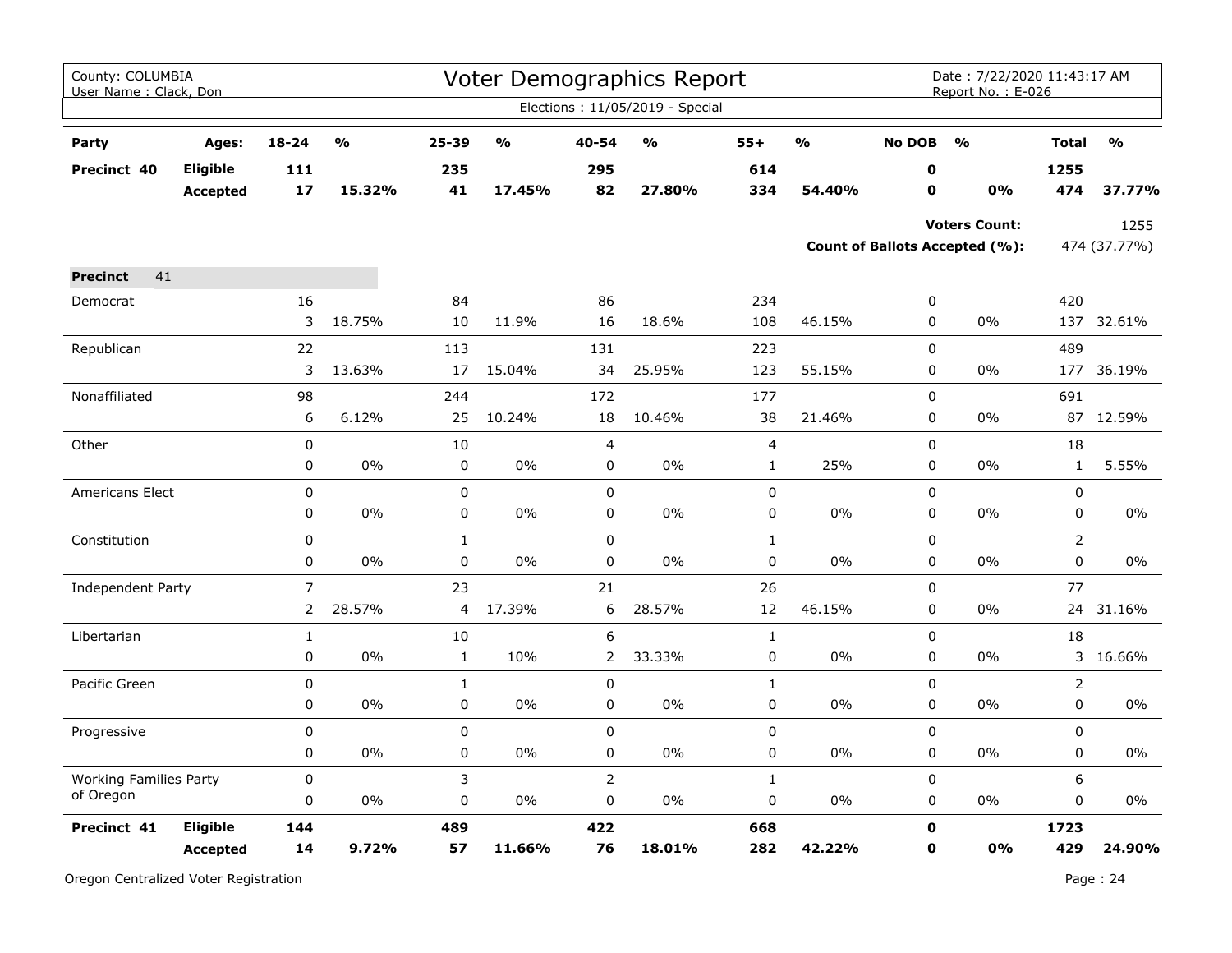|                         |                                                                                                                                                                                                              |                                                                                                     |                                           |                                                                                                        |                                              |                                                                                                                                                     |                                           |                                                                           | <b>Total</b><br>429 (24.90%)<br>242<br>$0\%$<br>105 43.38%<br>322<br>145<br>$0\%$<br>318<br>$0\%$<br>4<br>0%<br>$\mathbf{1}$<br>0<br>$\mathbf 0$<br>$0\%$<br>$\mathbf{1}$<br>$0\%$<br>$\mathbf 0$<br>50<br>$0\%$<br>19<br>19<br>$0\%$<br>$\overline{7}$<br>$\overline{2}$<br>$0\%$<br>$\mathbf{1}$<br>0<br>$0\%$<br>0<br>$\overline{2}$<br>$\mathbf 0$<br>0% |                                                         |  |  |  |  |  |  |
|-------------------------|--------------------------------------------------------------------------------------------------------------------------------------------------------------------------------------------------------------|-----------------------------------------------------------------------------------------------------|-------------------------------------------|--------------------------------------------------------------------------------------------------------|----------------------------------------------|-----------------------------------------------------------------------------------------------------------------------------------------------------|-------------------------------------------|---------------------------------------------------------------------------|--------------------------------------------------------------------------------------------------------------------------------------------------------------------------------------------------------------------------------------------------------------------------------------------------------------------------------------------------------------|---------------------------------------------------------|--|--|--|--|--|--|
| $\mathbf{O}/\mathbf{O}$ | 25-39                                                                                                                                                                                                        | $\mathsf{o}\mathsf{v}_\mathsf{o}$                                                                   | 40-54                                     | $\mathsf{o}\mathsf{v}_\mathsf{o}$                                                                      | $55+$                                        | $\mathbf{O}/\mathbf{O}$                                                                                                                             | <b>No DOB</b>                             | $\frac{1}{2}$                                                             |                                                                                                                                                                                                                                                                                                                                                              | $\mathbf{O}/\mathbf{o}$                                 |  |  |  |  |  |  |
|                         |                                                                                                                                                                                                              |                                                                                                     |                                           |                                                                                                        |                                              |                                                                                                                                                     |                                           |                                                                           |                                                                                                                                                                                                                                                                                                                                                              | 1723                                                    |  |  |  |  |  |  |
|                         |                                                                                                                                                                                                              |                                                                                                     |                                           |                                                                                                        |                                              |                                                                                                                                                     |                                           |                                                                           |                                                                                                                                                                                                                                                                                                                                                              |                                                         |  |  |  |  |  |  |
|                         |                                                                                                                                                                                                              |                                                                                                     |                                           |                                                                                                        |                                              |                                                                                                                                                     |                                           |                                                                           |                                                                                                                                                                                                                                                                                                                                                              |                                                         |  |  |  |  |  |  |
|                         |                                                                                                                                                                                                              |                                                                                                     |                                           |                                                                                                        |                                              |                                                                                                                                                     |                                           |                                                                           |                                                                                                                                                                                                                                                                                                                                                              |                                                         |  |  |  |  |  |  |
|                         |                                                                                                                                                                                                              |                                                                                                     |                                           |                                                                                                        |                                              |                                                                                                                                                     |                                           |                                                                           |                                                                                                                                                                                                                                                                                                                                                              |                                                         |  |  |  |  |  |  |
|                         |                                                                                                                                                                                                              |                                                                                                     |                                           |                                                                                                        |                                              |                                                                                                                                                     |                                           |                                                                           |                                                                                                                                                                                                                                                                                                                                                              |                                                         |  |  |  |  |  |  |
|                         |                                                                                                                                                                                                              |                                                                                                     |                                           |                                                                                                        |                                              |                                                                                                                                                     |                                           |                                                                           |                                                                                                                                                                                                                                                                                                                                                              | 45.03%                                                  |  |  |  |  |  |  |
|                         | 68                                                                                                                                                                                                           |                                                                                                     | 99                                        |                                                                                                        | 98                                           |                                                                                                                                                     | 0                                         |                                                                           |                                                                                                                                                                                                                                                                                                                                                              |                                                         |  |  |  |  |  |  |
|                         | $\overline{7}$                                                                                                                                                                                               |                                                                                                     |                                           |                                                                                                        |                                              |                                                                                                                                                     | 0                                         |                                                                           |                                                                                                                                                                                                                                                                                                                                                              | 53 16.66%                                               |  |  |  |  |  |  |
|                         | $\overline{2}$                                                                                                                                                                                               |                                                                                                     | $\mathbf{1}$                              |                                                                                                        | $\mathbf{1}$                                 |                                                                                                                                                     | 0                                         |                                                                           |                                                                                                                                                                                                                                                                                                                                                              |                                                         |  |  |  |  |  |  |
| 0%                      | 0                                                                                                                                                                                                            | 0%                                                                                                  | 0                                         | $0\%$                                                                                                  | $\mathbf{1}$                                 | 100%                                                                                                                                                | 0                                         |                                                                           |                                                                                                                                                                                                                                                                                                                                                              | 25%                                                     |  |  |  |  |  |  |
|                         | $\pmb{0}$                                                                                                                                                                                                    |                                                                                                     | 0                                         |                                                                                                        | 0                                            |                                                                                                                                                     | 0                                         |                                                                           |                                                                                                                                                                                                                                                                                                                                                              |                                                         |  |  |  |  |  |  |
| 0%                      | $\mathbf 0$                                                                                                                                                                                                  | $0\%$                                                                                               | 0                                         | 0%                                                                                                     | 0                                            | 0%                                                                                                                                                  | $\mathbf 0$                               |                                                                           |                                                                                                                                                                                                                                                                                                                                                              | 0%                                                      |  |  |  |  |  |  |
|                         | $\pmb{0}$                                                                                                                                                                                                    |                                                                                                     | $\pmb{0}$                                 |                                                                                                        | $\mathbf 1$                                  |                                                                                                                                                     | 0                                         |                                                                           |                                                                                                                                                                                                                                                                                                                                                              |                                                         |  |  |  |  |  |  |
| 0%                      | 0                                                                                                                                                                                                            | $0\%$                                                                                               | 0                                         | $0\%$                                                                                                  | 0                                            | $0\%$                                                                                                                                               | 0                                         |                                                                           |                                                                                                                                                                                                                                                                                                                                                              | 0%                                                      |  |  |  |  |  |  |
|                         | 11                                                                                                                                                                                                           |                                                                                                     | 13                                        |                                                                                                        | 21                                           |                                                                                                                                                     | 0                                         |                                                                           |                                                                                                                                                                                                                                                                                                                                                              |                                                         |  |  |  |  |  |  |
| 20%                     | 4                                                                                                                                                                                                            | 36.36%                                                                                              | 3                                         | 23.07%                                                                                                 | $11\,$                                       | 52.38%                                                                                                                                              | 0                                         |                                                                           |                                                                                                                                                                                                                                                                                                                                                              | 38%                                                     |  |  |  |  |  |  |
|                         |                                                                                                                                                                                                              |                                                                                                     | 6                                         |                                                                                                        |                                              |                                                                                                                                                     | $\mathbf 0$                               |                                                                           |                                                                                                                                                                                                                                                                                                                                                              |                                                         |  |  |  |  |  |  |
| 0%                      | $\mathbf{1}$                                                                                                                                                                                                 | 20%                                                                                                 | $\mathbf{2}^{\prime}$                     | 33.33%                                                                                                 | 4                                            | 66.66%                                                                                                                                              | $\mathbf 0$                               |                                                                           |                                                                                                                                                                                                                                                                                                                                                              | 36.84%                                                  |  |  |  |  |  |  |
|                         |                                                                                                                                                                                                              |                                                                                                     |                                           |                                                                                                        |                                              |                                                                                                                                                     |                                           |                                                                           |                                                                                                                                                                                                                                                                                                                                                              |                                                         |  |  |  |  |  |  |
| $0\%$                   | $\mathbf 0$                                                                                                                                                                                                  | $0\%$                                                                                               | 0                                         | $0\%$                                                                                                  | $\mathbf{1}$                                 | 100%                                                                                                                                                | 0                                         |                                                                           |                                                                                                                                                                                                                                                                                                                                                              | 50%                                                     |  |  |  |  |  |  |
|                         |                                                                                                                                                                                                              |                                                                                                     |                                           |                                                                                                        |                                              |                                                                                                                                                     |                                           |                                                                           |                                                                                                                                                                                                                                                                                                                                                              |                                                         |  |  |  |  |  |  |
|                         |                                                                                                                                                                                                              |                                                                                                     |                                           |                                                                                                        |                                              |                                                                                                                                                     |                                           |                                                                           |                                                                                                                                                                                                                                                                                                                                                              | $0\%$                                                   |  |  |  |  |  |  |
|                         |                                                                                                                                                                                                              |                                                                                                     |                                           |                                                                                                        |                                              |                                                                                                                                                     |                                           |                                                                           |                                                                                                                                                                                                                                                                                                                                                              |                                                         |  |  |  |  |  |  |
|                         |                                                                                                                                                                                                              |                                                                                                     |                                           |                                                                                                        |                                              |                                                                                                                                                     |                                           |                                                                           |                                                                                                                                                                                                                                                                                                                                                              | 0%                                                      |  |  |  |  |  |  |
|                         |                                                                                                                                                                                                              |                                                                                                     |                                           |                                                                                                        |                                              |                                                                                                                                                     |                                           |                                                                           |                                                                                                                                                                                                                                                                                                                                                              |                                                         |  |  |  |  |  |  |
|                         |                                                                                                                                                                                                              |                                                                                                     |                                           |                                                                                                        |                                              |                                                                                                                                                     |                                           |                                                                           |                                                                                                                                                                                                                                                                                                                                                              |                                                         |  |  |  |  |  |  |
|                         | 5<br>0<br>0%<br>13<br>30.76%<br>4<br>53<br>1.88%<br>$\mathbf{1}$<br>$\mathbf 0$<br>0<br>$\pmb{0}$<br>0<br>0<br>0<br>5<br>$\mathbf{1}$<br>$\overline{2}$<br>0<br>0<br>0<br>0<br>0%<br>0<br>0<br>0<br>0%<br>78 | 33<br>6<br>47<br>5<br>5<br>$\pmb{0}$<br>$\pmb{0}$<br>$\pmb{0}$<br>$\mathbf 0$<br>$\mathbf 0$<br>166 | 18.18%<br>10.63%<br>10.29%<br>$0\%$<br>0% | 53<br>21<br>72<br>24<br>16<br>$\mathbf{1}$<br>$\mathbf 0$<br>0<br>$\overline{2}$<br>$\mathbf 0$<br>247 | 39.62%<br>33.33%<br>16.16%<br>$0\%$<br>$0\%$ | <b>Voter Demographics Report</b><br>Elections: 11/05/2019 - Special<br>151<br>78<br>190<br>112<br>29<br>6<br>$\mathbf 1$<br>0<br>0<br>0<br>0<br>469 | 51.65%<br>58.94%<br>29.59%<br>$0\%$<br>0% | 0<br>0<br>0<br>0<br>0<br>$\mathbf 0$<br>0<br>$\Omega$<br>0<br>$\mathbf 0$ | <b>Voters Count:</b><br>Count of Ballots Accepted (%):                                                                                                                                                                                                                                                                                                       | Date: 7/22/2020 11:43:17 AM<br>Report No.: E-026<br>960 |  |  |  |  |  |  |

**Voters Count:** 960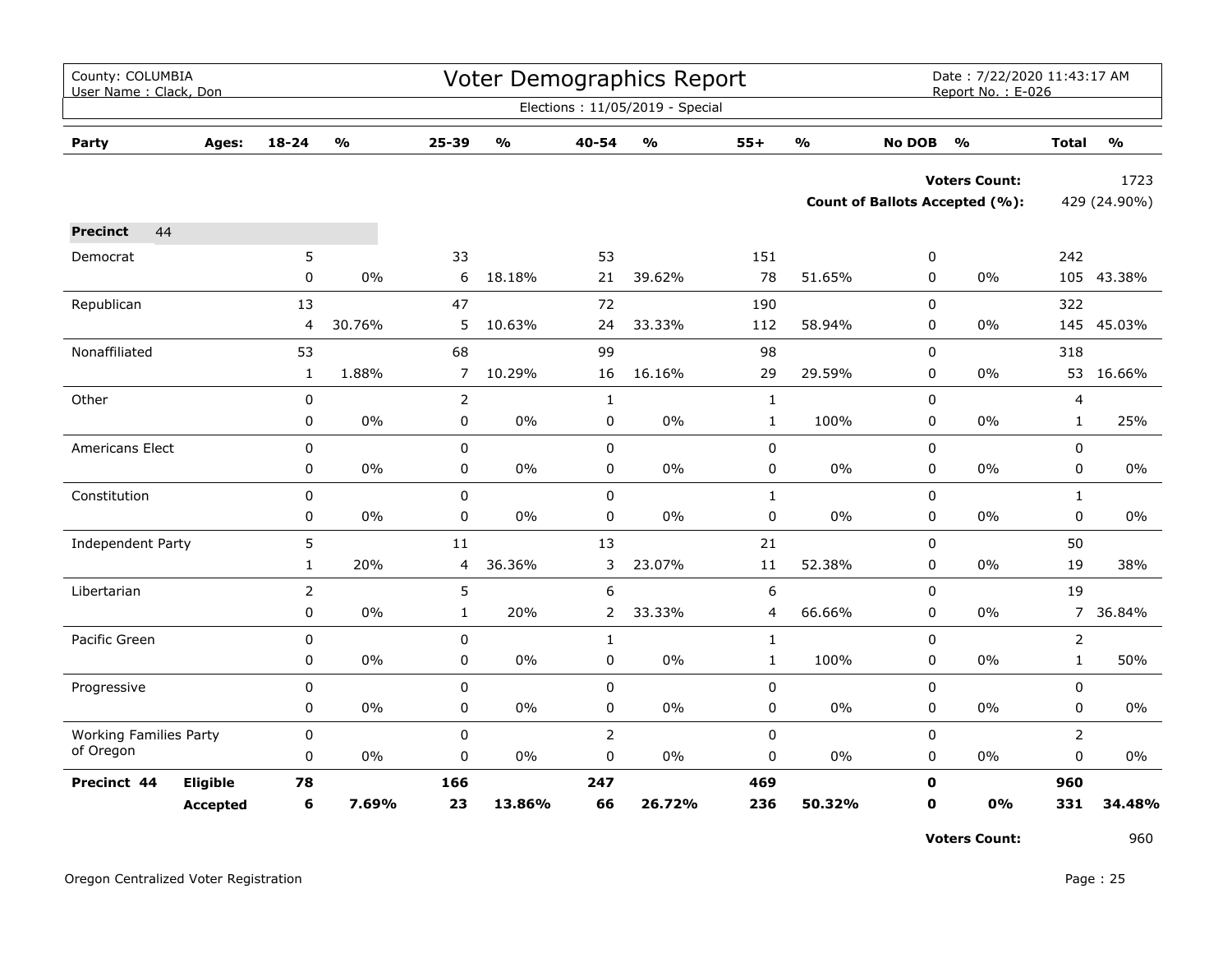| County: COLUMBIA<br>User Name: Clack, Don |                 |              |               |                |               |              | Voter Demographics Report       |                |               |               | Date: 7/22/2020 11:43:17 AM<br>Report No.: E-026 |                |               |
|-------------------------------------------|-----------------|--------------|---------------|----------------|---------------|--------------|---------------------------------|----------------|---------------|---------------|--------------------------------------------------|----------------|---------------|
|                                           |                 |              |               |                |               |              | Elections: 11/05/2019 - Special |                |               |               |                                                  |                |               |
| Party                                     | Ages:           | 18-24        | $\frac{1}{2}$ | 25-39          | $\frac{0}{0}$ | 40-54        | $\frac{1}{2}$                   | $55+$          | $\frac{1}{2}$ | <b>No DOB</b> | $\frac{1}{2}$                                    | <b>Total</b>   | $\frac{1}{2}$ |
|                                           |                 |              |               |                |               |              |                                 |                |               |               | Count of Ballots Accepted (%):                   |                | 331 (34.48%)  |
| 46<br><b>Precinct</b>                     |                 |              |               |                |               |              |                                 |                |               |               |                                                  |                |               |
| Democrat                                  |                 | 6            |               | 29             |               | 40           |                                 | 156            |               | 0             |                                                  | 231            |               |
|                                           |                 | $\mathbf{1}$ | 16.66%        | 5              | 17.24%        | 11           | 27.5%                           | 76             | 48.71%        | $\Omega$      | $0\%$                                            |                | 93 40.25%     |
| Republican                                |                 | 10           |               | 46             |               | 61           |                                 | 143            |               | 0             |                                                  | 260            |               |
|                                           |                 | 5            | 50%           | $\overline{7}$ | 15.21%        | 18           | 29.5%                           | 75             | 52.44%        | 0             | 0%                                               | 105            | 40.38%        |
| Nonaffiliated                             |                 | 45           |               | 81             |               | 78           |                                 | 107            |               | 0             |                                                  | 311            |               |
|                                           |                 | 4            | 8.88%         | 10             | 12.34%        | 11           | 14.1%                           | 49             | 45.79%        | 0             | 0%                                               |                | 74 23.79%     |
| Other                                     |                 | 0            |               | $\mathbf{1}$   |               | 3            |                                 | $\overline{4}$ |               | 0             |                                                  | 8              |               |
|                                           |                 | 0            | 0%            | 0              | 0%            | 0            | 0%                              | 3              | 75%           | 0             | 0%                                               | 3              | 37.5%         |
| Americans Elect                           |                 | 0            |               | 0              |               | $\mathbf 0$  |                                 | 0              |               | 0             |                                                  | 0              |               |
|                                           |                 | 0            | $0\%$         | 0              | $0\%$         | 0            | $0\%$                           | 0              | $0\%$         | 0             | 0%                                               | 0              | $0\%$         |
| Constitution                              |                 | 0            |               | 0              |               | $\mathbf 0$  |                                 | $\mathbf{1}$   |               | $\mathbf 0$   |                                                  | $\mathbf{1}$   |               |
|                                           |                 | 0            | 0%            | $\mathbf 0$    | 0%            | $\mathbf 0$  | 0%                              | $\mathbf{1}$   | 100%          | 0             | 0%                                               | $\mathbf{1}$   | 100%          |
| <b>Independent Party</b>                  |                 | 0            |               | 6              |               | 10           |                                 | 16             |               | 0             |                                                  | 32             |               |
|                                           |                 | 0            | 0%            | 0              | $0\%$         | 3            | 30%                             | $\overline{7}$ | 43.75%        | 0             | 0%                                               | 10             | 31.25%        |
| Libertarian                               |                 | $\mathbf 0$  |               | $\mathbf{1}$   |               | $\mathbf{1}$ |                                 | $\overline{2}$ |               | 0             |                                                  | 4              |               |
|                                           |                 | 0            | $0\%$         | 0              | 0%            | $\mathbf 0$  | 0%                              | 0              | $0\%$         | 0             | 0%                                               | 0              | $0\%$         |
| Pacific Green                             |                 | 0            |               | $\mathbf{1}$   |               | $\mathbf 0$  |                                 | $\mathbf{1}$   |               | 0             |                                                  | $\overline{2}$ |               |
|                                           |                 | 0            | 0%            | 0              | $0\%$         | 0            | 0%                              | $\mathbf{1}$   | 100%          | 0             | 0%                                               | $\mathbf{1}$   | 50%           |
| Progressive                               |                 | 0            |               | 0              |               | $\Omega$     |                                 | $\mathbf 0$    |               | $\Omega$      |                                                  | $\Omega$       |               |
|                                           |                 | 0            | 0%            | 0              | $0\%$         | $\mathbf 0$  | $0\%$                           | 0              | 0%            | 0             | 0%                                               | 0              | $0\%$         |
| <b>Working Families Party</b>             |                 | 0            |               | $\mathbf{1}$   |               | $\mathbf 0$  |                                 | $\pmb{0}$      |               | $\mathbf 0$   |                                                  | $\mathbf{1}$   |               |
| of Oregon                                 |                 | 0            | 0%            | 0              | 0%            | $\mathbf 0$  | $0\%$                           | 0              | $0\%$         | 0             | 0%                                               | 0              | $0\%$         |
| Precinct 46                               | Eligible        | 61           |               | 166            |               | 193          |                                 | 430            |               | O             |                                                  | 850            |               |
|                                           | <b>Accepted</b> | 10           | 16.39%        | 22             | 13.25%        | 43           | 22.28%                          | 212            | 49.30%        | O             | 0%                                               | 287            | 33.76%        |

**Voters Count:** 850 **Count of Ballots Accepted (%):** 287 (33.76%)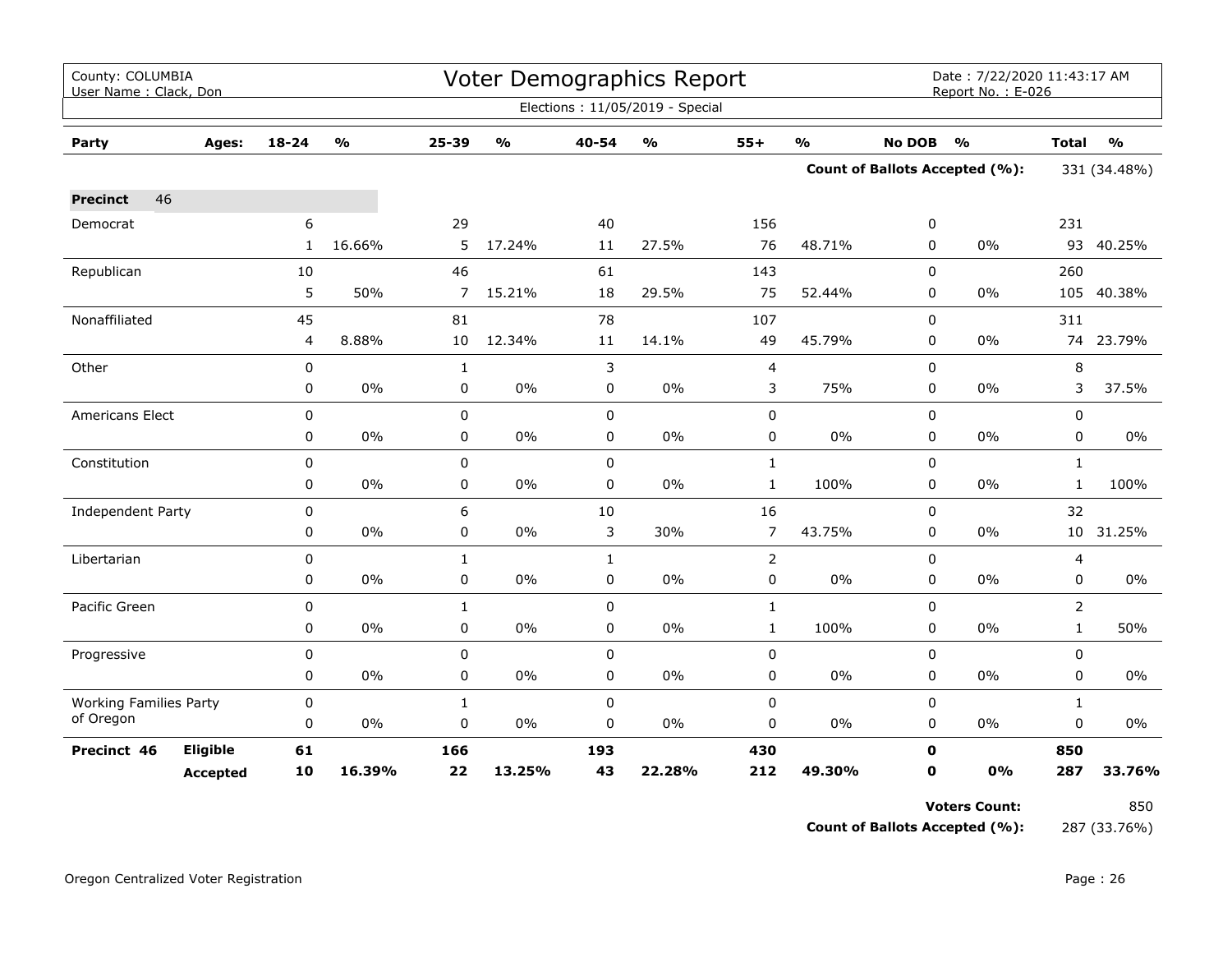| County: COLUMBIA<br>User Name: Clack, Don |                 |              |                                   |                |                           |                | Voter Demographics Report       |                |                                   |               | Date: 7/22/2020 11:43:17 AM<br>Report No.: E-026 |                |               |
|-------------------------------------------|-----------------|--------------|-----------------------------------|----------------|---------------------------|----------------|---------------------------------|----------------|-----------------------------------|---------------|--------------------------------------------------|----------------|---------------|
|                                           |                 |              |                                   |                |                           |                | Elections: 11/05/2019 - Special |                |                                   |               |                                                  |                |               |
| Party                                     | Ages:           | $18 - 24$    | $\mathsf{o}\mathsf{v}_\mathsf{o}$ | $25 - 39$      | $\mathbf{o}_{\mathbf{0}}$ | 40-54          | $\frac{0}{0}$                   | $55+$          | $\mathsf{o}\mathsf{v}_\mathsf{o}$ | <b>No DOB</b> | $\frac{1}{2}$                                    | <b>Total</b>   | $\frac{1}{2}$ |
| 47<br><b>Precinct</b>                     |                 |              |                                   |                |                           |                |                                 |                |                                   |               |                                                  |                |               |
| Democrat                                  |                 | 10           |                                   | 68             |                           | 87             |                                 | 215            |                                   | 0             |                                                  | 380            |               |
|                                           |                 | 4            | 40%                               | 18             | 26.47%                    | 22             | 25.28%                          | 122            | 56.74%                            | 0             | 0%                                               |                | 166 43.68%    |
| Republican                                |                 | 8            |                                   | 28             |                           | 64             |                                 | 165            |                                   | 0             |                                                  | 265            |               |
|                                           |                 | 5            | 62.5%                             | 8              | 28.57%                    | 28             | 43.75%                          | 99             | 60%                               | 0             | $0\%$                                            | 140            | 52.83%        |
| Nonaffiliated                             |                 | 50           |                                   | 85             |                           | 99             |                                 | 105            |                                   | $\mathbf 0$   |                                                  | 339            |               |
|                                           |                 | 4            | 8%                                | 10             | 11.76%                    | 14             | 14.14%                          | 40             | 38.09%                            | 0             | 0%                                               | 68             | 20.05%        |
| Other                                     |                 | $\mathbf 0$  |                                   | $\overline{2}$ |                           | $\mathbf{1}$   |                                 | $\overline{4}$ |                                   | $\Omega$      |                                                  | $\overline{7}$ |               |
|                                           |                 | 0            | $0\%$                             | 0              | $0\%$                     | $\mathbf{1}$   | 100%                            | 3              | 75%                               | 0             | $0\%$                                            | $\overline{4}$ | 57.14%        |
| Americans Elect                           |                 | $\pmb{0}$    |                                   | 0              |                           | 0              |                                 | 0              |                                   | 0             |                                                  | 0              |               |
|                                           |                 | 0            | 0%                                | 0              | 0%                        | 0              | 0%                              | 0              | 0%                                | 0             | 0%                                               | $\mathbf 0$    | 0%            |
| Constitution                              |                 | $\mathbf 0$  |                                   | $\mathbf{1}$   |                           | 0              |                                 | 3              |                                   | 0             |                                                  | 4              |               |
|                                           |                 | 0            | $0\%$                             | 0              | 0%                        | 0              | 0%                              | $\mathbf{1}$   | 33.33%                            | 0             | $0\%$                                            | $\mathbf{1}$   | 25%           |
| Independent Party                         |                 | 3            |                                   | 10             |                           | 6              |                                 | 14             |                                   | 0             |                                                  | 33             |               |
|                                           |                 | $\mathbf{1}$ | 33.33%                            | 3              | 30%                       | $\overline{2}$ | 33.33%                          | 8              | 57.14%                            | 0             | 0%                                               | 14             | 42.42%        |
| Libertarian                               |                 | 0            |                                   | 5              |                           | 6              |                                 | 5              |                                   | 0             |                                                  | 16             |               |
|                                           |                 | 0            | $0\%$                             | $\overline{2}$ | 40%                       | $\overline{2}$ | 33.33%                          | 0              | 0%                                | 0             | $0\%$                                            | $\overline{4}$ | 25%           |
| Pacific Green                             |                 | $\mathbf 0$  |                                   | $\mathbf{1}$   |                           | $\overline{2}$ |                                 | 0              |                                   | 0             |                                                  | 3              |               |
|                                           |                 | 0            | $0\%$                             | 0              | $0\%$                     | 0              | 0%                              | 0              | 0%                                | 0             | 0%                                               | 0              | 0%            |
| Progressive                               |                 | 0            |                                   | 0              |                           | 0              |                                 | 0              |                                   | 0             |                                                  | 0              |               |
|                                           |                 | 0            | 0%                                | 0              | $0\%$                     | 0              | 0%                              | 0              | 0%                                | 0             | 0%                                               | $\mathbf 0$    | $0\%$         |
| <b>Working Families Party</b>             |                 | $\pmb{0}$    |                                   | $\mathbf{1}$   |                           | 0              |                                 | $\mathbf{1}$   |                                   | $\Omega$      |                                                  | $\overline{2}$ |               |
| of Oregon                                 |                 | $\mathbf 0$  | $0\%$                             | 0              | 0%                        | $\mathbf 0$    | 0%                              | $\mathbf{1}$   | 100%                              | 0             | $0\%$                                            | $\mathbf{1}$   | 50%           |
| Precinct 47                               | Eligible        | 71           |                                   | 201            |                           | 265            |                                 | 512            |                                   | $\mathbf 0$   |                                                  | 1049           |               |
|                                           | <b>Accepted</b> | 14           | 19.72%                            | 41             | 20.40%                    | 69             | 26.04%                          | 274            | 53.52%                            | $\mathbf 0$   | 0%                                               | 398            | 37.94%        |

**Voters Count:** 1049

**Count of Ballots Accepted (%):** 398 (37.94%)

Precinct 48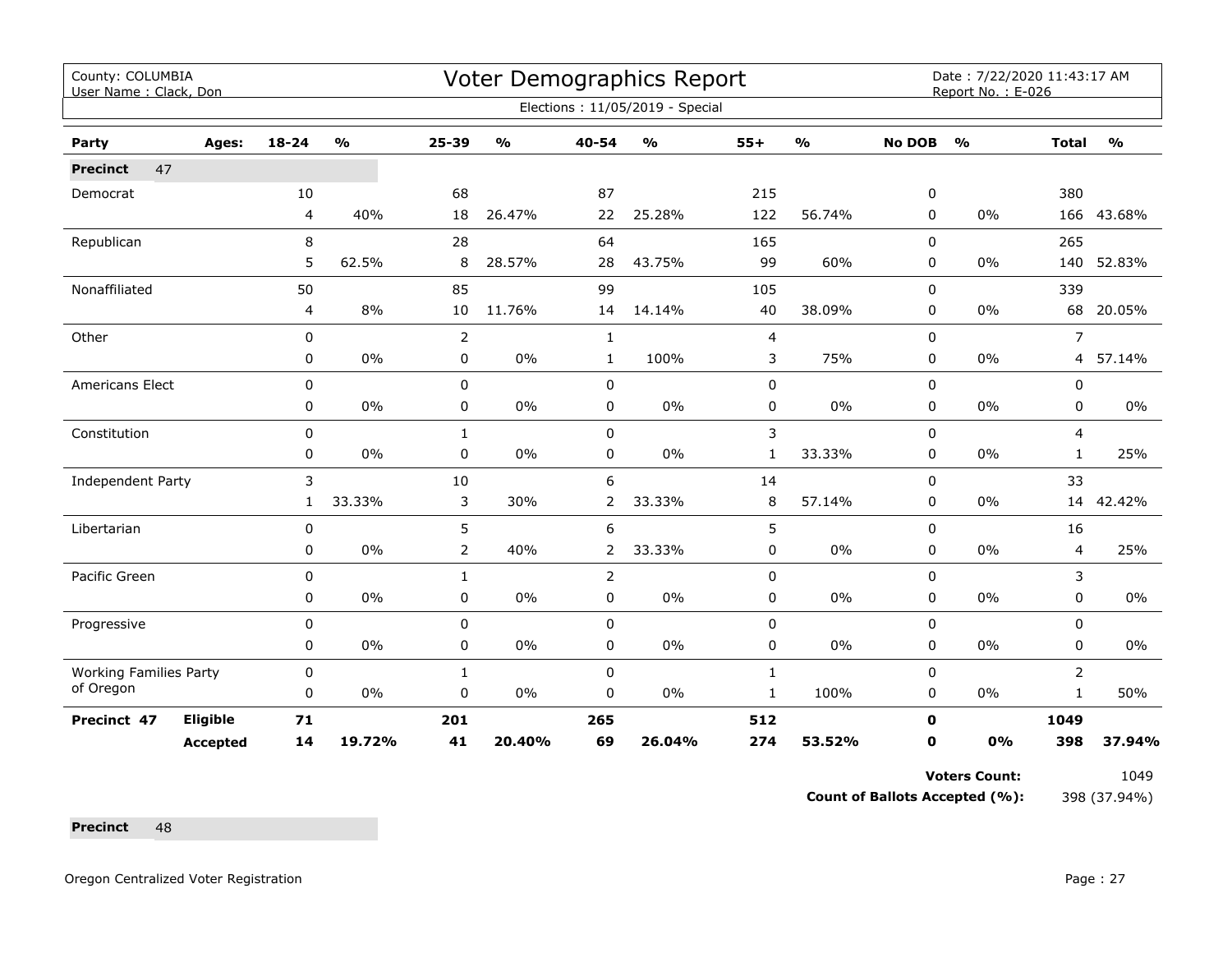| County: COLUMBIA<br>User Name: Clack, Don  |                 |             | Voter Demographics Report<br>Date: 7/22/2020 11:43:17 AM<br>Report No.: E-026<br>Elections: 11/05/2019 - Special |                |               |                |                         |                  |                         |                                       |                      |              |               |
|--------------------------------------------|-----------------|-------------|------------------------------------------------------------------------------------------------------------------|----------------|---------------|----------------|-------------------------|------------------|-------------------------|---------------------------------------|----------------------|--------------|---------------|
| Party                                      | Ages:           | $18 - 24$   | $\frac{0}{0}$                                                                                                    | 25-39          | $\frac{0}{0}$ | 40-54          | $\mathbf{O}/\mathbf{o}$ | $55+$            | $\mathbf{O}/\mathbf{O}$ | <b>No DOB</b>                         | $\frac{0}{0}$        | <b>Total</b> | $\frac{0}{0}$ |
| Democrat                                   |                 | 5           |                                                                                                                  | 22             |               | 17             |                         | 81               |                         | $\pmb{0}$                             |                      | 125          |               |
|                                            |                 | 0           | $0\%$                                                                                                            | 4              | 18.18%        | 3              | 17.64%                  | 46               | 56.79%                  | $\pmb{0}$                             | $0\%$                | 53           | 42.4%         |
| Republican                                 |                 | 14          |                                                                                                                  | 18             |               | 34             |                         | 74               |                         | $\pmb{0}$                             |                      | 140          |               |
|                                            |                 | 3           | 21.42%                                                                                                           | $\overline{2}$ | 11.11%        | 13             | 38.23%                  | 40               | 54.05%                  | 0                                     | 0%                   | 58           | 41.42%        |
| Nonaffiliated                              |                 | 20          |                                                                                                                  | 50             |               | 51             |                         | 57               |                         | 0                                     |                      | 178          |               |
|                                            |                 | $\pmb{0}$   | 0%                                                                                                               | 4              | 8%            | 5              | 9.8%                    | 25               | 43.85%                  | 0                                     | 0%                   | 34           | 19.1%         |
| Other                                      |                 | $\pmb{0}$   |                                                                                                                  | 0              |               | $\overline{2}$ |                         | 3                |                         | $\pmb{0}$                             |                      | 5            |               |
|                                            |                 | 0           | 0%                                                                                                               | 0              | $0\%$         | 0              | 0%                      | $\mathbf{1}$     | 33.33%                  | $\pmb{0}$                             | 0%                   | $\mathbf{1}$ | 20%           |
| Americans Elect                            |                 | 0           |                                                                                                                  | $\mathsf 0$    |               | $\mathsf 0$    |                         | $\mathbf 0$      |                         | $\pmb{0}$                             |                      | $\pmb{0}$    |               |
|                                            |                 | 0           | 0%                                                                                                               | 0              | 0%            | $\pmb{0}$      | 0%                      | 0                | $0\%$                   | 0                                     | 0%                   | 0            | $0\%$         |
| Constitution                               |                 | 0           |                                                                                                                  | $\mathbf 1$    |               | $\pmb{0}$      |                         | 0                |                         | $\pmb{0}$                             |                      | $\mathbf{1}$ |               |
|                                            |                 | 0           | 0%                                                                                                               | 0              | 0%            | $\pmb{0}$      | 0%                      | 0                | $0\%$                   | $\pmb{0}$                             | 0%                   | $\pmb{0}$    | 0%            |
| Independent Party                          |                 | 0           |                                                                                                                  | 6              |               | 5              |                         | $\boldsymbol{7}$ |                         | $\mathbf 0$                           |                      | 18           |               |
|                                            |                 | 0           | 0%                                                                                                               | $\pmb{0}$      | 0%            | $\mathbf{1}$   | 20%                     | $\overline{4}$   | 57.14%                  | $\pmb{0}$                             | 0%                   | 5            | 27.77%        |
| Libertarian                                |                 | 0           |                                                                                                                  | 3              |               | 3              |                         | 5                |                         | $\mathbf 0$                           |                      | 11           |               |
|                                            |                 | 0           | 0%                                                                                                               | 0              | 0%            | 3              | 100%                    | 4                | 80%                     | 0                                     | 0%                   |              | 7 63.63%      |
| Pacific Green                              |                 | 0           |                                                                                                                  | $\mathbf 0$    |               | $\mathbf 0$    |                         | 0                |                         | $\mathbf 0$                           |                      | $\pmb{0}$    |               |
|                                            |                 | 0           | 0%                                                                                                               | 0              | 0%            | $\pmb{0}$      | 0%                      | 0                | $0\%$                   | $\pmb{0}$                             | 0%                   | $\mathsf 0$  | $0\%$         |
| Progressive                                |                 | $\pmb{0}$   |                                                                                                                  | $\mathbf 0$    |               | $\pmb{0}$      |                         | $\mathbf 0$      |                         | $\pmb{0}$                             |                      | $\pmb{0}$    |               |
|                                            |                 | 0           | 0%                                                                                                               | 0              | 0%            | $\pmb{0}$      | 0%                      | 0                | 0%                      | 0                                     | $0\%$                | $\pmb{0}$    | 0%            |
| <b>Working Families Party</b><br>of Oregon |                 | $\mathbf 0$ |                                                                                                                  | $\mathbf{1}$   |               | 3              |                         | $\mathbf{1}$     |                         | $\pmb{0}$                             |                      | 5            |               |
|                                            |                 | $\pmb{0}$   | 0%                                                                                                               | 0              | 0%            | 0              | 0%                      | $\mathbf 1$      | 100%                    | $\pmb{0}$                             | 0%                   | $\mathbf 1$  | 20%           |
| Precinct 48                                | Eligible        | 39          |                                                                                                                  | 101            |               | 115            |                         | 228              |                         | 0                                     |                      | 483          |               |
|                                            | <b>Accepted</b> | 3           | 7.69%                                                                                                            | 10             | 9.90%         | 25             | 21.74%                  | 121              | 53.07%                  | 0                                     | 0%                   | 159          | 32.92%        |
|                                            |                 |             |                                                                                                                  |                |               |                |                         |                  |                         |                                       | <b>Voters Count:</b> |              | 483           |
|                                            |                 |             |                                                                                                                  |                |               |                |                         |                  |                         | <b>Count of Ballots Accepted (%):</b> |                      | 159 (32.92%) |               |
| 49<br><b>Precinct</b>                      |                 |             |                                                                                                                  |                |               |                |                         |                  |                         |                                       |                      |              |               |
| Democrat                                   |                 | 12          |                                                                                                                  | 20             |               | 44             |                         | 131              |                         | 0                                     |                      | 207          |               |
|                                            |                 | 3           | 25%                                                                                                              | 3              | 15%           | 15             | 34.09%                  | 76               | 58.01%                  | 0                                     | $0\%$                |              | 97 46.85%     |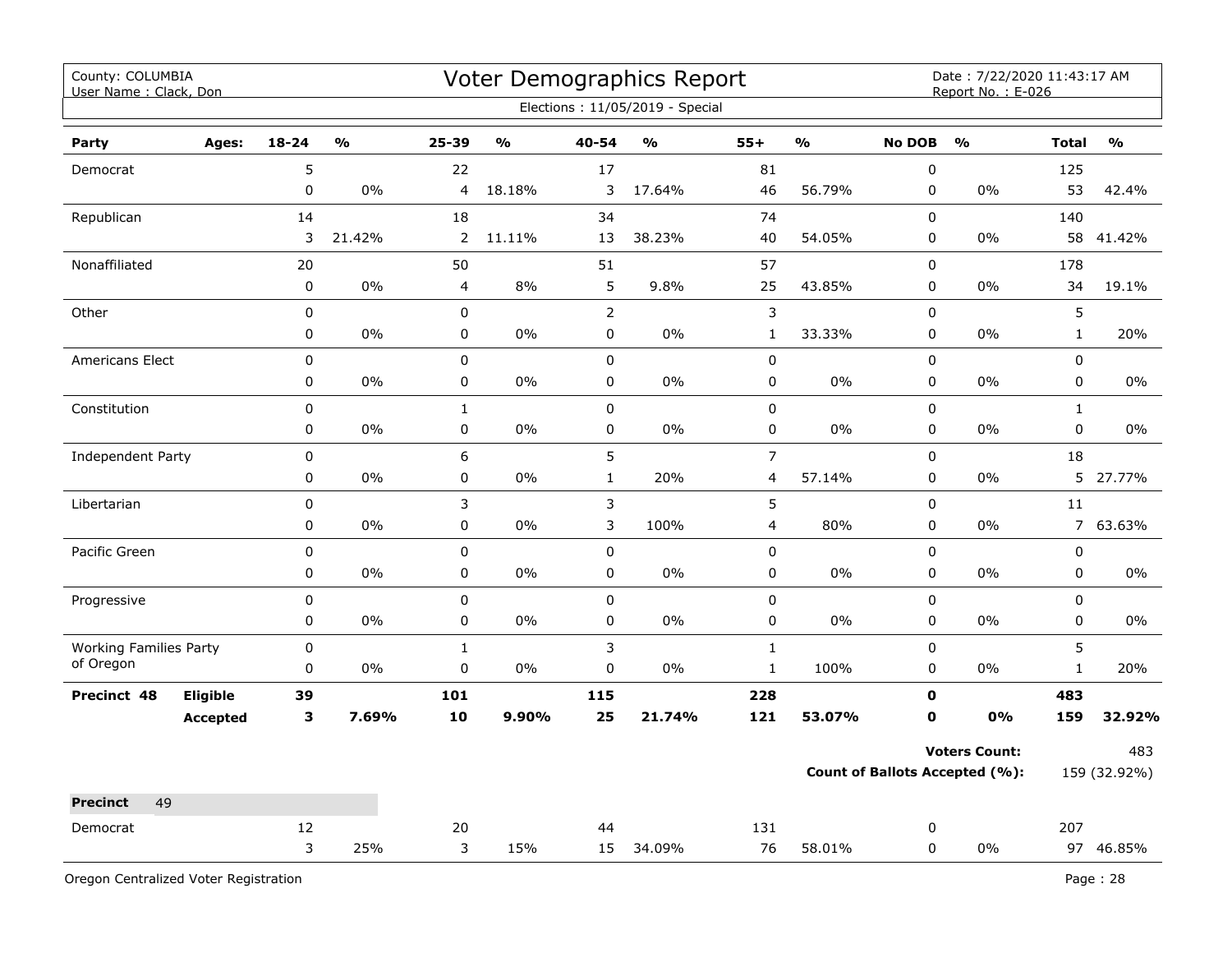| County: COLUMBIA<br>User Name: Clack, Don  |                 |                |                         |                |                                   |              | Voter Demographics Report         |                |                         |               | Date: 7/22/2020 11:43:17 AM<br>Report No.: E-026 |                |                                   |
|--------------------------------------------|-----------------|----------------|-------------------------|----------------|-----------------------------------|--------------|-----------------------------------|----------------|-------------------------|---------------|--------------------------------------------------|----------------|-----------------------------------|
|                                            |                 |                |                         |                |                                   |              | Elections: 11/05/2019 - Special   |                |                         |               |                                                  |                |                                   |
| Party                                      | Ages:           | $18 - 24$      | $\mathbf{O}/\mathbf{O}$ | 25-39          | $\mathsf{o}\mathsf{v}_\mathsf{o}$ | 40-54        | $\mathsf{o}\mathsf{v}_\mathsf{o}$ | $55+$          | $\mathbf{O}/\mathbf{o}$ | <b>No DOB</b> | $\mathbf{O}/\mathbf{o}$                          | <b>Total</b>   | $\mathsf{o}\mathsf{v}_\mathsf{o}$ |
| Republican                                 |                 | 11             |                         | 30             |                                   | 45           |                                   | 113            |                         | 0             |                                                  | 199            |                                   |
|                                            |                 | 3              | 27.27%                  | 10             | 33.33%                            | 18           | 40%                               | 75             | 66.37%                  | 0             | $0\%$                                            |                | 106 53.26%                        |
| Nonaffiliated                              |                 | 24             |                         | 48             |                                   | 63           |                                   | 84             |                         | 0             |                                                  | 219            |                                   |
|                                            |                 | 4              | 16.66%                  | 6              | 12.5%                             | 8            | 12.69%                            | 25             | 29.76%                  | 0             | $0\%$                                            |                | 43 19.63%                         |
| Other                                      |                 | $\pmb{0}$      |                         | $\overline{2}$ |                                   | $\mathbf{1}$ |                                   | $\overline{2}$ |                         | $\pmb{0}$     |                                                  | 5              |                                   |
|                                            |                 | $\pmb{0}$      | $0\%$                   | $\pmb{0}$      | $0\%$                             | $\pmb{0}$    | $0\%$                             | $\mathbf{1}$   | 50%                     | $\pmb{0}$     | $0\%$                                            | $\mathbf{1}$   | 20%                               |
| Americans Elect                            |                 | 0              |                         | $\mathbf 0$    |                                   | $\mathbf 0$  |                                   | $\mathbf 0$    |                         | $\mathbf 0$   |                                                  | 0              |                                   |
|                                            |                 | 0              | 0%                      | $\pmb{0}$      | 0%                                | $\mathbf 0$  | 0%                                | 0              | $0\%$                   | $\mathbf 0$   | $0\%$                                            | 0              | $0\%$                             |
| Constitution                               |                 | $\pmb{0}$      |                         | $\mathbf 1$    |                                   | $\pmb{0}$    |                                   | $\overline{4}$ |                         | $\pmb{0}$     |                                                  | 5              |                                   |
|                                            |                 | $\pmb{0}$      | $0\%$                   | $\pmb{0}$      | 0%                                | $\pmb{0}$    | 0%                                | 4              | 100%                    | 0             | $0\%$                                            | 4              | 80%                               |
| Independent Party                          |                 | $\overline{2}$ |                         | $\overline{2}$ |                                   | 6            |                                   | 19             |                         | $\mathbf 0$   |                                                  | 29             |                                   |
|                                            |                 | $\pmb{0}$      | 0%                      | $\pmb{0}$      | 0%                                | $\mathbf{1}$ | 16.66%                            | 10             | 52.63%                  | 0             | $0\%$                                            |                | 11 37.93%                         |
| Libertarian                                |                 | $\pmb{0}$      |                         | $\mathbf{1}$   |                                   | $\pmb{0}$    |                                   | $\mathbf 2$    |                         | $\mathbf 0$   |                                                  | 3              |                                   |
|                                            |                 | 0              | $0\%$                   | 0              | 0%                                | 0            | $0\%$                             | $\mathbf{1}$   | 50%                     | 0             | $0\%$                                            | $\mathbf{1}$   | 33.33%                            |
| Pacific Green                              |                 | $\mathbf{1}$   |                         | 0              |                                   | $\mathbf 0$  |                                   | $\mathbf{1}$   |                         | $\mathbf 0$   |                                                  | $\overline{2}$ |                                   |
|                                            |                 | 0              | 0%                      | 0              | $0\%$                             | 0            | $0\%$                             | 0              | $0\%$                   | 0             | $0\%$                                            | 0              | $0\%$                             |
| Progressive                                |                 | $\pmb{0}$      |                         | $\pmb{0}$      |                                   | $\pmb{0}$    |                                   | 0              |                         | 0             |                                                  | 0              |                                   |
|                                            |                 | 0              | 0%                      | $\mathbf 0$    | 0%                                | $\mathbf 0$  | 0%                                | 0              | $0\%$                   | $\mathbf 0$   | $0\%$                                            | 0              | $0\%$                             |
| <b>Working Families Party</b><br>of Oregon |                 | $\mathbf 0$    |                         | $\mathbf 0$    |                                   | $\mathbf{1}$ |                                   | $\mathbf{1}$   |                         | $\mathbf 0$   |                                                  | $\overline{2}$ |                                   |
|                                            |                 | $\pmb{0}$      | 0%                      | $\mathbf 0$    | 0%                                | $\mathsf 0$  | $0\%$                             | $\pmb{0}$      | $0\%$                   | $\mathbf 0$   | $0\%$                                            | $\mathbf 0$    | 0%                                |
| Precinct 49                                | Eligible        | 50             |                         | 104            |                                   | 160          |                                   | 357            |                         | 0             |                                                  | 671            |                                   |
|                                            | <b>Accepted</b> | 10             | 20.00%                  | 19             | 18.27%                            | 42           | 26.25%                            | 192            | 53.78%                  | $\mathbf 0$   | 0%                                               | 263            | 39.20%                            |
|                                            |                 |                |                         |                |                                   |              |                                   |                |                         |               | <b>Voters Count:</b>                             |                | 671                               |
|                                            |                 |                |                         |                |                                   |              |                                   |                |                         |               | <b>Count of Ballots Accepted (%):</b>            |                | 263 (39.20%)                      |
| <b>Precinct</b><br>50                      |                 |                |                         |                |                                   |              |                                   |                |                         |               |                                                  |                |                                   |
| Democrat                                   |                 | $\mathbf{1}$   |                         | $\mathbf{1}$   |                                   | 4            |                                   | 17             |                         | 0             |                                                  | 23             |                                   |
|                                            |                 | $\mathbf 0$    | 0%                      | $\mathbf 0$    | 0%                                | $\Omega$     | 0%                                | 4              | 23.52%                  | $\mathbf 0$   | $0\%$                                            |                | 4 17.39%                          |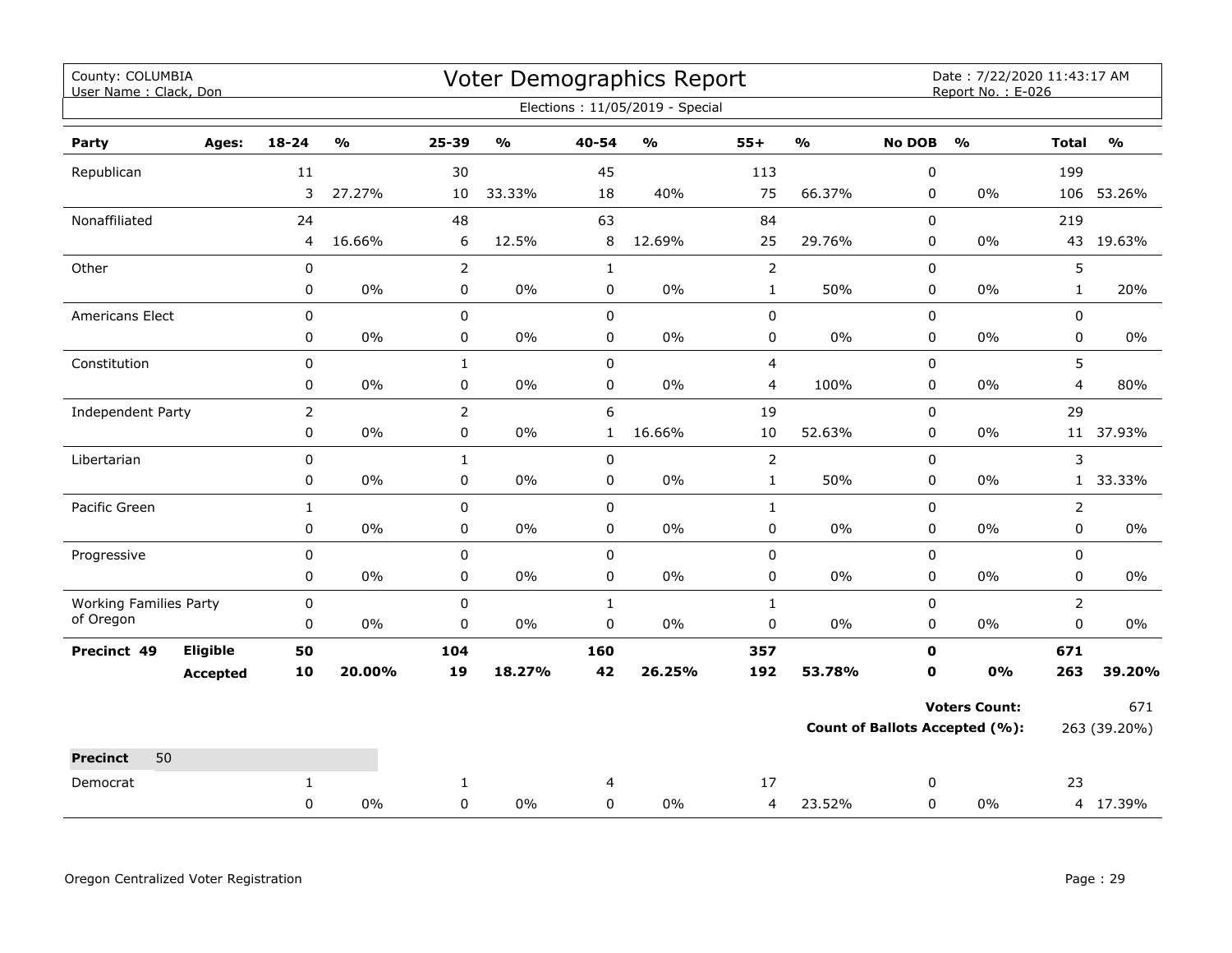| County: COLUMBIA<br>User Name: Clack, Don  |                 |              |               |                         |               |                | Voter Demographics Report<br>Elections: 11/05/2019 - Special |                |               |                                | Date: 7/22/2020 11:43:17 AM<br>Report No.: E-026 |                |               |
|--------------------------------------------|-----------------|--------------|---------------|-------------------------|---------------|----------------|--------------------------------------------------------------|----------------|---------------|--------------------------------|--------------------------------------------------|----------------|---------------|
| Party                                      | Ages:           | $18 - 24$    | $\frac{1}{2}$ | 25-39                   | $\frac{1}{2}$ | 40-54          | $\frac{1}{2}$                                                | $55+$          | $\frac{1}{2}$ | <b>No DOB</b>                  | $\frac{0}{0}$                                    | <b>Total</b>   | $\frac{1}{2}$ |
| Republican                                 |                 | 0            |               | $\overline{2}$          |               | $\mathbf 1$    |                                                              | 13             |               | $\pmb{0}$                      |                                                  | 16             |               |
|                                            |                 | 0            | $0\%$         | $\mathbf{1}$            | 50%           | 0              | 0%                                                           | $\,8\,$        | 61.53%        | 0                              | $0\%$                                            | 9              | 56.25%        |
| Nonaffiliated                              |                 | $\mathbf{1}$ |               | 3                       |               | $\overline{4}$ |                                                              | $\overline{7}$ |               | $\mathbf 0$                    |                                                  | 15             |               |
|                                            |                 | $\mathbf 0$  | 0%            | $\mathbf{1}$            | 33.33%        | 0              | 0%                                                           | $\mathbf{1}$   | 14.28%        | $\pmb{0}$                      | $0\%$                                            |                | 2 13.33%      |
| Other                                      |                 | 0            |               | 0                       |               | $\pmb{0}$      |                                                              | 0              |               | 0                              |                                                  | 0              |               |
|                                            |                 | 0            | 0%            | 0                       | 0%            | 0              | 0%                                                           | 0              | 0%            | $\pmb{0}$                      | 0%                                               | 0              | 0%            |
| <b>Americans Elect</b>                     |                 | 0            |               | $\pmb{0}$               |               | $\pmb{0}$      |                                                              | $\pmb{0}$      |               | $\pmb{0}$                      |                                                  | 0              |               |
|                                            |                 | 0            | 0%            | $\mathsf 0$             | 0%            | $\pmb{0}$      | 0%                                                           | 0              | 0%            | 0                              | 0%                                               | 0              | 0%            |
| Constitution                               |                 | 0            |               | $\pmb{0}$               |               | $\pmb{0}$      |                                                              | $\pmb{0}$      |               | $\pmb{0}$                      |                                                  | 0              |               |
|                                            |                 | 0            | 0%            | $\pmb{0}$               | 0%            | 0              | 0%                                                           | 0              | 0%            | 0                              | 0%                                               | 0              | 0%            |
| <b>Independent Party</b>                   |                 | $\mathbf{1}$ |               | $\pmb{0}$               |               | $\pmb{0}$      |                                                              | $\mathbf{1}$   |               | $\pmb{0}$                      |                                                  | $\overline{2}$ |               |
|                                            |                 | $\mathbf{1}$ | 100%          | $\pmb{0}$               | 0%            | 0              | 0%                                                           | $\mathsf 0$    | 0%            | $\pmb{0}$                      | 0%                                               | $\mathbf{1}$   | 50%           |
| Libertarian                                |                 | 0            |               | $\mathbf 1$             |               | $\pmb{0}$      |                                                              | 0              |               | $\mathsf 0$                    |                                                  | $\mathbf{1}$   |               |
|                                            |                 | 0            | $0\%$         | 0                       | $0\%$         | $\pmb{0}$      | $0\%$                                                        | 0              | $0\%$         | 0                              | 0%                                               | 0              | $0\%$         |
| Pacific Green                              |                 | $\mathbf 0$  |               | $\pmb{0}$               |               | $\pmb{0}$      |                                                              | $\pmb{0}$      |               | $\pmb{0}$                      |                                                  | 0              |               |
|                                            |                 | 0            | 0%            | 0                       | 0%            | $\mathbf 0$    | 0%                                                           | 0              | 0%            | 0                              | 0%                                               | 0              | $0\%$         |
| Progressive                                |                 | 0            |               | $\pmb{0}$               |               | $\pmb{0}$      |                                                              | $\pmb{0}$      |               | $\pmb{0}$                      |                                                  | 0              |               |
|                                            |                 | 0            | 0%            | 0                       | 0%            | $\mathbf 0$    | 0%                                                           | 0              | 0%            | 0                              | 0%                                               | 0              | $0\%$         |
| <b>Working Families Party</b><br>of Oregon |                 | $\mathbf 0$  |               | $\pmb{0}$               |               | $\mathsf 0$    |                                                              | $\mathsf 0$    |               | 0                              |                                                  | 0              |               |
|                                            |                 | 0            | 0%            | 0                       | 0%            | 0              | 0%                                                           | 0              | 0%            | $\mathbf 0$                    | 0%                                               | 0              | $0\%$         |
| Precinct 50                                | Eligible        | 3            |               | $\overline{\mathbf{z}}$ |               | 9              |                                                              | 38             |               | $\mathbf o$                    |                                                  | 57             |               |
|                                            | <b>Accepted</b> | $\mathbf{1}$ | 33.33%        | $\overline{2}$          | 28.57%        | $\mathbf 0$    | 0.00%                                                        | 13             | 34.21%        | $\mathbf{0}$                   | <b>0%</b>                                        | 16             | 28.07%        |
|                                            |                 |              |               |                         |               |                |                                                              |                |               |                                | <b>Voters Count:</b>                             |                | 57            |
|                                            |                 |              |               |                         |               |                |                                                              |                |               | Count of Ballots Accepted (%): |                                                  |                | 16 (28.07%)   |
| 51<br><b>Precinct</b>                      |                 |              |               |                         |               |                |                                                              |                |               |                                |                                                  |                |               |
| Democrat                                   |                 | 0            |               | 12                      |               | 13             |                                                              | 70             |               | 0                              |                                                  | 95             |               |
|                                            |                 | 0            | 0%            | 4                       | 33.33%        | 5              | 38.46%                                                       | 41             | 58.57%        | $\pmb{0}$                      | 0%                                               |                | 50 52.63%     |
| Republican                                 |                 | 4            |               | 25                      |               | 27             |                                                              | 71             |               | 0                              |                                                  | 127            |               |
|                                            |                 | $\mathbf 0$  | 0%            | $\overline{2}$          | 8%            | 10             | 37.03%                                                       | 35             | 49.29%        | 0                              | $0\%$                                            | 47             | 37%           |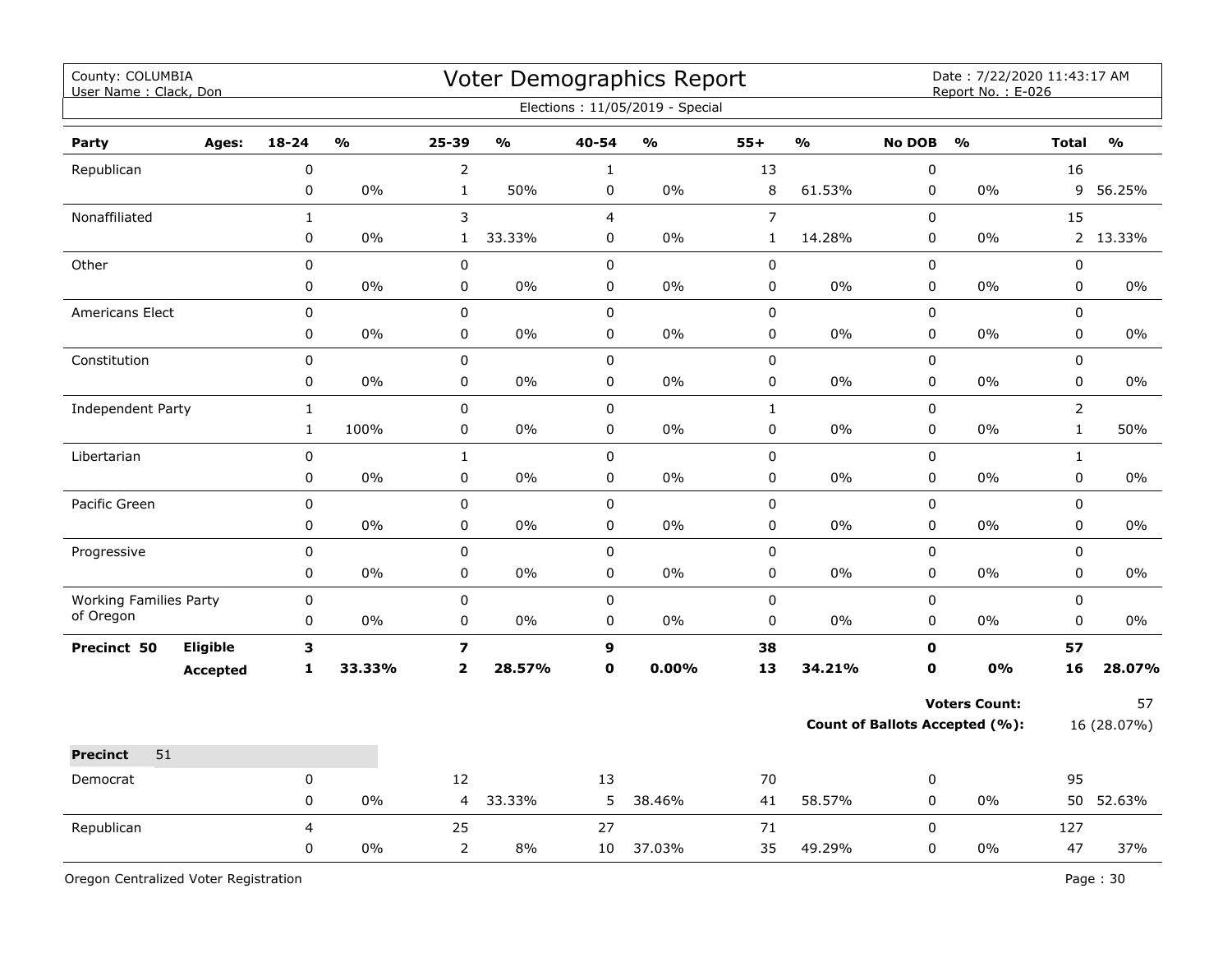| County: COLUMBIA<br>User Name: Clack, Don |                 |              |                         |                |                                   |             | Voter Demographics Report<br>Elections: 11/05/2019 - Special |                |                                   |               | Date: 7/22/2020 11:43:17 AM<br>Report No.: E-026 |                |               |
|-------------------------------------------|-----------------|--------------|-------------------------|----------------|-----------------------------------|-------------|--------------------------------------------------------------|----------------|-----------------------------------|---------------|--------------------------------------------------|----------------|---------------|
|                                           |                 |              |                         |                |                                   |             |                                                              |                |                                   |               |                                                  |                |               |
| Party                                     | Ages:           | 18-24        | $\mathbf{O}/\mathbf{o}$ | 25-39          | $\mathsf{o}\mathsf{v}_\mathsf{o}$ | 40-54       | $\mathsf{o}\mathsf{v}_\mathsf{o}$                            | $55+$          | $\mathsf{o}\mathsf{v}_\mathsf{o}$ | <b>No DOB</b> | $\mathbf{O}/\mathbf{o}$                          | <b>Total</b>   | $\frac{0}{0}$ |
| Nonaffiliated                             |                 | 16           |                         | 36             |                                   | 23          |                                                              | 53             |                                   | 0             |                                                  | 128            |               |
|                                           |                 | $\mathbf{1}$ | 6.25%                   | 2              | 5.55%                             | 2           | 8.69%                                                        | 22             | 41.5%                             | 0             | 0%                                               |                | 27 21.09%     |
| Other                                     |                 | $\mathbf{1}$ |                         | $\pmb{0}$      |                                   | $\pmb{0}$   |                                                              | $\overline{4}$ |                                   | $\mathbf 0$   |                                                  | 5              |               |
|                                           |                 | 0            | $0\%$                   | 0              | $0\%$                             | 0           | 0%                                                           | $\mathbf 1$    | 25%                               | 0             | $0\%$                                            | $\mathbf{1}$   | 20%           |
| Americans Elect                           |                 | 0            |                         | $\mathbf 0$    |                                   | $\mathbf 0$ |                                                              | $\pmb{0}$      |                                   | $\mathbf 0$   |                                                  | $\mathbf 0$    |               |
|                                           |                 | 0            | $0\%$                   | 0              | $0\%$                             | $\mathbf 0$ | 0%                                                           | $\pmb{0}$      | 0%                                | 0             | $0\%$                                            | $\mathbf 0$    | $0\%$         |
| Constitution                              |                 | 0            |                         | $\mathsf 0$    |                                   | $\mathsf 0$ |                                                              | $\pmb{0}$      |                                   | 0             |                                                  | $\mathbf 0$    |               |
|                                           |                 | 0            | $0\%$                   | $\pmb{0}$      | $0\%$                             | 0           | $0\%$                                                        | $\mathbf 0$    | 0%                                | 0             | $0\%$                                            | 0              | $0\%$         |
| Independent Party                         |                 | 0            |                         | $\overline{2}$ |                                   | 5           |                                                              | $\,8\,$        |                                   | 0             |                                                  | 15             |               |
|                                           |                 | 0            | $0\%$                   | $\pmb{0}$      | $0\%$                             | $\mathbf 0$ | $0\%$                                                        | $\overline{2}$ | 25%                               | 0             | $0\%$                                            | $2^{\circ}$    | 13.33%        |
| Libertarian                               |                 | 0            |                         | $\mathbf{1}$   |                                   | $\mathbf 0$ |                                                              | $\pmb{0}$      |                                   | 0             |                                                  | $\mathbf{1}$   |               |
|                                           |                 | 0            | 0%                      | $\pmb{0}$      | 0%                                | $\pmb{0}$   | $0\%$                                                        | $\pmb{0}$      | 0%                                | $\pmb{0}$     | $0\%$                                            | $\pmb{0}$      | $0\%$         |
| Pacific Green                             |                 | $\mathbf 0$  |                         | $\mathsf 0$    |                                   | $\mathsf 0$ |                                                              | $\mathbf 1$    |                                   | 0             |                                                  | $\mathbf{1}$   |               |
|                                           |                 | 0            | $0\%$                   | 0              | $0\%$                             | 0           | $0\%$                                                        | $\mathbf 1$    | 100%                              | $\mathbf 0$   | 0%                                               | $\mathbf{1}$   | 100%          |
| Progressive                               |                 | 0            |                         | 0              |                                   | $\mathsf 0$ |                                                              | $\pmb{0}$      |                                   | 0             |                                                  | $\mathbf 0$    |               |
|                                           |                 | 0            | $0\%$                   | 0              | $0\%$                             | 0           | $0\%$                                                        | 0              | 0%                                | 0             | $0\%$                                            | $\mathbf 0$    | 0%            |
| <b>Working Families Party</b>             |                 | 0            |                         | $\mathbf{1}$   |                                   | $\mathbf 1$ |                                                              | $\pmb{0}$      |                                   | 0             |                                                  | $\overline{2}$ |               |
| of Oregon                                 |                 | 0            | $0\%$                   | $\pmb{0}$      | $0\%$                             | $\pmb{0}$   | 0%                                                           | $\pmb{0}$      | 0%                                | 0             | 0%                                               | 0              | 0%            |
| Precinct 51                               | Eligible        | $21$         |                         | 77             |                                   | 69          |                                                              | 207            |                                   | $\mathbf{0}$  |                                                  | 374            |               |
|                                           | <b>Accepted</b> | 1            | 4.76%                   | 8              | 10.39%                            | 17          | 24.64%                                                       | 102            | 49.28%                            | $\mathbf 0$   | 0%                                               | 128            | 34.22%        |
|                                           |                 |              |                         |                |                                   |             |                                                              |                |                                   |               | <b>Voters Count:</b>                             |                | 374           |
|                                           |                 |              |                         |                |                                   |             |                                                              |                |                                   |               | <b>Count of Ballots Accepted (%):</b>            |                | 128 (34.22%)  |
| 53<br><b>Precinct</b>                     |                 |              |                         |                |                                   |             |                                                              |                |                                   |               |                                                  |                |               |
| Democrat                                  |                 | 24           |                         | 76             |                                   | 75          |                                                              | 394            |                                   | 0             |                                                  | 569            |               |
|                                           |                 | 6            | 25%                     | 15             | 19.73%                            | 18          | 24%                                                          | 275            | 69.79%                            | $\mathbf 0$   | $0\%$                                            |                | 314 55.18%    |
| Republican                                |                 | 24           |                         | 58             |                                   | 109         |                                                              | 273            |                                   | $\Omega$      |                                                  | 464            |               |
|                                           |                 | $\mathbf{1}$ | 4.16%                   | 12             | 20.68%                            | 43          | 39.44%                                                       | 173            | 63.36%                            | 0             | 0%                                               |                | 229 49.35%    |